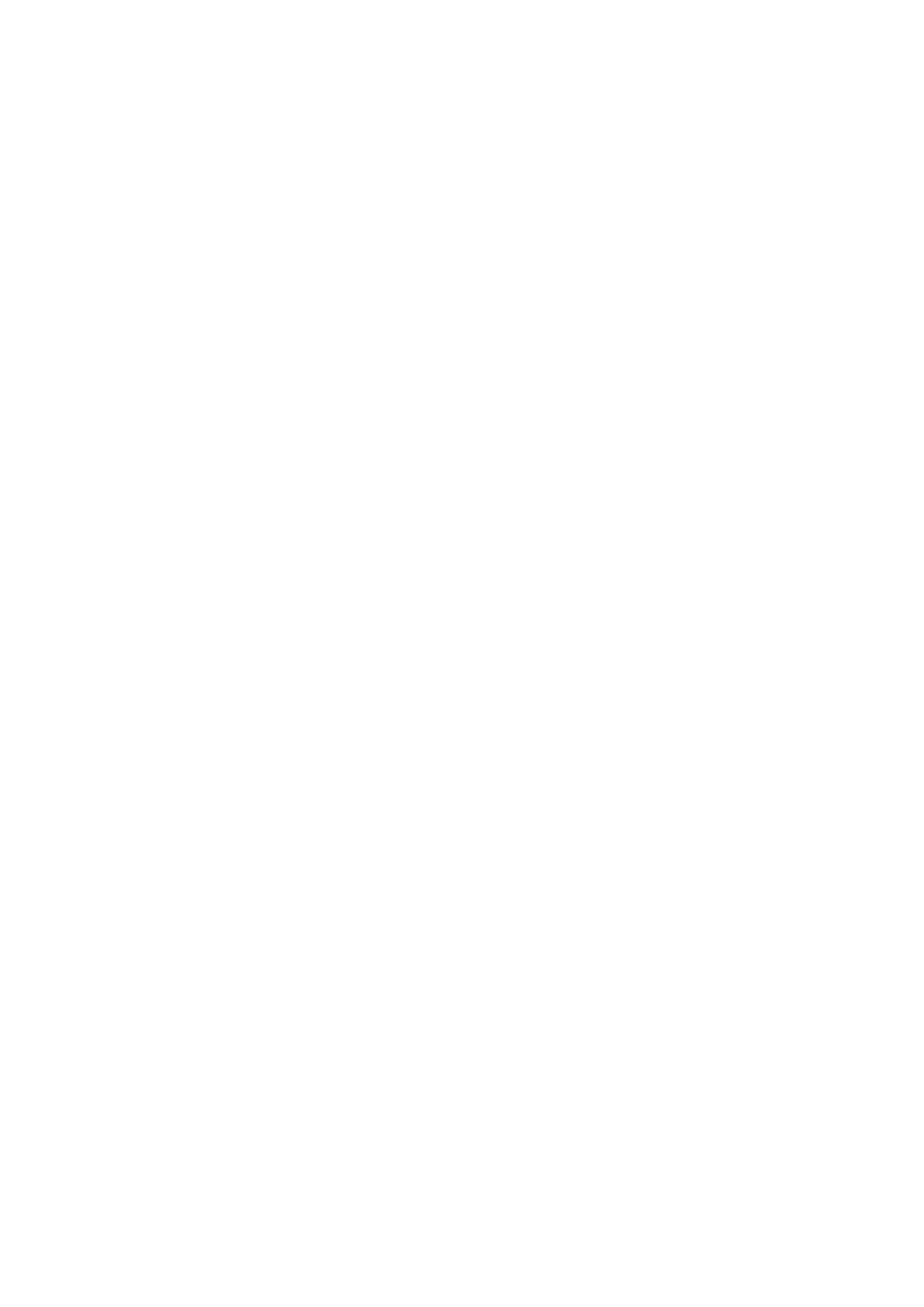# **Contents**

|                                                                            | Page |
|----------------------------------------------------------------------------|------|
|                                                                            | 145  |
|                                                                            | 145  |
|                                                                            | 145  |
|                                                                            | 145  |
|                                                                            | 145  |
|                                                                            | 146  |
|                                                                            | 146  |
|                                                                            | 147  |
|                                                                            | 147  |
|                                                                            | 148  |
|                                                                            | 148  |
|                                                                            | 149  |
|                                                                            |      |
|                                                                            | 151  |
| General issues on research proposals in data-poor                          |      |
|                                                                            | 151  |
| Harmonising conservation measures related                                  |      |
|                                                                            | 151  |
|                                                                            | 152  |
| CCAMLR strategy on research plans in data-poor fishery areas               | 152  |
| Stock assessment development in areas with IUU fishing                     | 153  |
| Geographic information system (GIS) and spatial information                | 154  |
|                                                                            | 154  |
| Norwegian proposal for research fishing in Subarea 48.6                    | 156  |
|                                                                            | 156  |
| Proposals and research results from Divisions 58.4.1 and 58.4.2            | 156  |
| Proposals and research results from Divisions 58.4.3 and 58.4.4            | 157  |
| Review of research proposals and results from Subareas 88.1 and 88.2       | 160  |
|                                                                            | 160  |
|                                                                            | 161  |
|                                                                            | 162  |
|                                                                            | 163  |
| Review of research proposals and results from Subareas 48.1, 48.2 and 48.5 | 164  |
|                                                                            | 164  |
|                                                                            | 165  |
|                                                                            | 168  |
|                                                                            | 169  |
| Ross Sea region marine protected area (MPA) research and monitoring plan   | 169  |
|                                                                            | 169  |
|                                                                            | 170  |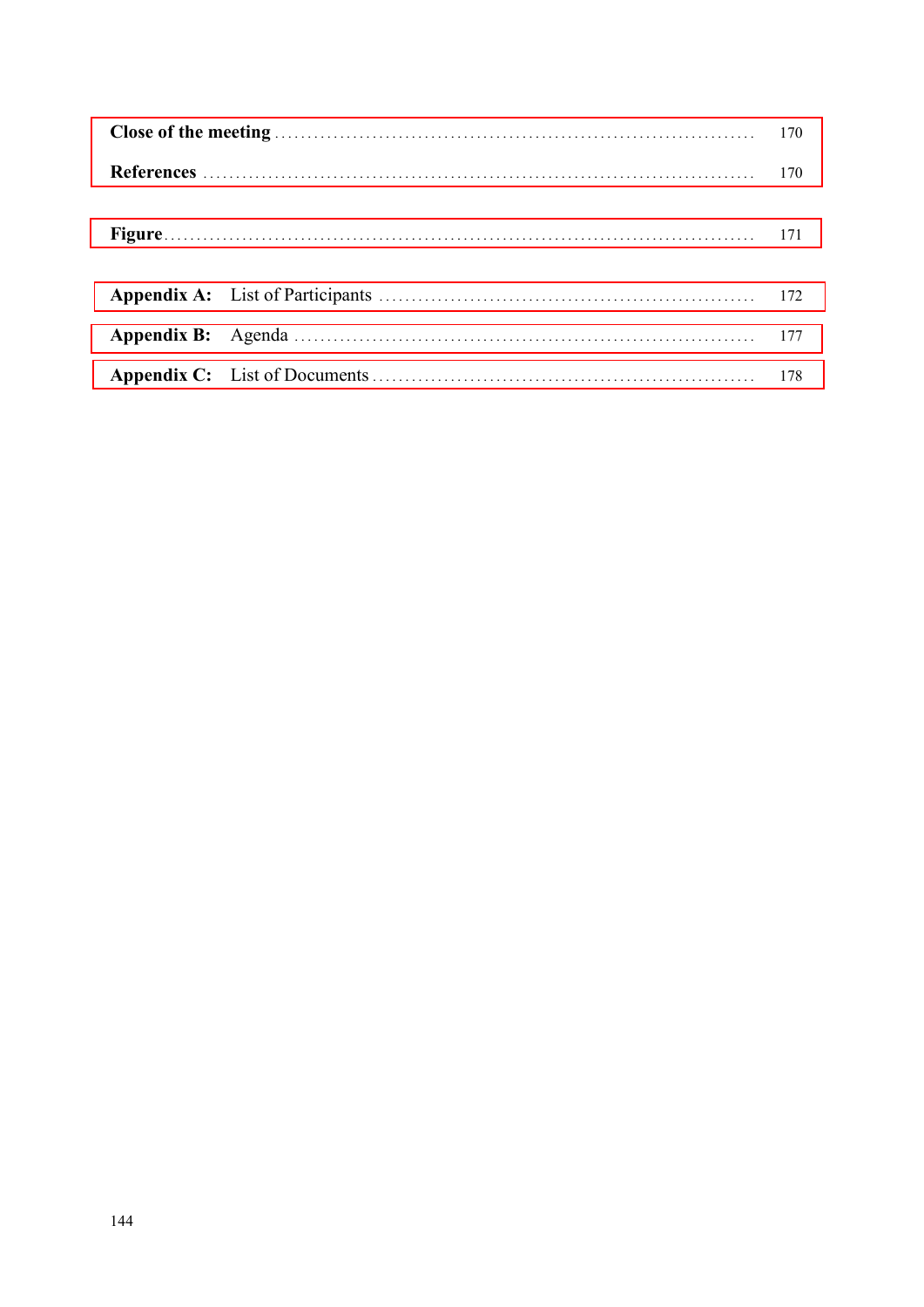# **Report of the Working Group on Statistics, Assessments and Modelling** (Buenos Aires, Argentina, 26 to 30 June 2017)

# <span id="page-4-0"></span>**Introduction**

Opening of the meeting

1.1 The 2017 meeting of WG-SAM was held in the Palacio San Martín, Buenos Aires, Argentina, from 26 to 30 June 2017. The meeting Convener, Dr S. Parker (New Zealand), welcomed participants (Appendix A). The Argentinian Commissioner to CCAMLR (Mr Maximo Gowland) welcomed the participants to the historic palace and wished the participants every success in their meeting and an enjoyable stay in Buenos Aires.

Adoption of the agenda and organisation of the meeting

1.2 Dr Parker recalled the terms of reference for WG-SAM and noted that the priorities identified by the Scientific Committee in 2016 for the work of WG-SAM this year were the estimation of local biomass in research blocks, including the uncertainty associated with those estimates, and the review of fishery research survey plans (SC-CAMLR-XXXV, Table 1). The meeting agenda was adopted (Appendix B).

1.3 Documents submitted to the meeting are listed in Appendix C and the Working Group thanked all authors of papers for their valuable contributions to the work presented to the meeting.

1.4 In this report, paragraphs that provide advice to the Scientific Committee and its other working groups have been indicated in grey. A summary of these paragraphs is provided in Item 7.

1.5 The Working Group used the Secretariat's online meeting server to support its work and facilitate the preparation of the meeting report.

1.6 The report was prepared by M. Belchier and C. Darby (UK), A. Dunn (New Zealand), T. Earl (UK), C. Jones and D. Kinzey (USA), K. Reid and L. Robinson (Secretariat), M. Söffker (UK), S. Somhlaba (South Africa) and D. Welsford and P. Ziegler (Australia).

# **Development and progress of integrated assessments**

Krill

2.1 WG-SAM-17/31 described recent developments towards an integrated stock assessment for krill in Subarea 48.1. The work identified that not all parameters in the model could be successfully estimated, and investigated approaches for estimating parameters in stages.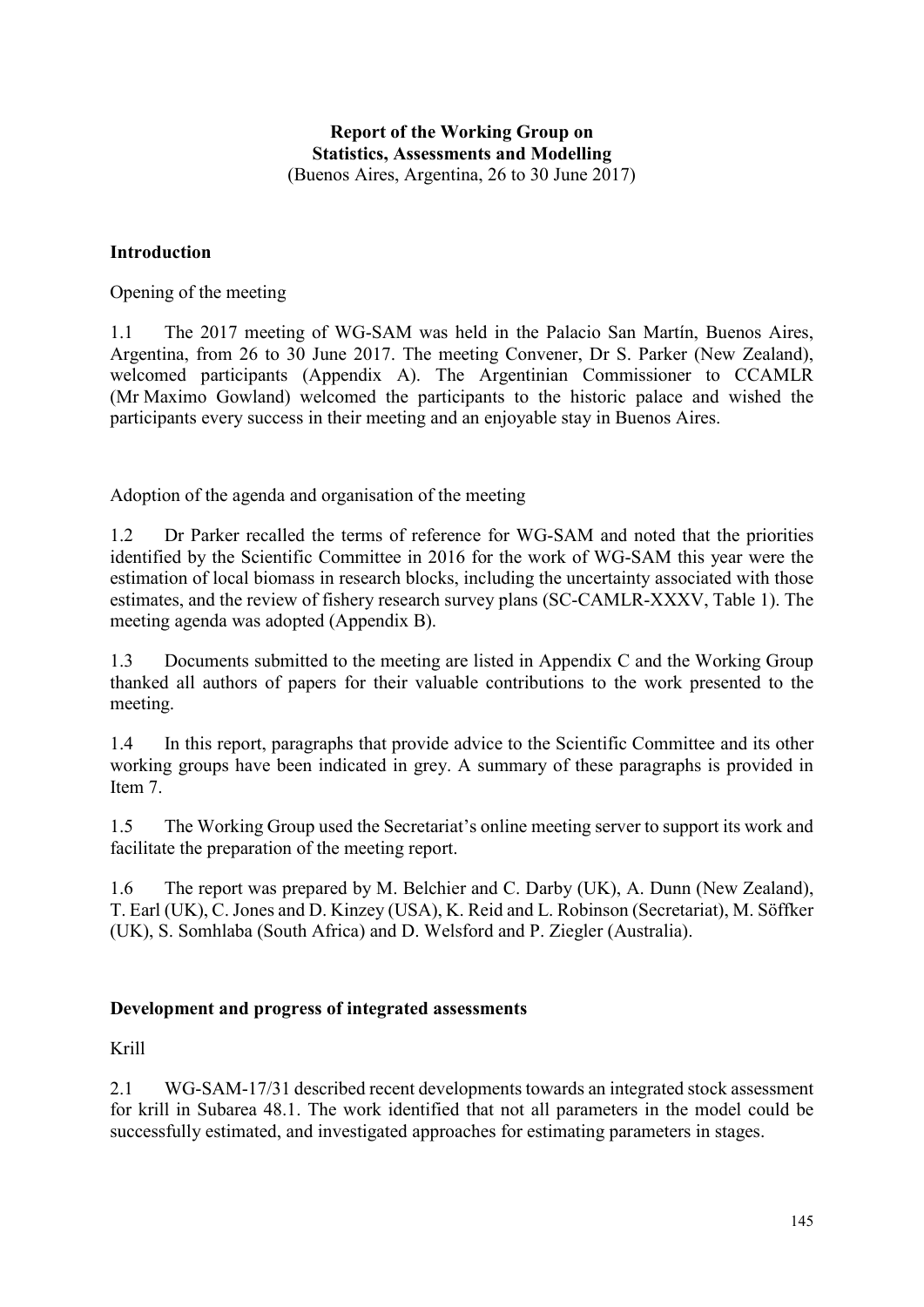2.2 The diagnostics presented in the paper focused on the performance of the optimiser used in the model and retrospective fits, rather than the fit of the model to the data. The Working Group suggested that further diagnostics showing the fit of the model to the survey data and likelihood profiling would be required to evaluate the suitability of the model. In particular, the Working Group considered that it was important to test sensitivities to the assumption that the survey has a catchability of 1 at the oldest age.

2.3 The Working Group noted that when natural mortality was estimated, the value was 2−3 times higher than had previously been assumed. When age-varying natural mortality was estimated, it varied without trend between ages. This estimation of high and variable mortality may be the result of emigration or other violated assumptions within the model. Some Members considered that quantifying the flux of krill through Subarea 48.1 from the Weddell Sea and Bellingshausen Sea would be important for managing the stock, quantifying the stock–recruit relationship and understanding the age structure of the assessment unit. Other Members considered that over management timescales, this flux could be neglected.

2.4 WG-SAM-17/32 responded to a request from WG-SAM-16 to describe how the process of model development had incorporated, and responded to, the recommendations of previous working groups. The review highlighted the significant work and degree of model development that has taken place.

2.5 The Working Group noted that there are no plans for further US AMLR surveys in the same form as in previous years. These are currently used as an important source of data within the model, and so the Working Group noted the importance of making the best use possible of data from surveys by commercial fishing vessels, such as the transects identified by SG-ASAM that cover the US AMLR survey area. The following transects in Subarea 48.1 overlap the area covered by the US AMLR survey: 7 to 14 and 22 to 24 (SC-CAMLR-XXXIV, Annex 4, Appendix D, Figure 2a).

# Toothfish

2.6 The Working Group considered four papers on toothfish population integrated assessments and management advice relating to research on: (i) the sensitivity of assessments to migration from and to the stock area (WG-SAM-17/11), (ii) the sensitivity of the CASAL model estimates to the number of years at liberty of released tags (WG-SAM-17/35), (iii) a simulation study of the data required to achieve a stock assessment of the Amundsen Sea region (WG-SAM-17/40) and (iv) the proposed assessment approach to accommodate the impact of the Ross Sea region marine protected area (MPA) implementation on the assessment of the Ross Sea region (WG-SAM-17/41).

Divisions 58.5.1 and 58.5.2

2.7 WG-SAM-17/11 evaluated the sensitivity of the CASAL tag-based toothfish stock assessments to migration of fish in and out of the assessed area and estimated annual migration between Divisions 58.5.1 and 58.5.2. Both emigration and immigration to the stock can violate the single stock assumptions of the tag-recapture models used in the assessments. This study used a fisheries simulation model to evaluate the impacts of migration on biomass estimates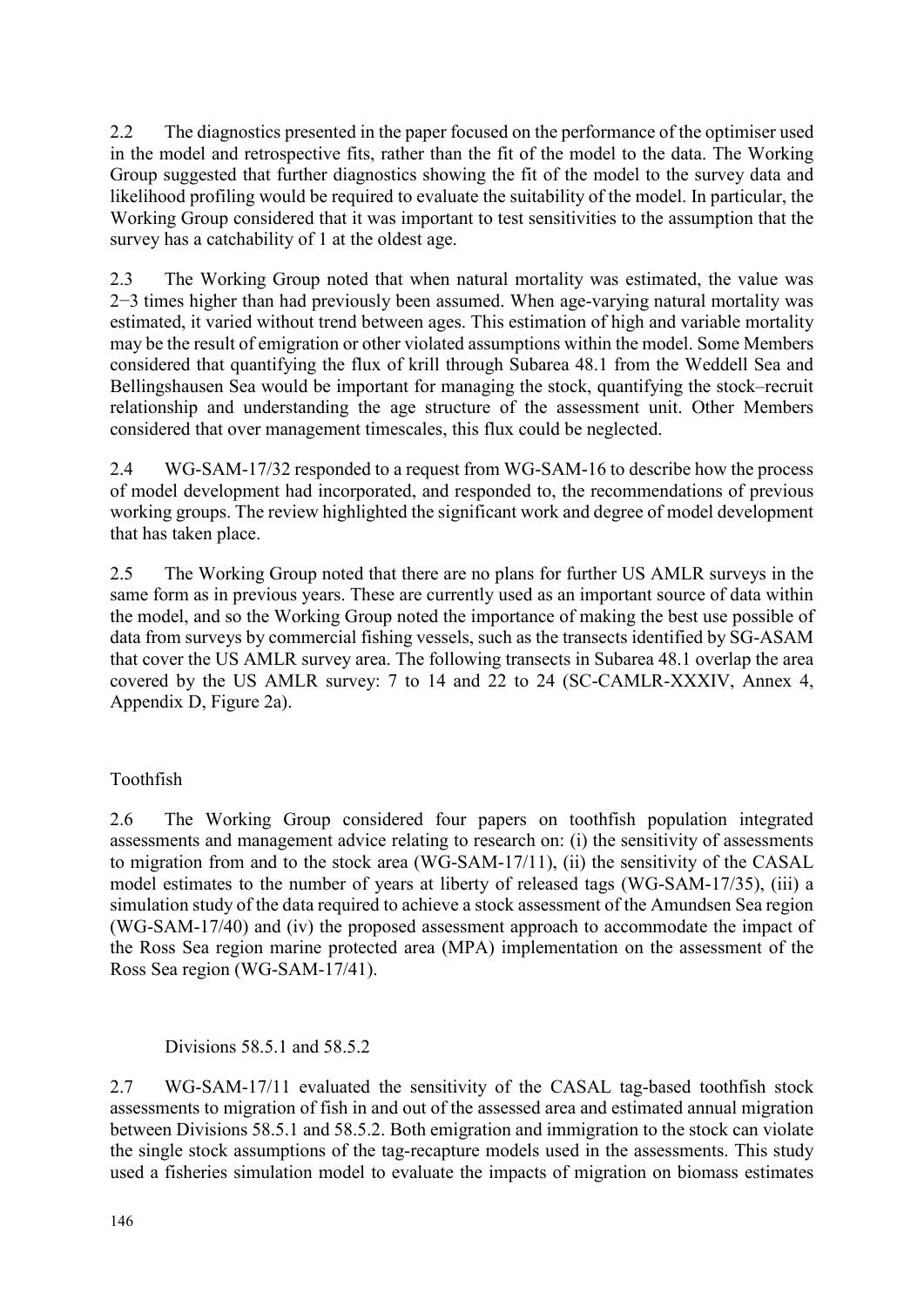and sustainable catch limits, demonstrating that emigration of tagged fish out of the assessed area results in initial and current spawning biomass and stock status being overestimated.

2.8 Annual migration rates of toothfish from Division 58.5.2 to Division 58.5.1 were estimated to be 1.1% using longline releases from 2007 to 2014 and 0.7% using longline releases from 2009 to 2014. The annual migration rate from Division 58.5.1 to Division 58.5.2 was estimated to be 0.4% and was insensitive to the time period of longline tag releases used. There was insufficient tagging data to distinguish whether the migration was related to maturity or sex, although it did include tags from across a large range of sizes.

2.9 Annual migration rates of up to 1%, consistent with those estimated between Divisions 58.5.2 and 58.5.1 on the Kerguelen Plateau, resulted in simulated bias in spawning biomass estimates of <2%. The authors demonstrated that the bias can be corrected by increasing the tag-shedding parameter in CASAL, providing a simple approach to correct for the effects of emigration. They recommended that for tag-based assessments for stocks where emigration occurs, the tag-shedding parameter should be increased by the estimated emigration rate to adjust for migration-related bias.

2.10 The Working Group recommended that the authors examine the development of a simple diagnostic to quantify the effects of migration in the next toothfish stock assessment. The Working Group also asked the authors to evaluate an alternative approach to representing emigration, by including an additional fishery that would impact the population of tagged and untagged fish, rather than through increasing tag loss, which only applies to tagged fish.

#### Subareas 48.3 and 48.4

2.11 WG-SAM-17/35 evaluated the sensitivity of the CASAL toothfish assessment estimates for Subareas 48.3 and 48.4 to the number of years at liberty that recaptures were included in the model. The assessment in Subarea 48.3 currently uses recaptures within four years of their release as input data, whereas the assessment in Subarea 48.4 uses all available recapture data (excluding within-year recaptures). Truncation to four years at liberty in the Subarea 48.3 assessment is used to prevent bias in the assessment estimates resulting from a mismatch between the CASAL model formulation for tag loss of single-tagged fish, while tag loss is estimated from double-tagged fish. Sensitivity tests on both stocks show that this bias occurs in practice and that truncation to four years is appropriate for the assessments.

2.12 The Working Group noted that two studies by Candy (WG-SAM-11/12) and Dunn (WG-SAM-11/18) had also examined bias resulting from tag loss and reached similar conclusions, noting that differences in the analytical approaches used to date may be useful to explore. The Working Group agreed that the number of years of tag liberty in the Subarea 48.4 assessment should be reduced to four.

#### Subarea 88.2

2.13 WG-SAM-17/40 presented a simulation study of the two-area stock assessment of the Amundsen Sea region. The authors concluded that the current research plan is providing tag recaptures in the south and north as intended and should yield sufficient data to allow a robust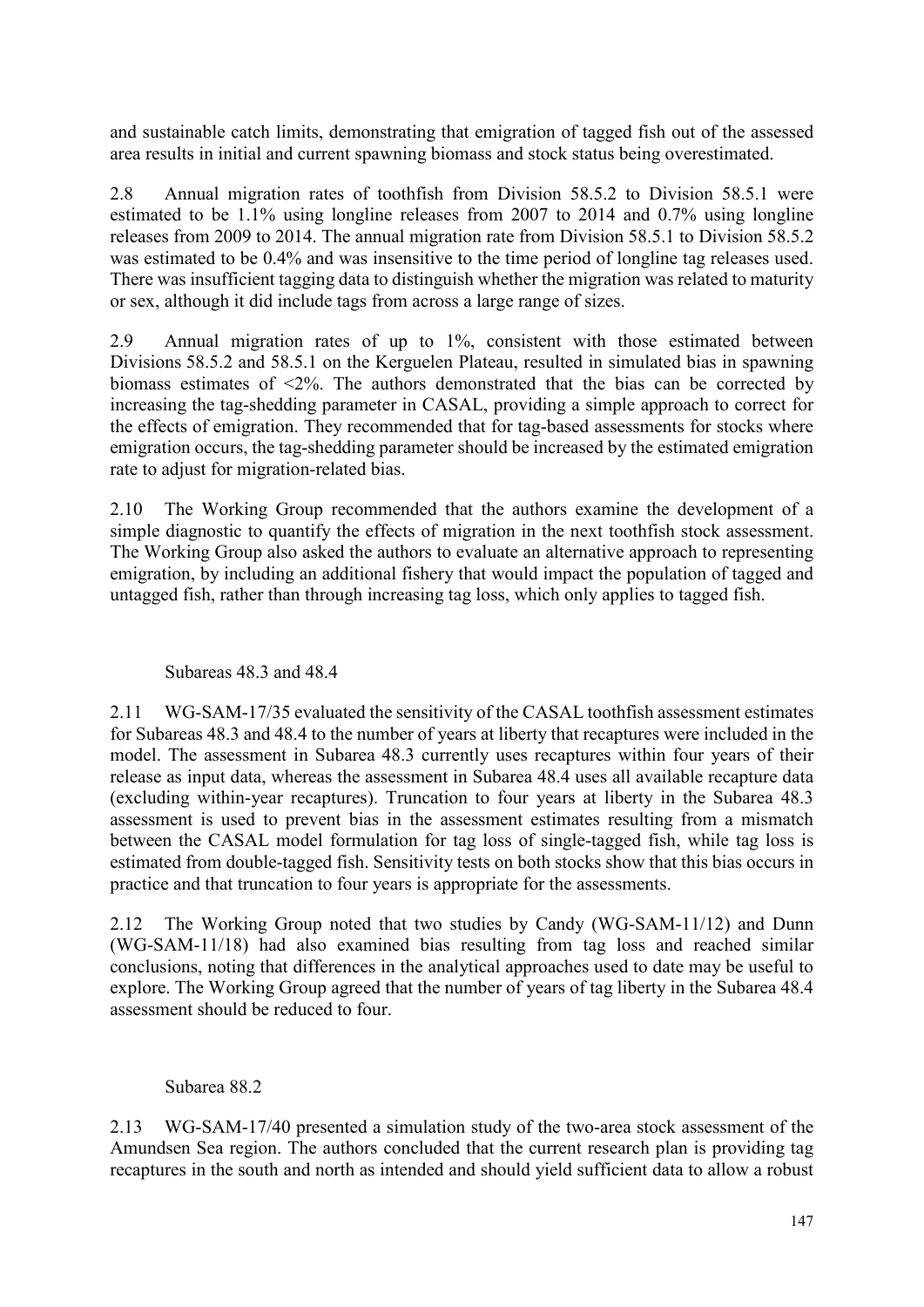assessment of the toothfish stock in the Amundsen Sea region (ASR) in future years. They further showed that at the current level of tag release, there is a low probability that tagged fish will be caught after having moved from the south to the north or vice versa.

2.14 The Working Group noted that local biomass estimates for the north and south using the tagging information available would be required for WG-FSA-17 in order to help evaluate whether the current catch limits were precautionary and for WG-FSA to be able to provide additional advice on the continuation of the research plan. Due to the low probability of recapture of tags moving between the north and the south, the Working Group urged Members to consider other mechanisms that may help to determine population linkages, such as using pop-up satellite archival tags (PSATs) or otolith microchemistry to investigate toothfish movements in the ASR and other areas.

## Subarea 88.1

2.15 WG-SAM-17/41 presented a proposed approach to updating the stock assessment in 2017 of the Ross Sea region in light of the implementation of the Ross Sea region MPA (Conservation Measure (CM) 91-05). The authors concluded that CM 91-05 would not impact on the 2017 assessment of stock status, but would impact on the forward projections and setting catch limits using the 2017 assessment. They further noted that the implementation of CM 91-05 would require further work to address potential bias in the assessment resulting from the redistribution of effort resulting from the MPA. This would be particularly important in the provision of advice on regional catch allocations as the assessment develops in the future.

2.16 The Working Group recommended that the 2017 stock assessment of toothfish in the Ross Sea region be an update of the 2015 assessment, with sensitivity analyses carried out on the allocation of catch limits used in projections.

2.17 WG-SAM-17/41 noted that additional options should be developed for catch splits between the shelf, slope and north areas of the Ross Sea region prior to the 2019 assessment. Dr S. Kasatkina (Russia) suggested that it would be important to clarify the methods used for developing these options prior to the 2019 assessment, taking into account the changes in fishing grounds and areas of toothfish habitats accessible to the fishery arising from the coming into force of the Ross Sea region MPA.

2.18 The Working Group recommended that the WG-SAM and WG-FSA strategic programs of work include a priority for reviewing and evaluating the potential bias in the assessment and advice due to changes in the location of catch and effort, including those in relation to the spatial distribution of tagged fish. These should be developed further, along with the scientific rationale for catch allocations to regions of Subarea 88.1, in advance of WG-FSA-21, as per CM 91-05.

# Icefish

2.19 WG-SAM-17/36 compared two methods for bootstrapping the haul data from biomass surveys for icefish in Subarea 48.3. The current method (WG-FSA-96/38) resamples across data from all strata, weighted by the number of samples per unit area in each stratum. In this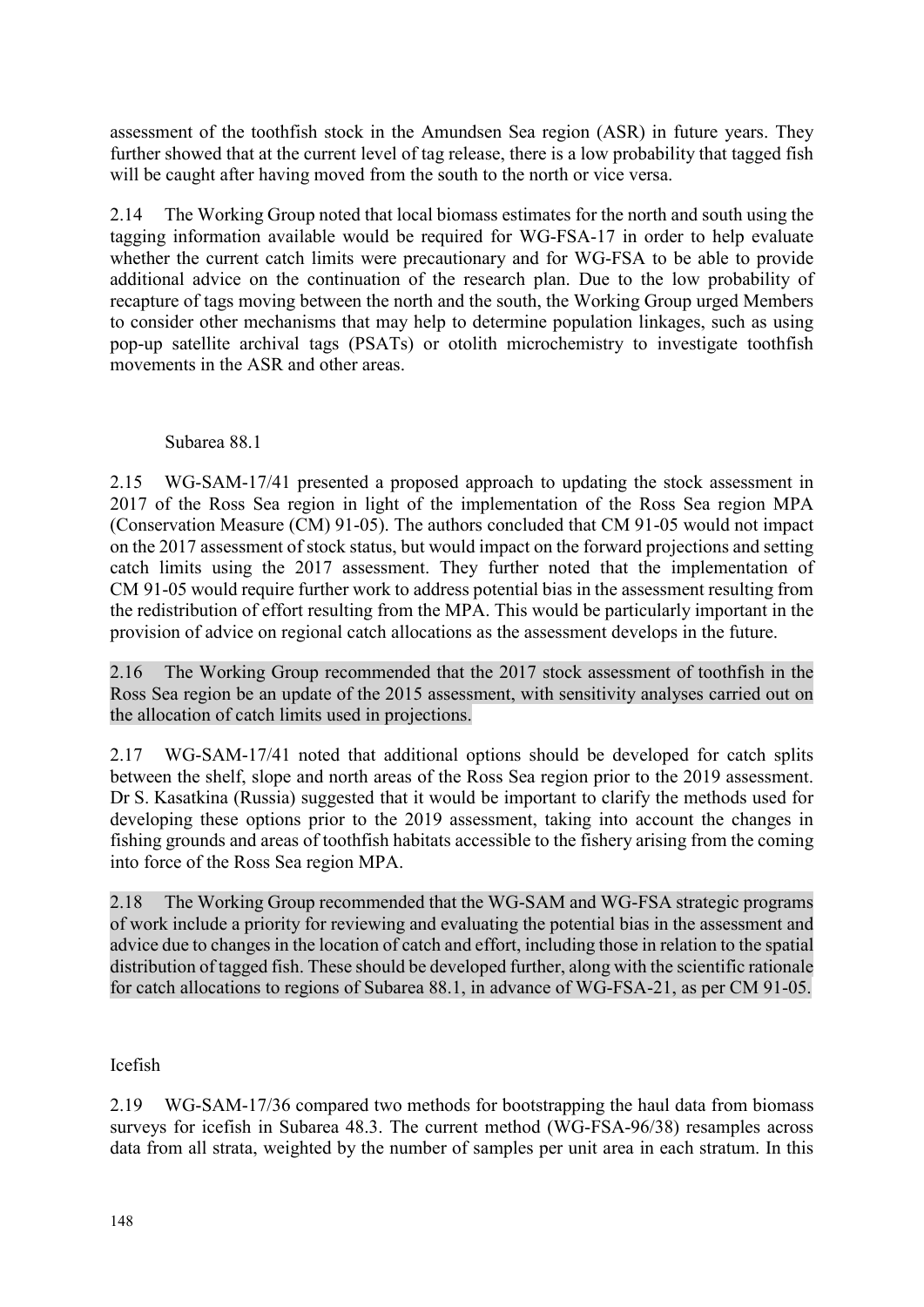<span id="page-8-0"></span>method, the number of samples within each stratum may differ between repetitions of the bootstrap. In the rescaled bootstrap, the number of samples in each stratum is consistent with the data for every repetition.

2.20 The estimated percentiles of the mean biomass density were nearly identical between the two methods. The largest difference between the methods was when sample sizes were low (fewer than two haul samples per stratum).

2.21 The current method of bootstrapping is used for icefish assessments in both Subarea 48.3 and Division 58.5.2. In Division 58.5.2, the method is applied to both biomass and the length distribution, whereas in Subarea 48.3 the length distribution is calculated deterministically. The Working Group noted previous work (Hillary et al., 2010) suggesting that the rescaled bootstrap is less suitable for length distributions due to the potential for small sample sizes in individual length classes in some strata.

2.22 For consistency between the areas, the Working Group recommended retaining the existing approach in Subarea 48.3 rather than the rescaled bootstrap.

# **Biomass estimation, including estimation of uncertainty**

3.1 The Working Group noted that the Scientific Committee referred discussion of the most appropriate analytical methods to be used to generate local biomass estimates with different levels of information available, as well as uncertainty in those estimates, to WG-SAM for recommendations (SC-CAMLR-XXXV, paragraph 13.17).

3.2 The Working Group noted WG-SAM-17/12, which developed a bootstrap method to estimate the uncertainty around both the Chapman and catch per unit effort (CPUE) by seabed area analogy biomass estimates. This work was developed in response to the request to develop such approaches from the Scientific Committee (SC-CAMLR-XXXV, paragraph 3.187ii). The paper noted that while CPUE by seabed area and Chapman bootstrapped confidence intervals generally overlapped for research blocks where Patagonian toothfish (*Dissostichus eleginoides*) are dominant, they generally did not overlap in research blocks where Antarctic toothfish (*D. mawsoni*) were dominant. The Working Group agreed that comparisons of confidence intervals around biomass estimates in the same research blocks derived from different methods were a useful indicator of whether the independent methods were appropriate.

3.3 The Working Group noted that in instances where the two confidence intervals around the estimates did not overlap, this suggested that there were issues with the underlying data, parameter values, and/or a violation of methodological assumptions (such as post-release mortality, spatial overlap of release and recapture effort, or different catchability between the reference and research areas) that warranted further investigation.

3.4 The Working Group noted WG-SAM-17/13, which described a simulation study to investigate the implications of realised tag recaptures being different to the expectation in a tagrelease and recapture experiment. It noted that the Chapman biomass estimates were unbiased when large numbers of tagged fish are available for recapture, however, in instances when observed recaptures are lower or higher than the expected number, biomass estimates were asymmetrically distributed. The simulations showed that in a best-case scenario, when tagging mortality, tag shedding and natural mortality parameters used in the Chapman estimator reflect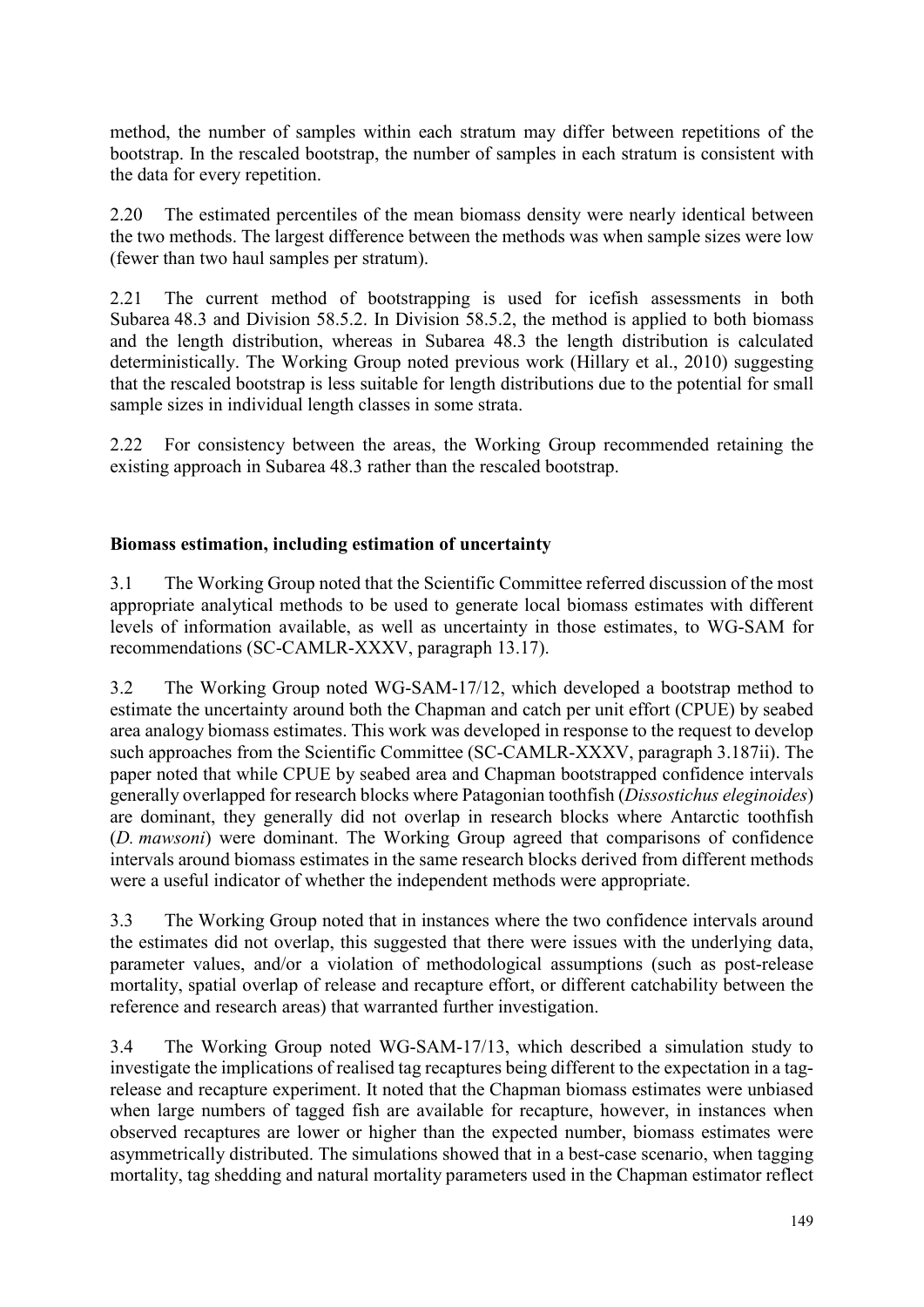what is occurring in the population, the recapture of fewer than expected tagged fish results in biomass estimates that can be several times the actual biomass. This effect was more pronounced when the number of tag recoveries is much lower than expected in any one season.

3.5 The Working Group noted that the effects of lower than expected numbers of recaptures (WG-SAM-17/13) may, in part, explain the observed large variations in Chapman biomass estimates between seasons, and the difference between CPUE by seabed area and Chapman biomass estimate in some research blocks (see WG-SAM-17/12). It agreed that these analyses further emphasised the need for an evaluation of fishing and tagging effort in research plans to increase the number of tagged fish recovered to a point where the chance of large biases is reduced. This could be achieved through increased tag-release rates, increased tag-detection rates and increased numbers of scanned fish.

3.6 The Working Group noted WG-SAM-17/37, which reviewed the derivation of the CPUE by seabed area biomass estimation method, and highlighted the large differences between point estimates of biomass derived using the CPUE by seabed area method relative to those derived using the Chapman mark-recapture method. The Working Group recalled that the CPUE by seabed area method assumes a proportional relationship between CPUE and toothfish density (SC-CAMLR-XXXV, Annex 5, paragraph 2.28), and noted that a regression of Chapman-estimated biomass and CPUE in  $100 \times 100$  km cells from the Ross Sea region fishery showed a significant relationship, which provided support for the CPUE by seabed area method to provide an interim biomass estimate for research plans.

3.7 The Working Group noted that the estimated relationship between CPUE and density was likely to be sensitive to the choice of cell size, movement of tagged fish, fish size distribution, gear type and functional relationship. However, it noted that the CPUE by seabed area analysis presented in WG-SAM-17/37, provided finer-scale and a more habitat-specific reference area than the Ross Sea region assessment, and could be useful in future analyses.

3.8 The Working Group also noted that the sum of the Chapman biomass estimates provided in WG-SAM-17/37 in the shelf/slope and northern seamount areas approximated the vulnerable biomass estimate from the integrated assessment, which provided some confidence that this method was producing reasonable density estimates. Consequently, the Working Group recognised that the proposed changes to the reference areas had the potential to improve the accuracy of CPUE by seabed area estimates in research blocks that currently used the entire Ross Sea region as the reference area.

3.9 The Working Group requested that additional analysis on how the cell-by-cell density estimates are translated to an overall CPUE-to-biomass density relationship be considered by WG-FSA before the separate shelf/slope and northern seamount reference area estimates are used to estimate biomass in research blocks. The additional details to be considered would include issues such as the interannual variability in the spatial distribution of catch and effort and vessel-specific variability in tag-recovery rates and how uncertainty could be best estimated for the resulting biomass estimates.

3.10 The Working Group recalled its advice from WG-SAM-16 that current biomass should be used from the reference area for CPUE by seabed area calculations, and noted that this had been interpreted as the current spawning stock biomass. The Working Group noted that the gear used in toothfish fisheries typically select immature as well as mature fish, and that the estimated biomass using the CPUE by seabed area would be for the part of the stock vulnerable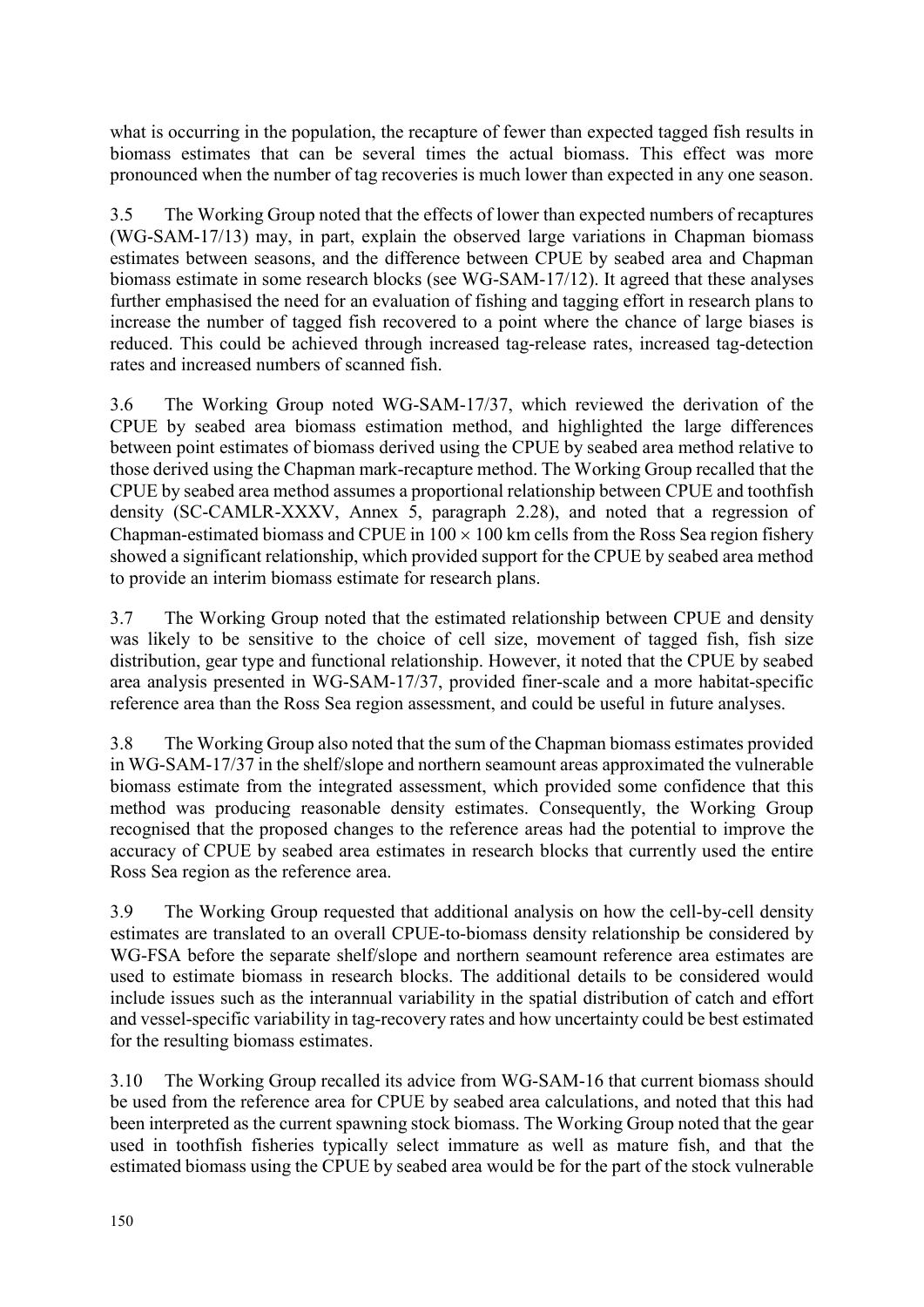<span id="page-10-0"></span>to fishing. Consequently, the current vulnerable biomass from a reference area should be used in the CPUE by seabed area calculations. The Working Group agreed that the vulnerable biomass for the relevant reference area should be used to update CPUE by seabed area biomass estimates.

3.11 The Working Group noted that the seabed areas used from the Ross Sea region in CPUE by seabed area calculations had used the entire fishable area from all the Ross Sea region. It agreed that the fishable area within the open small-scale research units (SSRUs) in the Ross Sea region should be used, rather than the fishable area for all of Subarea 88.1 and SSRUs 882A–B, in revised calculations where the Ross Sea region is the reference area. It requested that the Secretariat provide revised CPUE by seabed area biomass estimates for exploratory fisheries in research blocks based on the revised parameter values, to be presented at WG-FSA-17.

3.12 The Working Group noted that WG-SAM-17/37 proposed a method of combining Chapman and CPUE by seabed area biomass estimates by using a Bayesian analysis where the CPUE by seabed area distribution is used as a prior that was updated by the tag release and recapture observations. The Working Group noted that this concept had potential to resolve the issue of choosing a 'best' estimate where CPUE by seabed area and tag release and recapture data were both available, and requested that Members work in the intersessional period to develop this method.

# **Review of research plan proposals and results**

General issues on research proposals in data-poor exploratory fisheries and closed areas

> Harmonising conservation measures related to conducting research on toothfish

4.1 The Working Group noted that toothfish exploratory fisheries such as those in Subarea 48.6 and Division 58.4.1 are conducted under CM 21-02, while research fishing in Subareas 48.1, 48.2 or 88.3 is conducted under CM 24-01. Despite the different conservation measure, these fishing activities are often at different stages of working towards similar objectives. However, activities conducted under CM 24-01 have a much more limited set of restrictions for fishing, e.g. no by-catch limits or move-on rules, no requirement for the use of bird exclusion devices at the hauling station.

4.2 To harmonise research fishing activities in exploratory fisheries and research exemptions under CM 24-01, the Working Group recommended (i) an evaluation of CM 24-01 and its application of exemptions from other conservation measures to research fishing targeting toothfish where catch limits are similar to those in exploratory fisheries, and (ii) the consideration by the Scientific Committee and the Commission of a conservation measure or measures for research fishing targeting toothfish not already included within other conservation measures.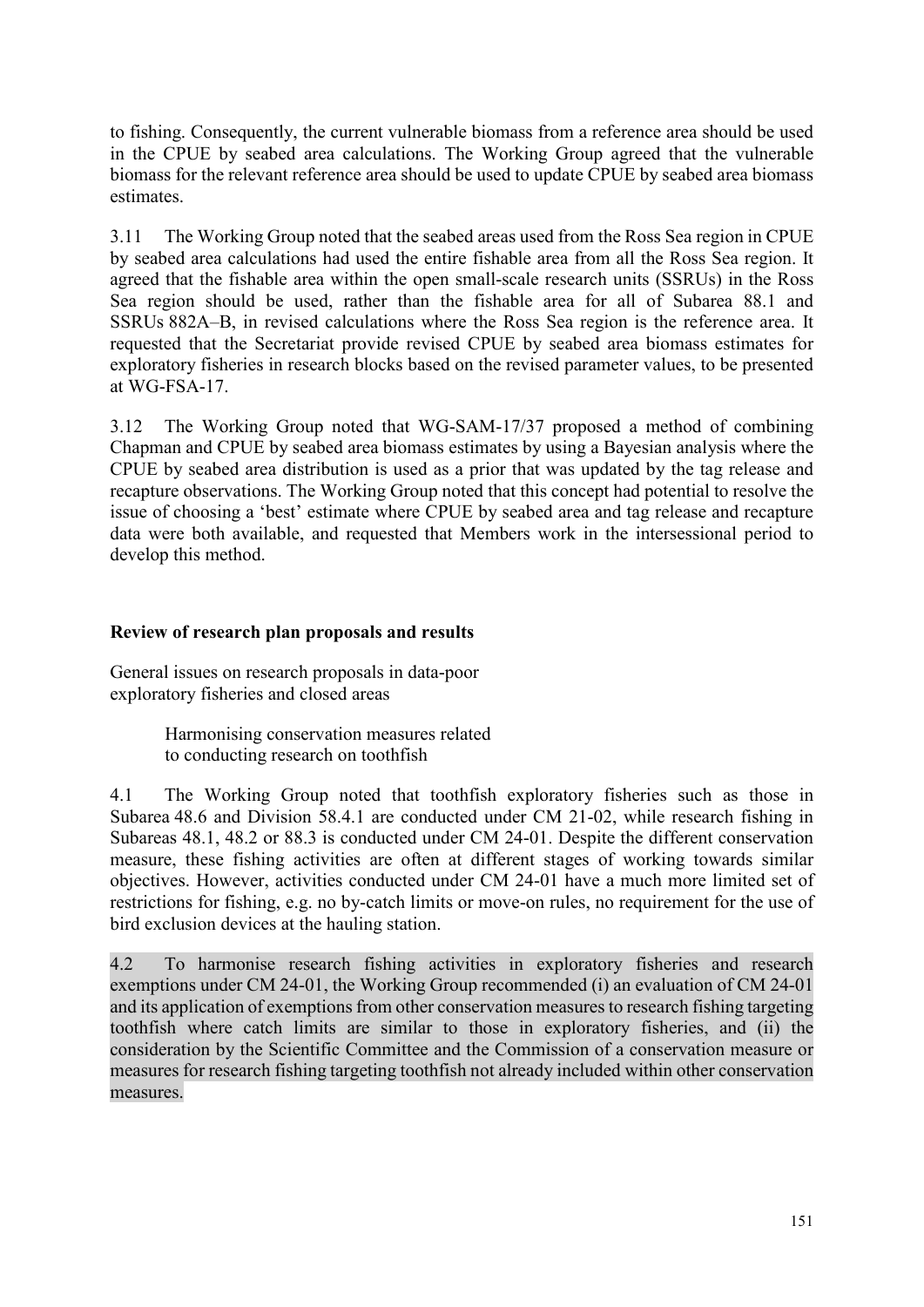Streamlining the review of research plans

4.3 The Working Group noted that the efficiency of its work has been impacted where research proposals in the same area had been submitted by individual Members and encouraged the development of single coordinated multi-Member proposals and progress reports be submitted for review by working groups.

4.4 The Working Group recalled that Members who submit a multi-Member and multivessel research proposal could identify a coordination process or group for a given research area to facilitate coordination of research proposals, operations at sea and data analyses. It was further recalled that such multi-Member multi-vessel research proposals (WG-SAM-17/08) include outlining milestones, operational contingency plans and progress made (SC-CAMLR-XXXV, Annex 5, paragraphs 4.76 and 4.77).

4.5 The Working Group noted the large number of newly proposed research blocks this year, and, when combined with the existing research blocks, this generates a significant number of areas for the Working Group to track and manage, as well as high demands on proponents to develop stock assessments in these areas (Figure 1). The Working Group expressed concern that the proliferation of research blocks could increase the development of research activities involving fishing faster than the data required to evaluate the impacts on stocks.

CCAMLR strategy on research plans in data-poor fishery areas

4.6 The Working Group recognised that the uncertainty in the processes for developing research plans targeting the development of toothfish stock assessments in data-poor areas created difficulties in the review of research plans in the evaluation of progress in ongoing research.

4.7 The Working Group recalled that over the past few years it had identified a number of requirements for research on toothfish and that bringing these agreements and review criteria together in a single document would greatly facilitate the future review of progress in research, both by proponents and the Working Group.

4.8 The Conveners of WG-SAM and WG-FSA undertook to provide an overview document to WG-FSA-17 that brought together the relevant advice and process on developing, and reviewing progress on, research plans related to toothfish. Such a review is intended to provide suggestions for the redesign of the research proposal form so that equal emphasis is placed on the non-fishing elements of the research plan, such as research into available data from a region, otolith ageing, model development, etc.

4.9 The Working Group agreed that presenting summary results of activities by individual research blocks would assist in evaluating whether the research design as implemented is achieving its objectives and requested that the Conveners of WG-FSA and WG-SAM include this consideration in their review.

4.10 The Working Group recommended that, prior to consideration of the establishment of new research blocks, proposals should include, inter alia, a:

(i) summary of work that has been undertaken in the proposed areas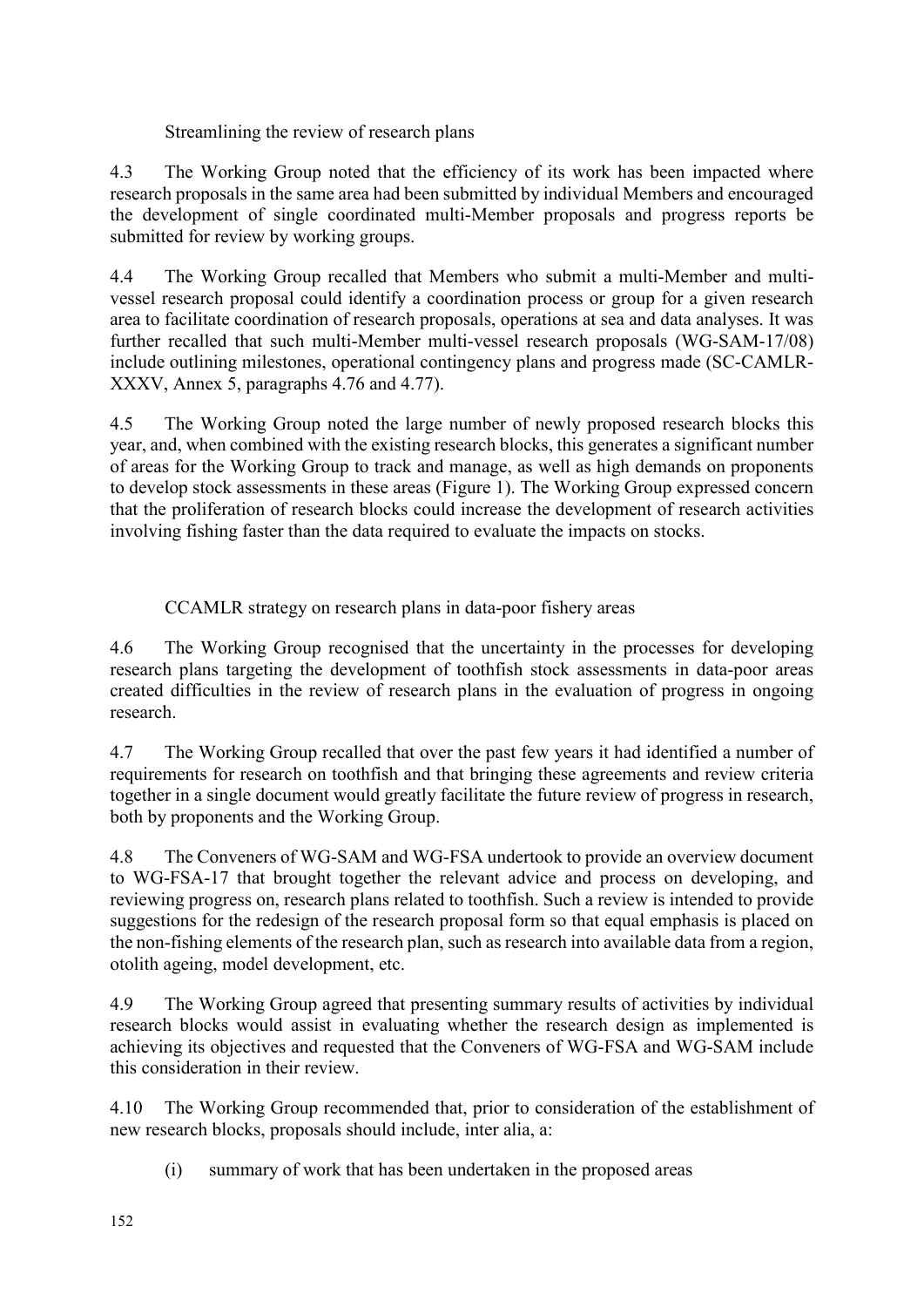- (ii) preliminary or revised stock hypothesis and how the research helps develop management advice
- (iii) scientific rationale and objectives as to how the research will lead to an assessment in these areas or other objectives beyond basic collection of data
- (iv) rigorous experimental design that optimally meets CCAMLR research objectives
- (v) sea-ice analysis of the proposed area.

4.11 The Working Group agreed that there are often significant questions and clarification required when evaluating submissions where new research in a closed area, or the intention to participate in an existing multi-Member or multi-vessel research activity in the Convention Area, is proposed. As such, the Working Group encouraged that relevant scientists from the Member submitting the proposal participate in the meetings of WG-SAM and WG-FSA.

Stock assessment development in areas with IUU fishing

4.12 Based on the discussions around research plans in regions with historic illegal, unreported and unregulated (IUU) fishing, the Working Group considered how to assess stocks and provide management advice in such areas. The Working Group recalled that the 4% exploitation rate (Welsford, 2011) was introduced as a conservative and precautionary limit to not prevent recovery in stocks that may have been overfished by IUU fishing. Research plans in regions with large potential IUU fishing would need to consider how to address this issue in assessments and in developing advice, as without that information it is difficult to evaluate whether the research design is adequate to achieve its objectives.

4.13 The Working Group discussed whether there were any options in the short-term to improve the understanding of IUU fishing affecting estimations of  $B_{\text{current}}$ , such as using CASAL to estimate  $B_{\text{current}}$  without back-calculating to  $B_0$ , based solely on size distribution and tag recaptures. While that is not directly possible, there is scope to explore whether CASAL can be used to determine harvest strategies similar to a constant *F*, which would complement the estimation of *B*<sub>current</sub> (e.g. through Chapman or CPUE by seabed area). The Working Group recalled that previous work has used CASAL to provide a model to estimate IUU fishing year by year (paragraph 4.53 and WG-FSA-15/22 and 15/23).

4.14 The Working Group recalled that this issue has been identified on several occasions before, and that this subject was already recommended as a focus topic to WG-SAM (SC-CAMLR-XXXV, Annex 5, paragraph 3.262). The Working Group acknowledged that the issue of historic and current IUU fishing, its estimation and inclusion in biomass estimations and resulting management advice is difficult and complex, and that, in the current format where the agenda of WG-SAM is driven by submissions, it is challenging to dedicate the necessary time. Going forward, the Working Group suggested that with the change of priorities and work plans of the working groups (WG-EMM-17/02) there is an opportunity for defining this as a focus topic under future work (paragraph 5.2). The Working Group encouraged its members to intersessionally consider how to progress this issue, including contributions to a dedicated agenda item for WG-SAM.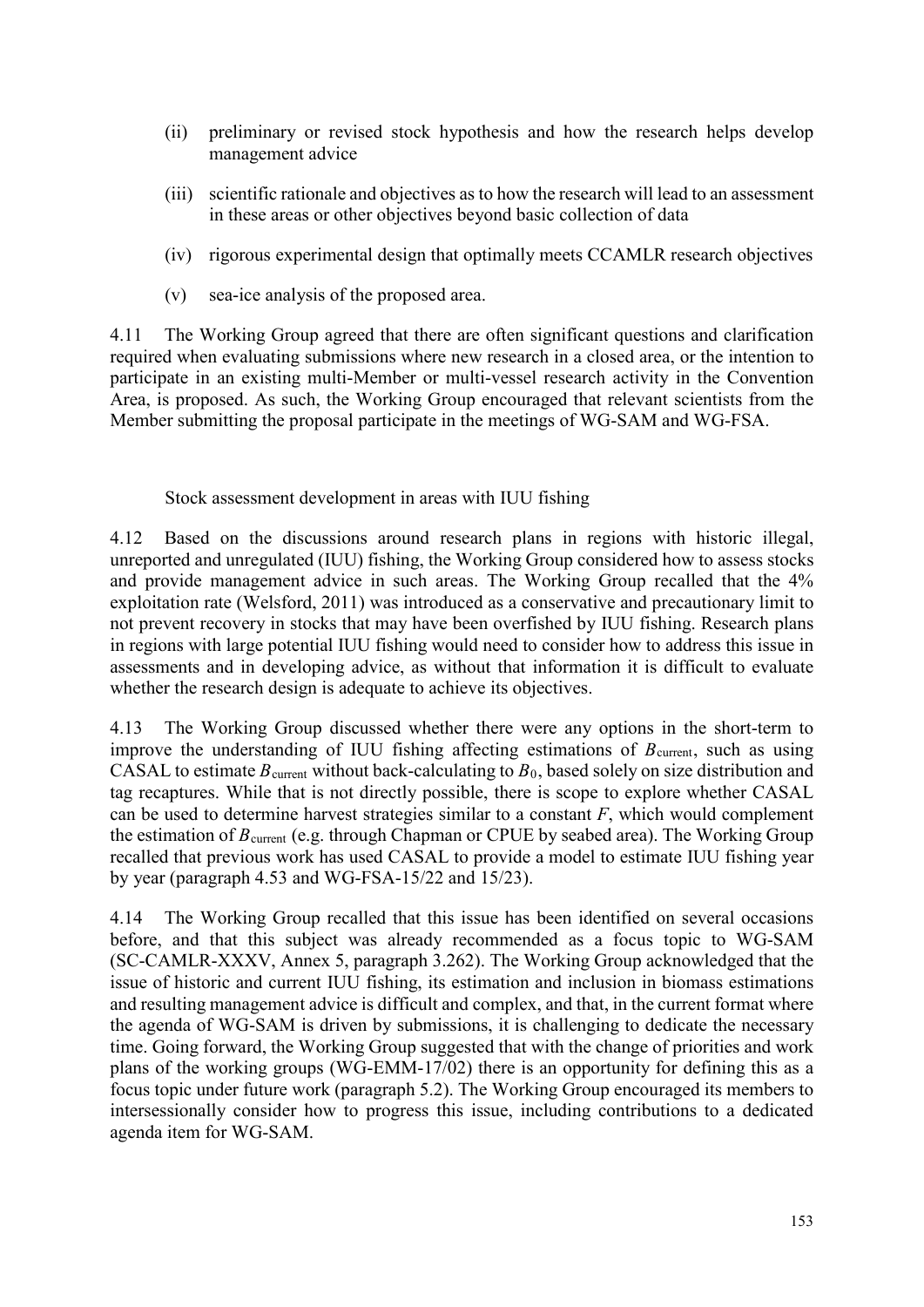Geographic information system (GIS) and spatial information

4.15 The Working Group welcomed the updates to the CCAMLR GIS R package (WG-SAM-17/47) that now allowed the generation of polygon data that can either be used directly in R, or exported for use in other programs. The Working Group encouraged Members to engage with the CCAMLR GitHub repositories. The authors thanked Dr M. Sumner from the AAD for contributing to the CCAMLR GIS R package.

4.16 The Working Group requested that proponents of research plans with research blocks provide coordinates for the research block boundaries to the Secretariat both with fishery notifications and with the submission of research plans to the CCAMLR working groups, and that geographical figures in research plans provide the projection used. The Working Group recommended that the Secretariat prepare a map with existing and proposed research blocks for its working groups each year (Figure 1). The Working Group noted that the CCAMLR GIS R package was a good tool for that purpose.

Proposals and research results from Subarea 48.6

4.17 The Working Group considered five papers relating to research plans and results of research conducted in Subarea 48.6, including a summary of by-catch results from research fishing carried out by Japan and South Africa (WG-SAM-17/44), an updated analysis of seaice concentration in the south of Subarea 48.6 (WG-SAM-17/10), a proposal to extend the spatial extent of research block 486 2 (WG-SAM-17/09), an updated joint proposal to continue research fishing in Subarea 48.6 submitted by Japan and South Africa (WG-SAM-17/03) and a proposal for a prospecting phase effort-limited research fishing by Norway for the 2017/18 season (WG-SAM-17/06).

4.18 The Working Group welcomed the joint progress report on research fishing from South Africa and Japan (WG-SAM-17/03) and noted the updated Chapman estimations of biomass using tagr (WG-SAM-17/13) that provided the expected number of tags from the research. The Working Group also welcomed the provision of research milestones in the paper which included a summary of research progress to date and an overview of future research, including an indication of how various components of the research would be shared between the proponents (WG-SAM-17/03, Table 8). The Working Group noted that the proposal from South Africa and Japan was largely unchanged from the existing plan.

4.19 The Working Group noted that the research fishing was now into its fifth year and that over this period most fishing had taken place in research blocks 486\_2–4, and in 486\_5 for the first time in five years. The Working Group noted that an inability of vessels to consistently return every year to a research block to deploy or catch tagged fish remained a major constraint on the development of an assessment.

4.20 The Working Group recalled its advice from WG-SAM-16 that the lack of a robust stock hypothesis was impacting on the ability to develop an integrated stock assessment for Subarea 48.6. It noted that the further development of a stock hypothesis for *D. mawsoni* in this subarea would benefit from data from the shelf region in research block 486 5 but access had previously been limited by sea-ice.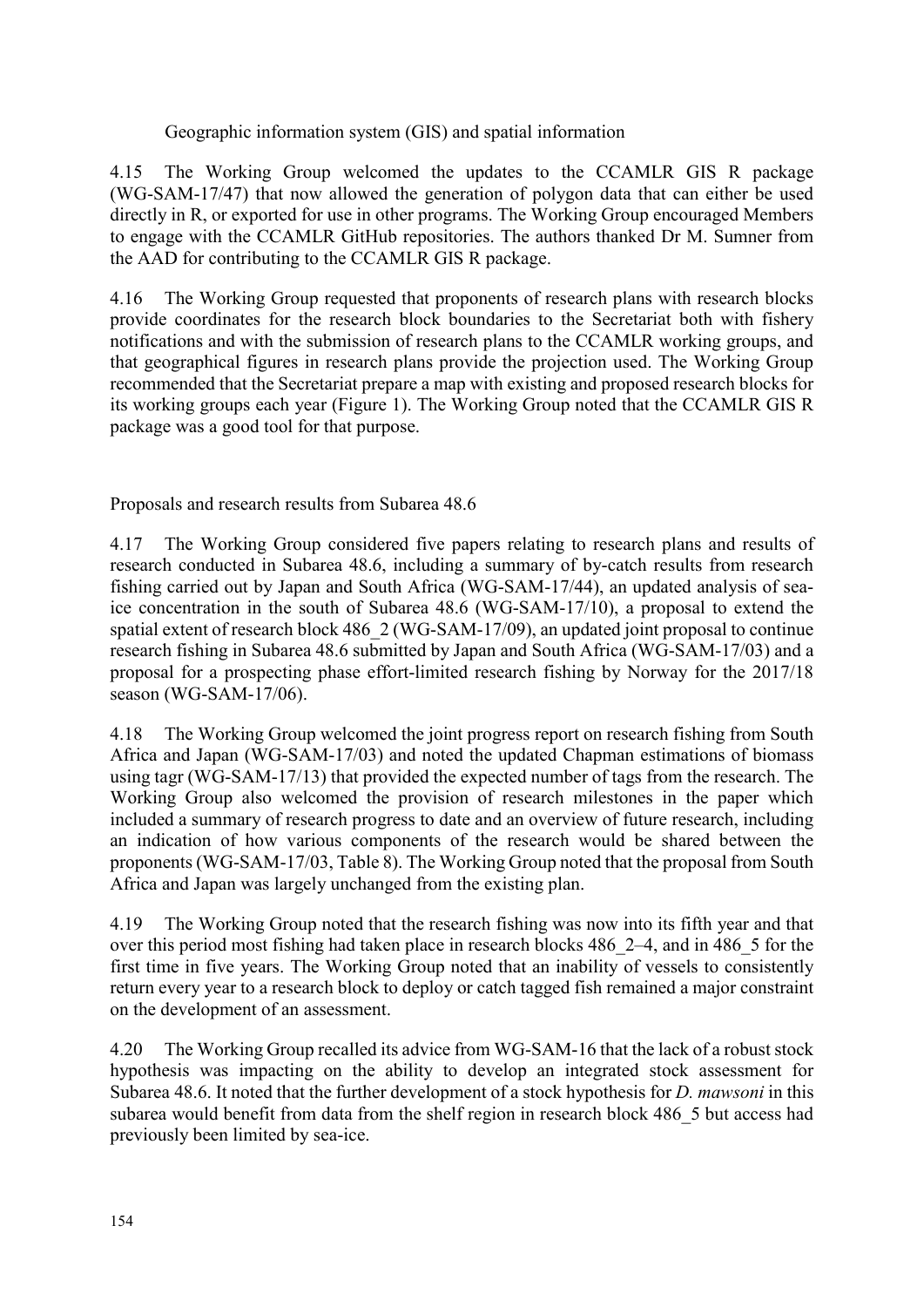4.21 The Working Group welcomed the sea-ice analysis carried out by Japan (WG-SAM-17/10) which examined accessibility of research blocks 486\_4 and 486\_5 in the southern region of Subarea 48.6 over the period 2002–2017 using satellite-derived data, and noted that the latter research block had been fished in 2016/17 given the low sea-ice concentration. The paper also noted that these data showed that there appeared to be a strong negative correlation between the levels of sea-ice and the sea-surface temperature anomaly. The Working Group noted that further analyses could be conducted that investigate correlations between sea-ice coverage and to wider global weather phenomena such as El Niño/El Niño Southern Oscillation or rising temperatures/increased variability in observed temperatures such as may be expected from climate change.

4.22 WG-SAM-17/44 presented a preliminary analysis of by-catch from the C2 data in the research fishery for *Dissostichus* spp. in Subarea 48.6. The Working Group noted that the report showed that *Macrourus* spp. and blue Antimora (*Antimora rostrata*) were the most common by-catch in the fishery which were caught in all the research blocks. Channichthyidae was also a common by-catch species, but mainly found in research blocks 486\_4 and 486\_5. The Working Group suggested that additional analyses on the by-catch could be undertaken to help explain the interannual and spatial variability, including alternative statistical methods and analyses of the observer data. In addition, the Working Group noted that the effect of different fishing gear on by-catch ratios and by-catch variability is not yet fully understood in the region, and such analyses could be undertaken in any future updated paper.

4.23 WG-SAM-17/46 presented a preliminary analysis of the movement of tagged fish recaptured in Subarea 48.6. The paper showed that both *D. eleginoides* and *D. mawsoni* are typically recaptured close to where they were released; typically, 90% and 97% of each species respectively were recaptured within 50 km of their release location. The Working Group agreed that the focus of research should continue to be on efforts to resolve the movements of fish between research blocks and to improve the tag-recapture rate. The Working Group noted that the few movements of tagged fish that had been observed to date were typically east–west and between subareas, and not north–south between the southern and northern research blocks within Subarea 48.6. The Working Group noted that additional work on the stock hypothesis of *D. mawsoni* in Subarea 48.6 would support the research proposal.

4.24 The Working Group considered WG-SAM-17/09 by Japan that proposed a possible future extension to the spatial extent of research block 486\_2. The rationale for the extension to the research block was that it is adjacent to an area of higher *D. mawsoni* density within the existing research block which could increase the possibility of the catch limit for the research block being taken. There would be no increase in catch for this research block but it would come from the limit for the existing research block 486\_2. The Working Group noted the proposal for the addition of a future research block in Division 58.4.2 (WG-SAM-17/10) and agreed that little information was presented to link this new area to the stock hypothesis for the region. This proposed research block also overlapped with another research plan proposal (WG-SAM-17/07).

4.25 The Working Group noted that the expansion of research blocks was likely to distribute fishing effort across a larger area and, therefore, could reduce the ability of vessels to scan tagged fish and dilute tagging effort in the research block, especially given that the catch limit in research block 486\_2 is typically not taken. However, the Working Group noted that tags recaptured from research block 486\_2 had occurred mainly in a cluster in the south of the research block, and recommended that the proponents present a revision to the analysis that subdivided research block 486 2 to account for tagging heterogeneity.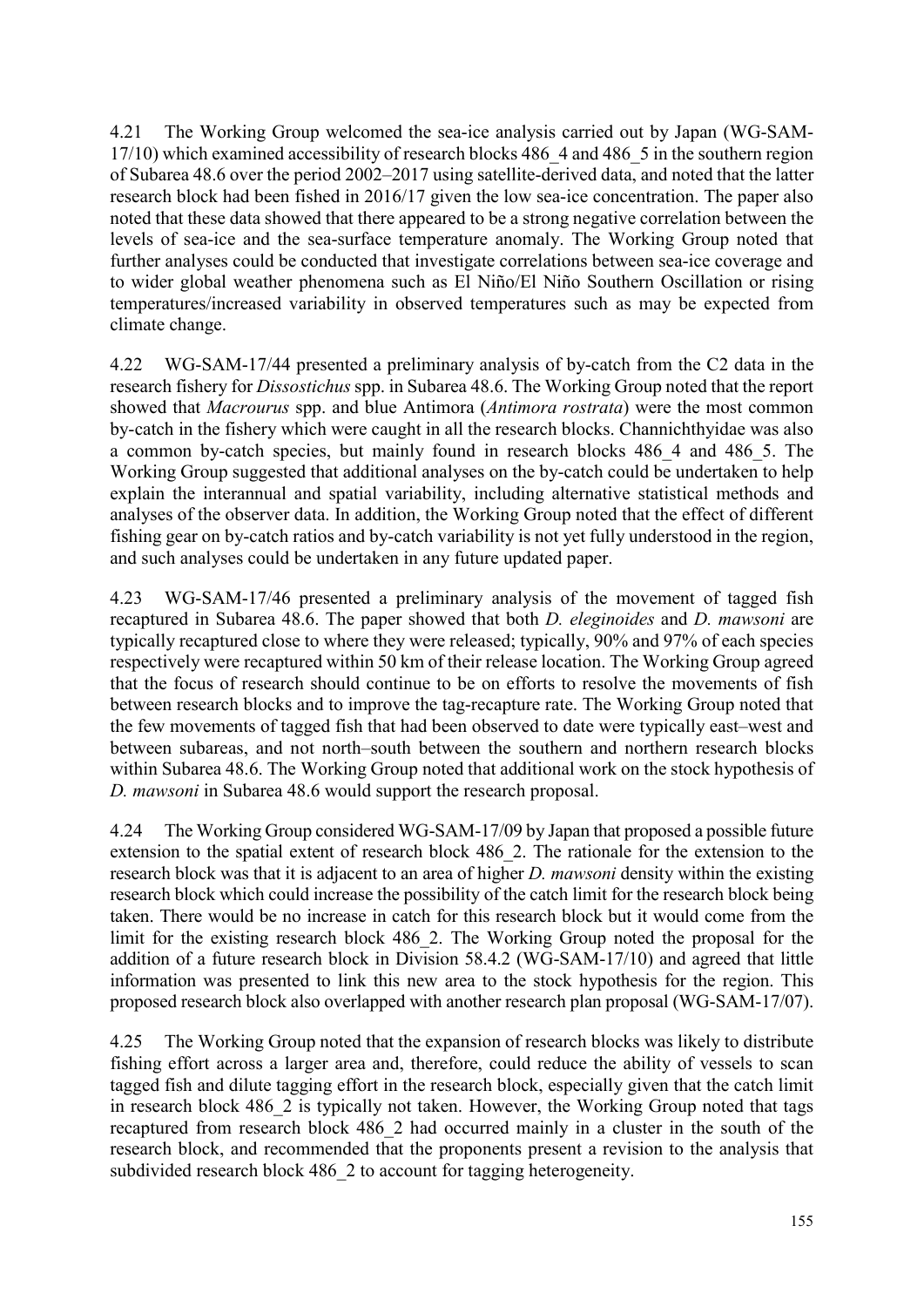Norwegian proposal for research fishing in Subarea 48.6

4.26 The Working Group considered a proposal by Norway to conduct research fishing in Subarea 48.6 (WG-SAM-17/06). The Working Group noted that Norway was not represented at the meeting, and that this had hampered the Working Group's ability to resolve questions it had on the proposal.

4.27 The Working Group questioned what additional scientific knowledge the research proposal would bring to the management of toothfish in the region and how this would integrate with the research proposals from South Africa and Japan. The Working Group recommended that, should Norway wish to progress its research proposal, it would require further development and Norway should coordinate its research efforts with Japan and South Africa, including by attending WG-FSA.

Proposals and research results from Subarea 58.4

Proposals and research results from Divisions 58.4.1 and 58.4.2

4.28 There were three papers relating to exploratory fishery research efforts in Divisions 58.4.1 and 58.4.2 tabled for consideration by the Working Group.

4.29 WG-SAM-17/08 provided a joint multi-Member research notification by Australia, France, Japan, Republic of Korea and Spain for continuation of the *D. mawsoni* exploratory fishery research in Divisions 58.4.1 and 58.4.2.

4.30 The Working Group noted that a similar approach to initial research catch allocation among participating Members, as was undertaken in 2016/17, was proposed, although there were some other minor changes set out in WG-SAM-17/08. Specifically:

- (i) Australia could potentially include an additional vessel during the research in Division 58.4.1
- (ii) the milestone pertaining to estimation of local biomass within research blocks was removed, as this is now undertaken by the Secretariat.

4.31 The Working Group noted that the catch limit of macrourids in research block 5841 6 (SSRU 5841G) for the 2016/17 season of 14 tonnes was reached on 27 January 2017, and the fishery was subsequently closed with 39 percent of the total catch limit (90 tonnes) for *D. mawsoni* remaining. It was recommended that WG-FSA explore strategies for mitigating fishing impacts on macrourids while endeavouring to meet research objectives.

4.32 WG-SAM-17/27 provided a progress report on the exploratory longline fishery by the Republic of Korea for *Dissostichus* spp. in Divisions 58.4.1 and 58.4.2 during the 2016/17 season. The Working Group noted that the areas of fishing operations were specifically selected to overlap, as far as possible, with areas where tagged fish were previously released in order to increase the probability of recapture. It was also noted that only about half of the agreed catch limit was taken, which may have reduced the probability of recaptures. Dr S.-G. Choi (Republic of Korea) indicated that there were issues with heavy sea-ice in parts of the proposed research areas.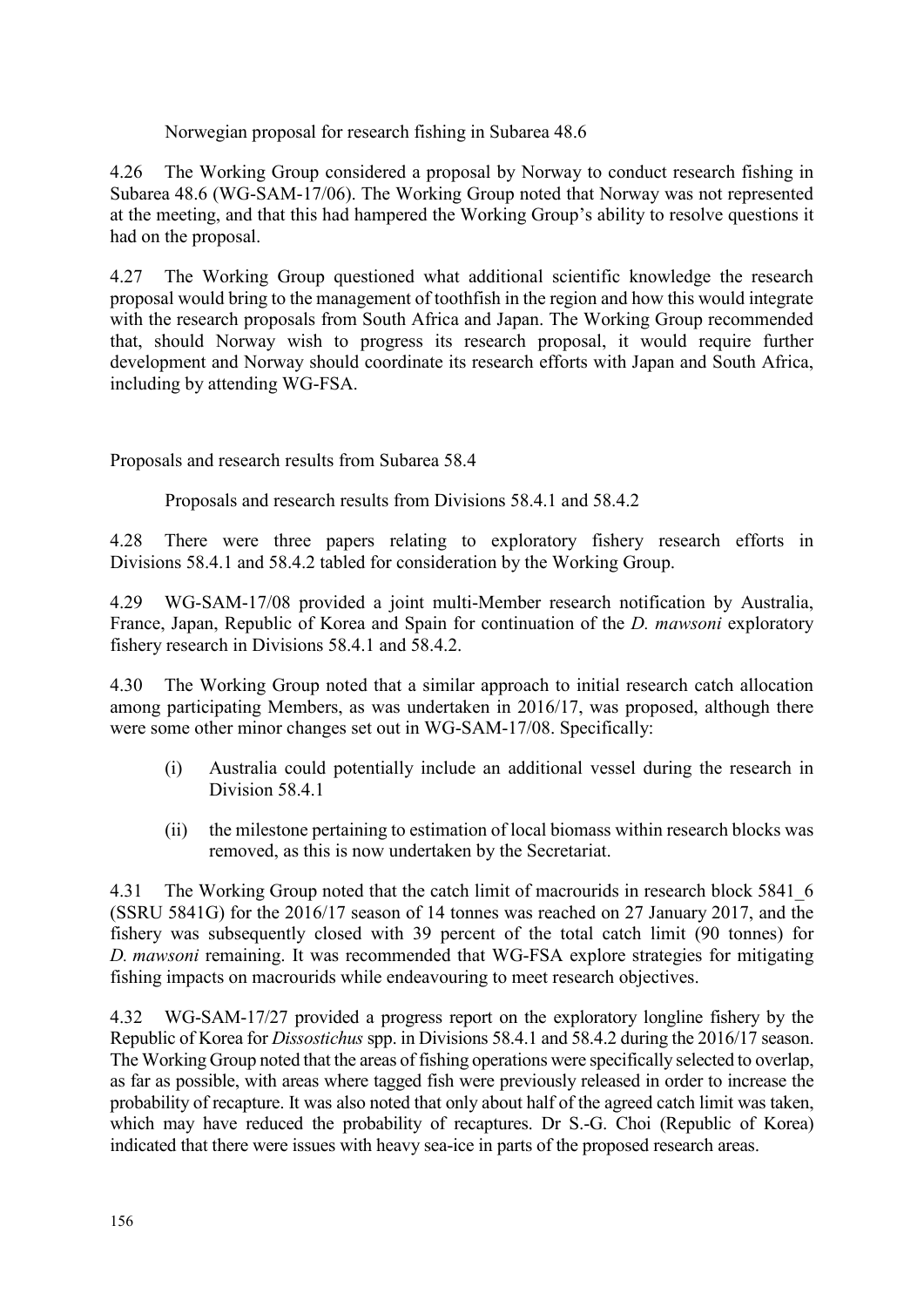4.33 The Working Group recalled that the geographic extent of existing and proposed research blocks (Figure 1) includes additional buffer zones where research can be undertaken if the specified research block is inaccessible as a result of sea-ice (CM 41-01, Annex 41-01/B, footnote 1). It was further noted that there may be circumstances where buffer zones overlap with other research blocks. The Working Group recommended that this issue should be further explored to ensure that fishing in one research block's buffer zone does not geographically overlap with another research block.

4.34 WG-SAM-17/07 provided a research plan by Ukraine to participate in the 2017/18 exploratory longline fishery for *Dissostichus* spp. in Division 58.4.2. It was noted that there were three new research blocks proposed in the westernmost SSRUs of Division 58.4.2 (located within SSRUs 5842A and 5842B).

4.35 The Working Group noted that there were no sea-ice analysis plots provided in WG-SAM-17/07, which are important for evaluating the geographic positions of these proposed research blocks, and it was unclear as to how the positions of these research blocks were selected. The Working Group noted that the proposed research blocks substantially overlapped with the proposed research blocks detailed in WG-SAM-17/10 (paragraph 4.24).

4.36 The Working Group noted that the current endorsed catch limit for the research block within SSRU 5842E is 35 tonnes, and that WG-SAM-17/07 suggested that an appropriate combined research catch in the three proposed new research blocks is 75 tonnes. The Working Group agreed that the proposal should provide details on previous work that has been undertaken in the area, some rationale as to why the proposed research blocks were positioned where they were in relation to the objectives of the research, and details as to how the proposed research catch limit was developed.

4.37 The Working Group noted that research in this division should be coordinated with other Members that are currently undertaking research in the region.

Proposals and research results from Divisions 58.4.3 and 58.4.4

4.38 WG-SAM-17/45 summarised the results of a comprehensive by-catch analysis for the research fishery for *D. eleginoides* in Divisions 58.4.3a and 58.4.4b, as part of the progress report of the research plan. The results showed that the most common by-catch species were grenadiers and *Antimora*, and noted a clear decrease in the number of individuals over time. The model results highlighted that the fishing method and gear types may influence the observed results in by-catch patterns.

4.39 The Working Group noted the use of two different gear types on two different vessels, which operated in separate locations over time, and recommended the use of mixed models (GLMM, GAMM) to establish whether factors such as year, vessel, or fishing location drive the observed results, or whether the patterns observed were independent of the patterns in fishing activities (see also paragraphs 4.22 and 4.41).

4.40 The Working Group noted the different specificity in the use of taxonomic codes between the two Members contributing to this research, and suggested coordination of by-catch identification in the future. The Working Group further suggested to consider by-catch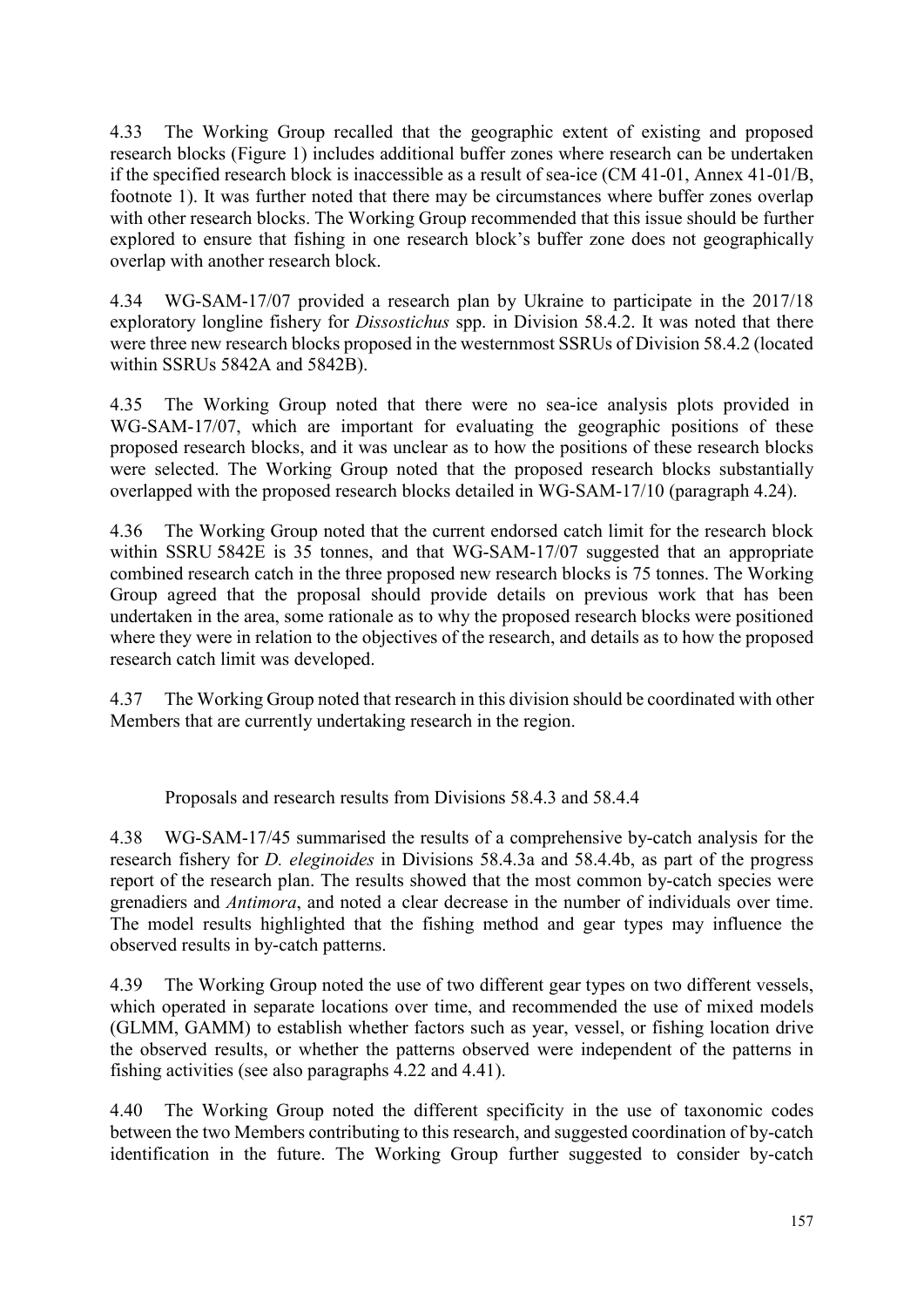identification at WS-SISO, as, although responsibility for by-catch identification and reporting lies with the Flag State, the observer is often asked by the vessel operator to support the crew in species identification to ensure accuracy.

4.41 WG-SAM-17/20 formed the second part of the progress report for Division 58.4.3a, summarising the data collected to date in this division. The paper highlighted the differences in gear use, depth of fishing and spatial locations between the two vessels, and summarised the research objectives, methods and milestones of the research carried out in this division over time. In addition, WG-SAM-17/04 provided an updated research plan with a changed survey design for Division 58.4.3a, taking into account the discussion around WG-FSA-16/55 (SC-CAMLR-XXXV, Annex 5, paragraphs 4.128 to 4.134).

4.42 The Working Group noted that the two vessels fished with two different gear types, targeting different depths and locations within the same fishing season. As a result, the vessels were catching different size classes of toothfish. The Working Group discussed how to distinguish between vessel and location effects by redesigning the survey to understand this variation better. The Working Group recommended overlapping fishing locations in depth and space between the two vessels to calibrate between them.

4.43 The Working Group discussed the large variation in effort over time, noting that catches were not, or barely, taken since 2013/14. The expectation of tag availability after three years is low, and thus it is difficult to generate the necessary information to meet the research objectives without dedicated participation. Therefore, the Working Group recommended the use of the tagr package to estimate how many tagged fish are expected to remain in the population at present (as in WG-SAM-17/12). The Working Group further suggested to assemble a CPUE time series for both gear types separately, to potentially allow tracking of year classes through length distributions from the two gear types.

4.44 The authors confirmed that the new survey design included the notification of a new fishing vessel, ensuring commitment to this research going forward. The authors further noted that in the past seasons, in one year the work could not be completed due to engine failure, while in the current season there was a low CPUE and an unusual problem with sea lice, so the vessel master discontinued research fishing.

4.45 The Working Group enquired about the plan for otolith ageing from this research, noting it should form an integral part of the plan. The authors noted that the improved sampling design has the tag-recapture of toothfish as its main objective to work towards tag-based stock assessment, acknowledging that otolith ageing is also an important part of the research going forward.

4.46 The Working Group noted that WG-SAM-17/04 identified and acknowledged issues with the past survey design, and encouraged the authors to incorporate the feedback given on the survey design to achieve the objectives of the research. The Working Group recommended the spread of survey effort and the overlap between gear types/vessels over space and depth.

4.47 WG-SAM-17/02 Rev. 1 presented an updated research plan for research blocks 1 and 2 in Division 58.4.4b, proposing to continue the current research operation with the same survey design as to date, as well as proposing additional research blocks and amendments to the research design.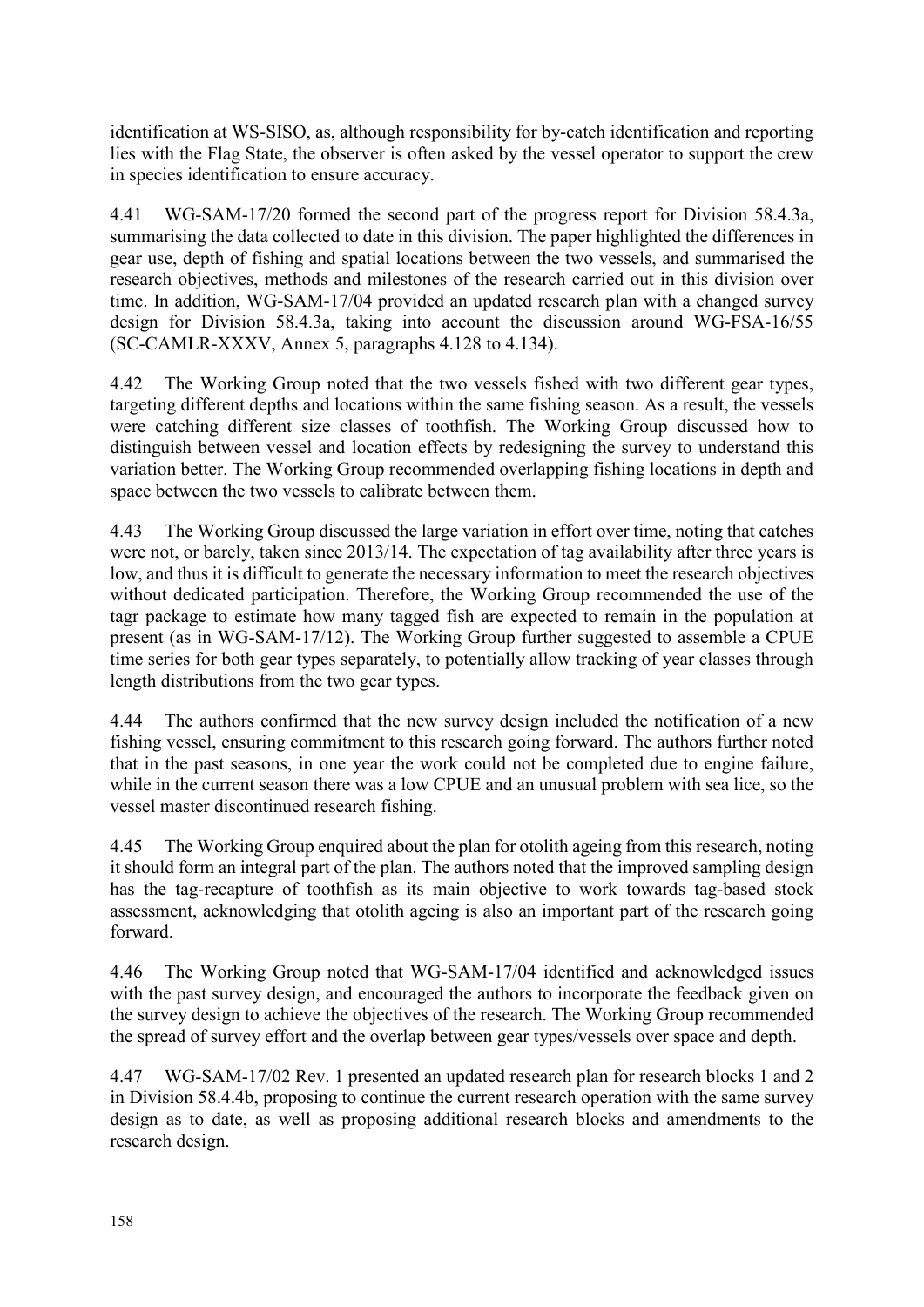4.48 The Working Group discussed the details and rationale regarding the survey design in the proposed research blocks, highlighting past information available for these regions and recommending changes to the design.

4.49 Following this feedback, the proponents concluded to proceed only with the unchanged established research design, without expanding research block options or changing the survey design at this time.

4.50 The Working Group noted that the data collected on depredation, consistent with the work carried out around Kerguelen and Crozet Islands, enables this research program to get an improved understanding of the loss of biomass to depredation and thus include this in future stock assessments.

4.51 The Working Group discussed the timetable for the proposed research, which outlined a preliminary CASAL assessment for WG-FSA-17, noting that a preliminary CASAL assessment would also need to come to WG-SAM, and queried why the design of the survey is proposed to be changed now, at a point where data collected begins to contribute towards a tagbased assessment.

4.52 The authors recalled the discussions around the CASAL assessments in previous WG-FSA meetings (e.g. SC-CAMLR-XXXV, Annex 7, paragraphs 5.79 to 5.91), noting that, at present, without a good understanding of historic IUU fishing in the region, the Working Group had concluded that a CASAL assessment would be difficult to achieve. The timetable in the research plan will reflect this in the future by removing this milestone. The survey design change was proposed to investigate the movement of toothfish, which is a key question for the involved proponents, despite expected low catch rates associated with the design change (paragraphs 4.12 to 4.14).

4.53 Agreeing that completing a CASAL assessment was premature at present, the Working Group discussed how to achieve the objective of developing an assessment for this region, noting that an integrated assessment does not mean it would need to be a CASAL assessment. The data available to date provide a time series of information on this fishery, allowing to monitor CPUE and thus population trends, allowing to give management advice based on that information. The Working Group encouraged the investigation of other forms of assessment, including tag-based assessments, which may be more appropriate to the objectives of this research.

4.54 The Working Group noted that when the initial objectives of a research plan change, the direction of the research would also need to be re-evaluated to ensure that the design and sampling is compatible and appropriate. Part of this process would be the development of alternative methods and providing evidence to WG-SAM as to how questions were addressed and what solutions were found.

4.55 The Working Group noted that the development of the stock hypothesis for this region was planned towards the end of the research duration, whereas in many other regions, a stock hypothesis precedes and informs the research plan, so that the research can be improved as the hypothesis is improved. The Working Group recommended that a stock hypothesis be developed to inform the research going forward.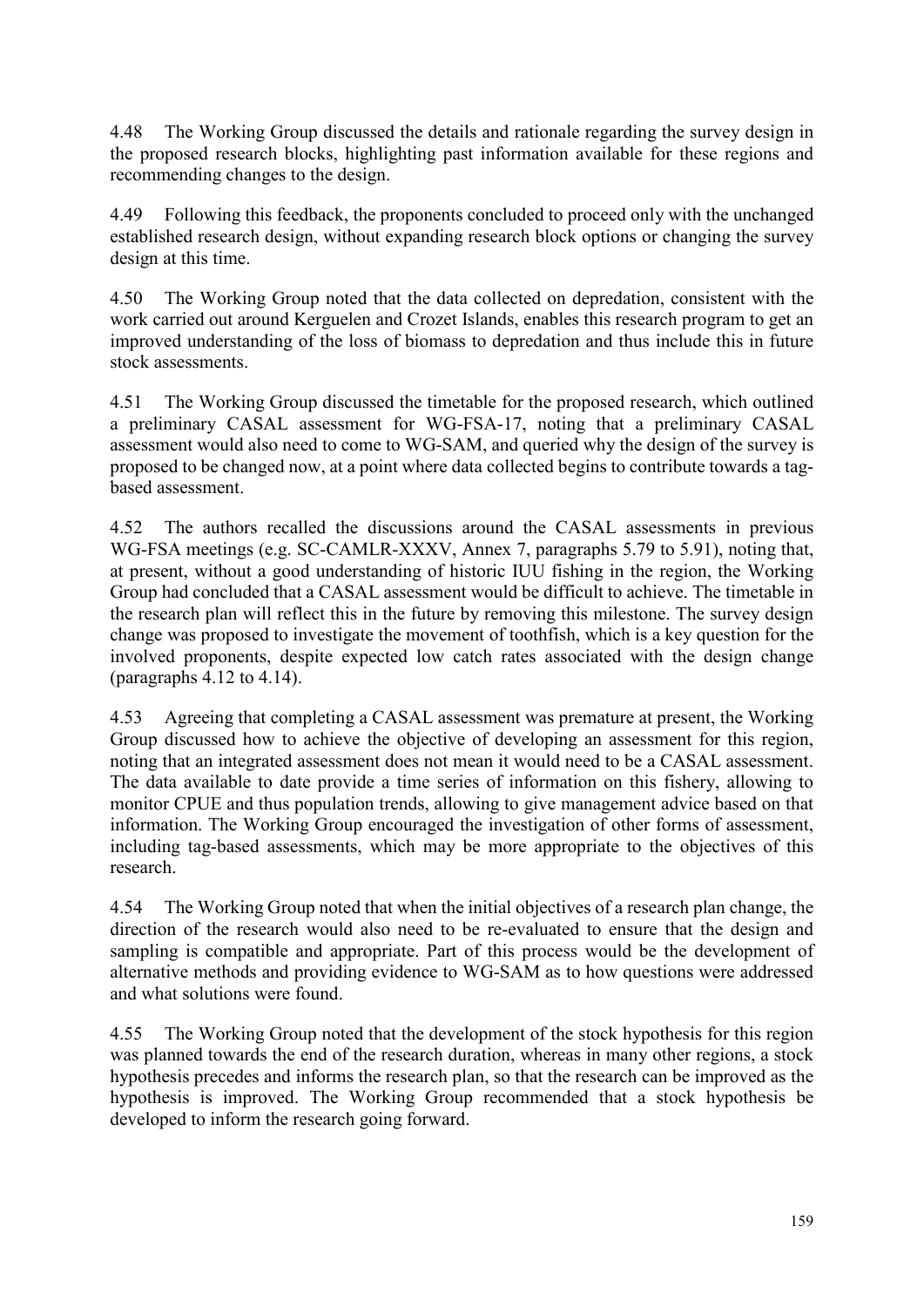Review of research proposals and results from Subareas 88.1 and 88.2

4.56 The Working Group considered WG-SAM-17/23 which reported on a preliminary analysis of variability in catch rates of target and by-catch species of different longline gear types within selected SSRUs within Subareas 88.1 and 88.2. CPUE data (kg/1 000 hooks) were used to examine spatial and temporal variability in catch and by-catch rates by looking at residual deviations from the long-term average and cluster analysis on spatial heterogeneity with the Coniss method. The analysis indicated:

- (i) spatial–temporal variability in, and mean estimates of, CPUE by SSRU and season
- (ii) differences in toothfish length distributions (arising from small and large fish in the catches), as well as in the mean length of toothfish in the catch
- (iii) catches are characterised by a wider species composition of by-catch when using the autoline system.

4.57 The Working Group noted the necessity to provide additional analysis of differences between the CPUE and length- or species compositions of catch obtained from different gear types based on the analyses presented in WG-SAM-17/23.

4.58 The Working Group recalled that during WG-SAM-16 it was noted that there was a range of additional variables that were likely to influence catch rates of target and non-target species, including depth and bait type. The Working Group noted that WG-SAM-16 and WG-FSA-16 had recommended the use of multivariate methods such as GLMMs and GAMs for the analysis of catch data in order to address this issue and recommended exploration using these statistical methods (SC-CAMLR-XXXV, Annex 7, paragraph 3.57).

4.59 The Working Group discussed the difficulty in using the number of hooks to standardise CPUE on trotlines making comparison with Spanish and autoline systems problematic. It remains uncertain as to how the unit of effort for a trotline should best be defined. The Working Group also noted that considerable differences in the reporting rate of by-catch between vessels had been highlighted during the 2016 meeting of the Scientific Committee and the influence of this on the analysis of by-catch CPUE should be considered in future GLM and GLMM analyses.

4.60 The Working Group noted that it should consider how the results of analyses of spatial, temporal and gear-specific differences in CPUE are incorporated into calculating the toothfish density used in the first stages of the development of research plans. However, it was also noted that differences in the gear type of vessels operating within fisheries as in Division 58.5.2 and Subarea 88.1 have not been a barrier to the development of integrated stock assessments for toothfish. Dr Kasatkina indicated that the results of further analyses would be reported to WG-FSA-17.

Tagging using pop-up satellite archival tags

4.61 WG-SAM-17/33 reported on the preliminary results of the use of PSATs deployed on *D. mawsoni* on the southern shelf (SSRUs 881M, J, L) and northern seamount (SSRUs 881B, C) areas of the Ross Sea region in 2016. The objectives were to characterise movement and habitat preferences, compare two different commercially available types of PSATs, and to develop methods to support research and monitoring of the Ross Sea region MPA.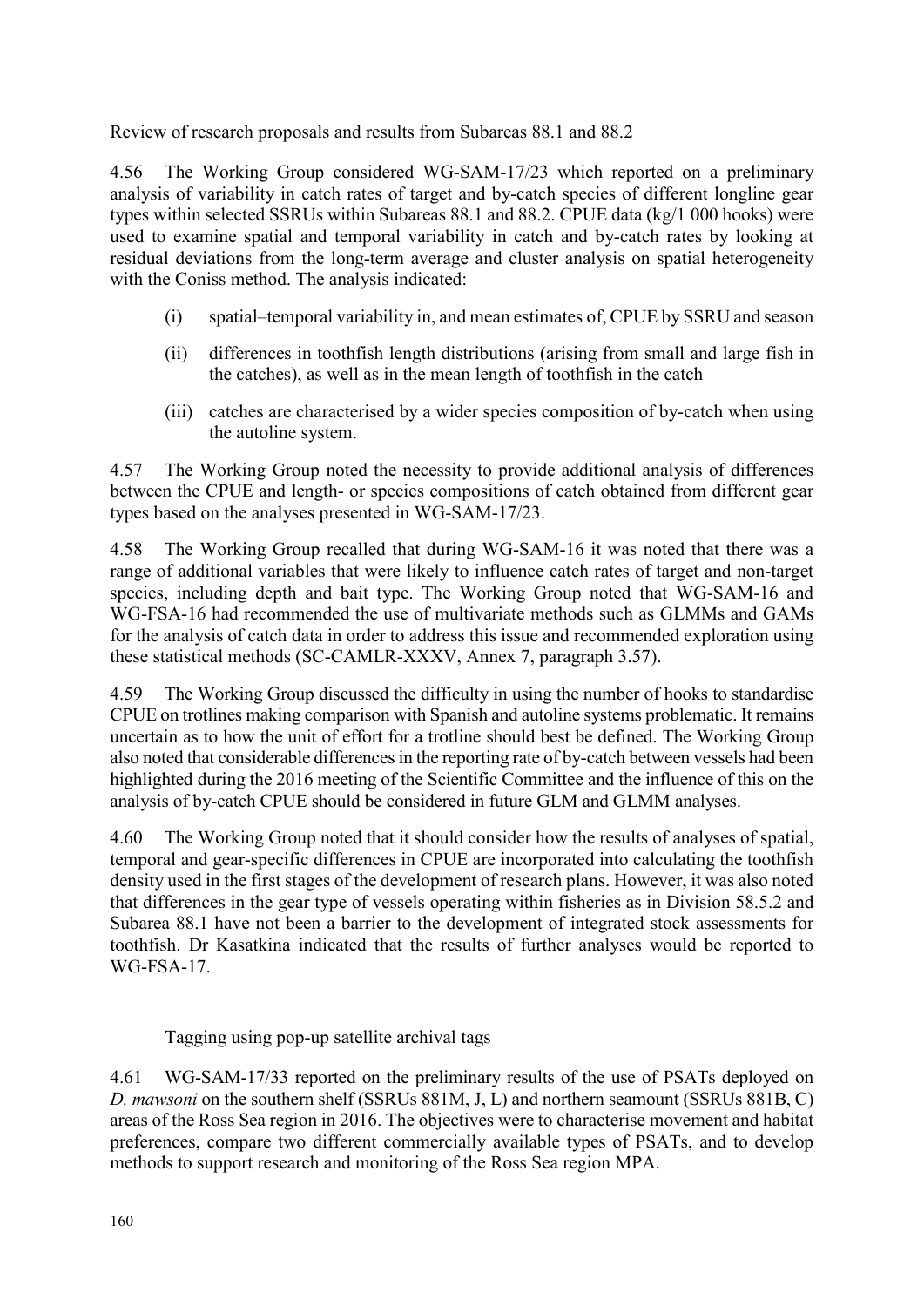4.62 Of the 15 tags deployed, 13 were scheduled to pop-up and transmit data on 1 February 2017, and two on 1 February 2018. Data were recovered from four tags, although two of these tags only provided partial data. The limited amount of data recovery may have been a result of a variety of reasons, including depth limitation to 1 800 m for one of the tag types as evidenced by diagnostics from two of these tags.

4.63 The Working Group discussed the experiences of other deep-sea tagging programs, noting that tags on toothfish are likely to be the deepest tags currently deployed. Further development of the devices and methods for deployment is required if they are to be successfully deployed on toothfish within the Convention Area. The Working Group noted that PSAT technology was developing rapidly and models were now available that were depth rated to 8 000 m that would overcome the issue of depth damage observed during the study.

4.64 Considering the cost and early stage development of deep-sea PSATs, the Working Group also considered whether the use of other data storage tags could provide some movement and environmental data given the apparent site fidelity observed in toothfish, acknowledging the trade-off between cost consideration, longer collection duration and loss in location accuracy.

4.65 The Working Group discussed the paper's recommendation that a two-day workshop involving scientists with an interest in archival tagging and PSAT manufacturers would be a useful way of advancing the use of PSATs for toothfish studies. It was agreed that such an approach could be beneficial, although concerns were raised about the additional time and financial cost associated with another intersessional meeting. To reduce costs, such a workshop could be run in conjunction with scheduled CCAMLR meetings in 2018 or in conjunction with the proposed Subarea 48.6 stock hypothesis and tagging workshop proposed by Germany for early 2018.

# Ross Sea shelf survey

4.66 WG-SAM-17/01 presented the results of the sixth New Zealand Ross Sea shelf survey to monitor abundance of sub-adult *D. mawsoni* in the southern Ross Sea. The survey included numerous objectives as previously outlined in WG-SAM-15/45, with an additional objective of trialling the collection of tagged toothfish release data via an electronic data form application in collaboration with the CCAMLR Secretariat.

4.67 Operational and sea-ice constraints meant the survey commenced from Terra Nova Bay in the northwestern stratum of the survey area. High catch rates encountered in this region at the start of the survey led to the need to reduce station numbers in the southern strata to avoid exceeding the catch limit. This is likely to have contributed to higher overall variance within the survey results compared with previous years. Results suggest the Ross Sea shelf survey series is providing a reliable means of monitoring recruitment, estimating recruitment availability and year-class strength, which was not evident in the data collected from fishery operations in the wider Ross Sea region fishery.

4.68 The Working Group noted high levels of spatial variability in toothfish depredation by amphipods. Where high scavenging rates occur, it was noted that total removals might be underestimated. This issue should be referred to WG-FSA for consideration across all toothfish fisheries where scavenging by amphipods occurs.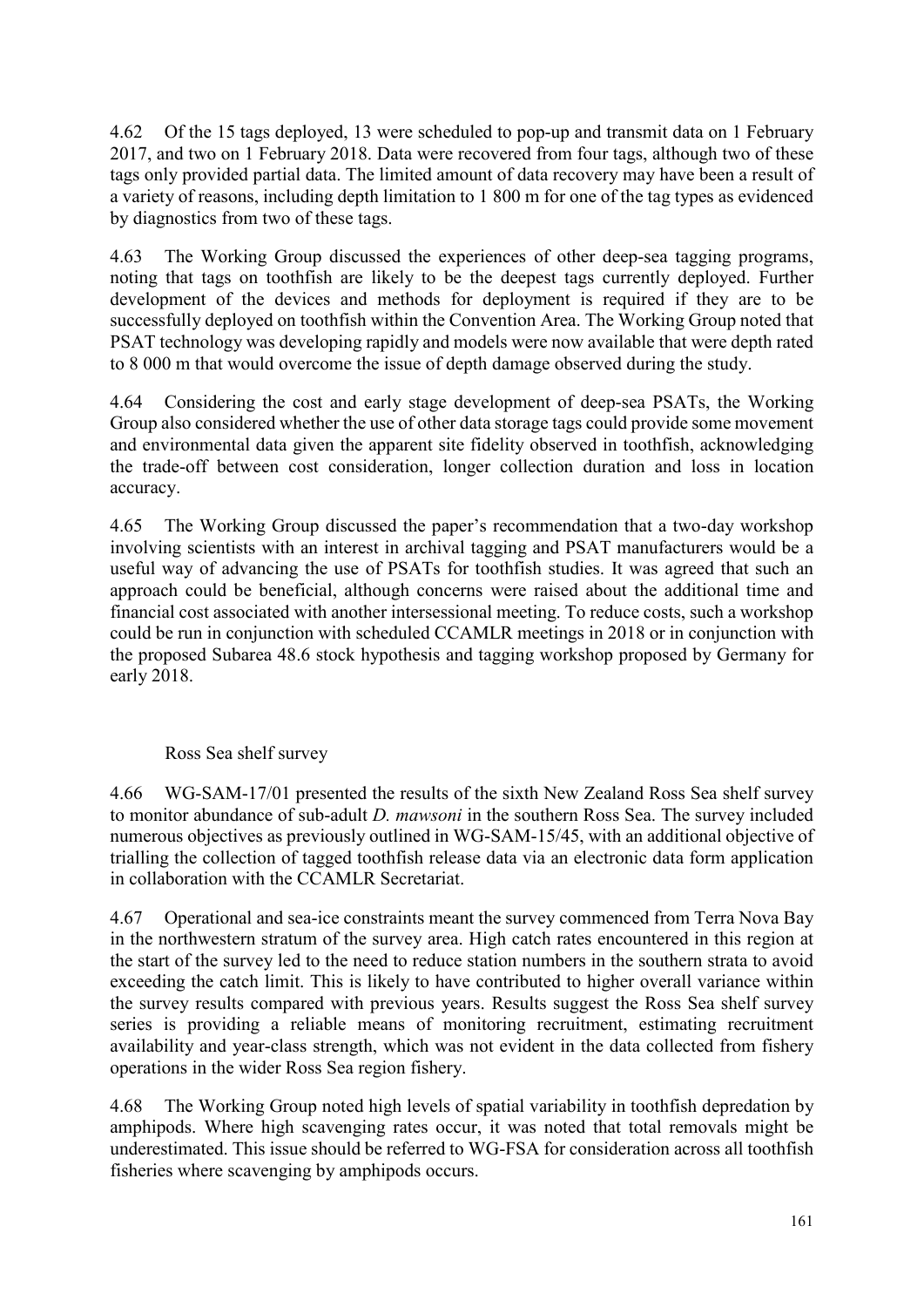4.69 The Working Group considered the proposal by New Zealand to continue the Ross Sea shelf survey for a further five years from 2018. It noted that the core strata would be sampled every year with the McMurdo and Terra Nova strata sampled in alternate years. Although an effort-limited survey, the different maximum catches observed in these strata would give rise to a total catch limit of 43 tonnes in 2018, 2020, 2022, and 65 tonnes in 2019 and 2021.

4.70 The Working Group noted that, to date, the survey has taken place following the commercial fishing season in areas where commercial fishing occurs. Following the adoption of CM 91-05 (Ross Sea region MPA), from 2017/18 surveys will take place within a region of the MPA where fishing activities will be otherwise prohibited. Changes to fish density in the region resulting from a reduction in fishing effort may result in higher survey catch rates in the future and the current survey catch limit may need to be reviewed.

4.71 The Working Group noted that the proposed research was for an annual survey for the next five years. However, it was recalled that unlike other toothfish research, outputs from the Ross Sea shelf survey provide direct input into the Ross Sea region integrated stock assessment and the objectives of the research are not to derive a local biomass estimate. In addition, catch limits are deducted from, and not additional to, the Ross Sea region catch limit.

4.72 Dr Kasatkina noted that it was important to determine how data on the abundance of sub-adult *D. mawsoni* obtained from previous time-series surveys are reflected in the subsequent fish length frequency in catch data in order to track strong cohorts into the adult population. This analysis will provide information on fish movement as well as on the efficacy of surveys to monitor abundance of sub-adult *D. mawsoni* in the southern Ross Sea.

# Special research zone

4.73 The Working Group considered two proposals by Members to conduct toothfish research in the newly created Ross Sea region MPA special research zone (SRZ) submitted by Russia (WG-SAM-17/21) and Ukraine (WG-SAM-17/29).

4.74 The Russian proposal for research in Subarea 88.2 followed on from research that had been carried out between 2010 and 2012 and described a 10-year program of proposed research within the eastern part of the Ross Sea region over the shelf and continental slope within the SRZ would focus on providing data on toothfish stock structure, movement and life history which links to the objectives of the research and monitoring plan for the Ross Sea region MPA. Tagging was a key component of the research with a proposed tagging rate of 5 fish per tonne within the SRZ. This program provides opportunities for collaborative investigations in the SRZ by the Russian vessel and vessels from other CCAMLR Members.

4.75 The Ukrainian proposal (WG-SAM-17/29) suggested a tagging rate of 3 fish per tonne for the first 30 tonnes of catch and 1 fish per tonne thereafter and included a program of plankton sampling and the collection of acoustic and temperature data.

4.76 The Working Group noted that very little detail on the research and analysis to be conducted by Ukraine was provided in WG-SAM-17/29, which made scientific evaluation of the proposal difficult. The Working Group requested that Ukraine outline in more detail the scientific rationale for the research, the research capacity that it was intending to utilise and the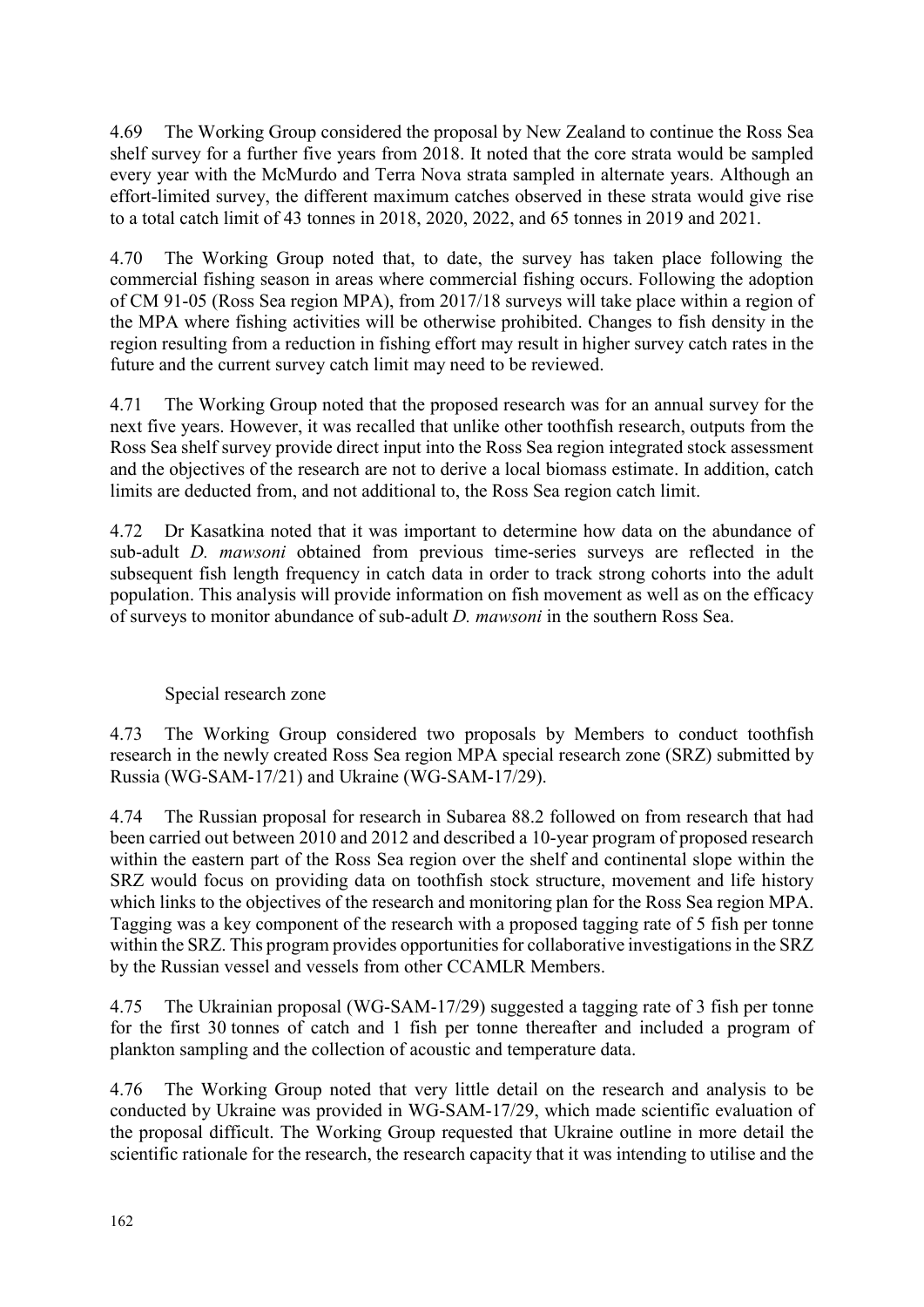types of analysis it will be conducting within the proposal and submit a revision for consideration by WG-FSA. Similar concerns were noted for research proposals by Ukraine in other regions (paragraphs 4.34 to 4.36, 4.87 and 4.88, 4.101 to 4.106).

4.77 The Working Group noted that there is no requirement within CM 91-05 for Members to submit proposals for conducting research within the SRZ. It also noted that under CM 91-05 a requirement to tag toothfish at a rate of 3 fish per tonne would not be introduced until the start of the 2020/21 season. The Working Group recalled that the overall catch limit for the SRZ has been set at 15% of the catch limit for the Ross Sea region assessment.

4.78 The Working Group noted that careful consideration should be given to the potential impact of research conducted within the SRZ upon the Ross Sea region stock assessment. As the SRZ is open to all vessels notified to fish in the Ross Sea region fishery, concern was raised that prior to the introduction of a 3 fish per tonne requirement in 2020/21, different tagging rates as indicated in the research proposals could introduce bias into the stock assessment.

4.79 The Working Group recommended that proponents of research within the SRZ should consider the impact of non-research fishing within the SRZ on their ability to conduct research. Coordination of research activities with other Members may reduce these impacts.

4.80 The Working Group noted that CM 91-05 does not prescribe how catch limits for research within the SRZ are to be allocated. The Working Group recommended that this issue should be considered by WG-FSA and the Scientific Committee. It was noted that research catches within the SRZ could be allocated from the overall Ross Sea region catch limit in an analogous manner to the Ross Sea shelf survey of sub-adult toothfish.

4.81 The Working Group agreed that there is a need to demonstrate how research conducted within the SRZ would link to the Ross Sea region MPA research and monitoring plan.

Review of research proposals and results from Subarea 88.3

4.82 The progress report for the Korean research fishing in Subarea 88.3 in 2016/17 (WG-SAM-17/28) noted that fishing commenced on 11 January 2017 and ended on 7 March 2017 with a total of 95 longlines being set and hauled. Research blocks 883\_2 to 883\_5 were surveyed with a total catch of 118.2 tonnes and 4 132 individual *D. mawsoni* being removed. The survey had a mean CPUE of 0.21 kg/hook and 597 individuals of *D. mawsoni* were tagged and released and the by-catch was approximately 6.2% of the total catch by weight across all research blocks. The tagging rate and tag-overlap statistics were 5.04 and 88% respectively. The length frequency of *D. mawsoni* had a single mode of 150 cm and the maturity of both male and female *D. mawsoni* were predominantly in stage 2. Biological information of *D. mawsoni*, including otolith, stomach contents, gonad and muscle were collected. Temperature and salinity data was also recorded using a conductivity temperature depth probe (CTD) at 12 stations.

4.83 In discussing the 2016/17 progress report, the Working Group noted that none of the tagged fish releases from the survey in the previous year had been recaptured. To assist with understanding why this had occurred, the Working Group recommended the proponents include a table of the number of tagged fish releases and the estimated number of tagged fish available for recapture in each research block and year in future progress reports and a plot of spatial overlap in fishing from previous seasons.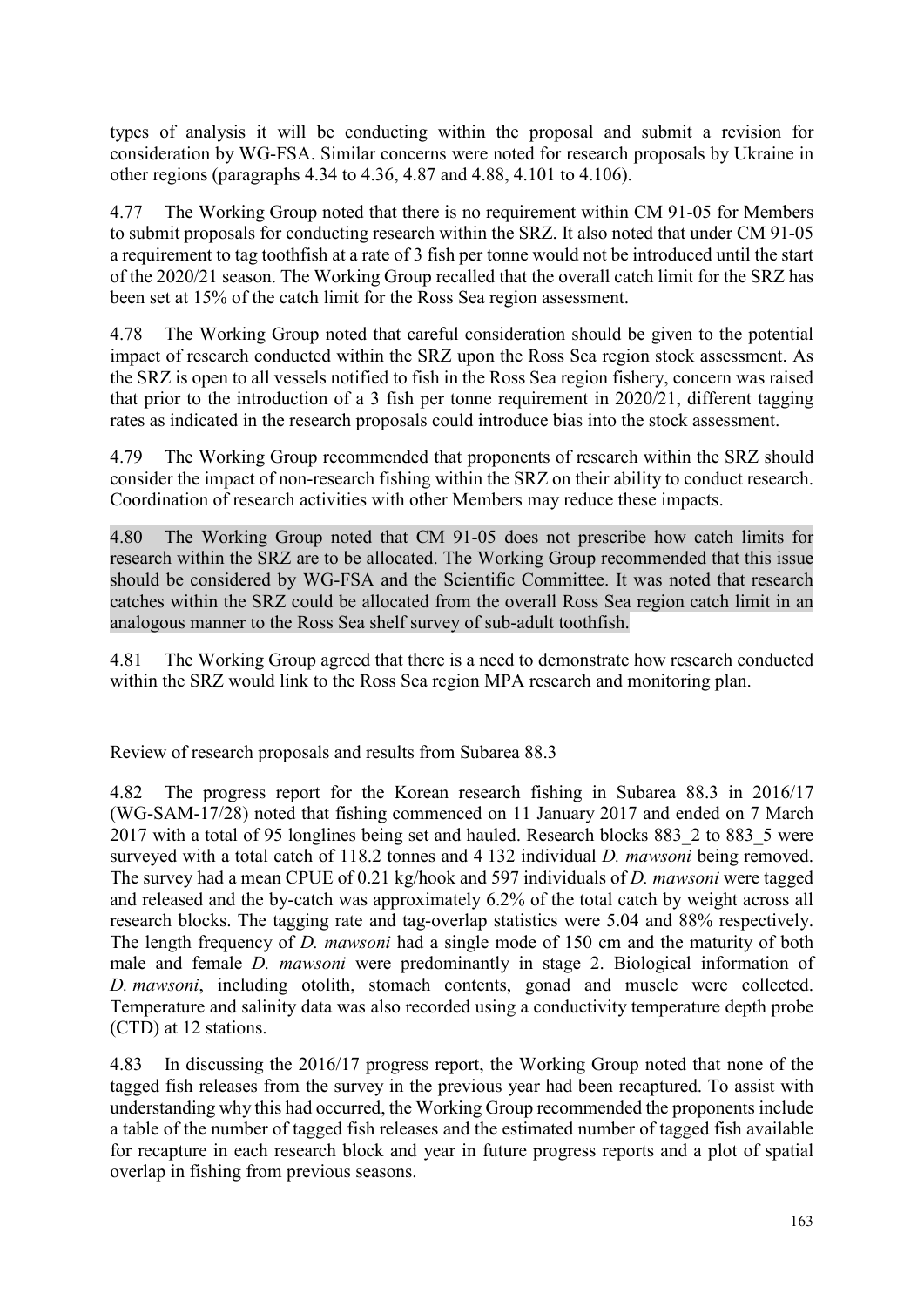4.84 The Working Group considered the proposals from the Republic of Korea (WG-SAM-17/43), New Zealand (WG-SAM-17/38) and Ukraine (WG-SAM-17/16 and 17/19) to conduct research in Subarea 88.3 in 2017/18.

4.85 The Working Group noted that the Korean proposal would implement the third year of research fishing in the 2017/18 season with the same survey design to previous years, while New Zealand and Ukraine were proposing to initiate new surveys in the area with a number of new research blocks (Figure 1).

4.86 The Working Group noted differences in the scientific objectives between the proposals, but emphasised that when the objective was to provide robust estimates of *D. mawsoni* abundance, recapturing tagged fish was the highest priority. The Working Group noted the highest number of tagged fish releases had been in research blocks 883 3, 883 4 and 883 5. It was also noted that these research blocks were more likely to be ice free and, therefore, accessible during the proposed survey period.

4.87 The Working Group discussed the rationale behind creating new research blocks in some of the proposals in Subarea 88.3 and noted that research objectives for the purpose of estimating abundance were more likely to be achieved if a coordinated research effort was focused in the existing research blocks.

4.88 The Working Group noted that data collected from historical surveys in this area could be presented in descriptive summaries to better characterise the area and information available in future proposals. The Working Group also noted that the justification for the proposed sample size and design in WG-SAM-17/19 was unclear. Additionally, it was noted that the intention to acquire fish age data and develop an assessment model were stated, but there was no specification of how and when this would be achieved.

4.89 The Working Group recommended that the proponents collaborate to provide a single multi-Member coordinated research proposal for presentation at WG-FSA-17.

Review of research proposals and results from Subareas 48.1, 48.2 and 48.5

Subarea 48.5

4.90 WG-SAM-17/22 presented an updated proposal for the third stage of the Russian research program in the Weddell Sea. A five-year longline survey is proposed in the eastern region of the Weddell Sea, with the objectives to estimate fish distribution and abundance and assess biological parameters related to productivity in Subarea 48.5.

4.91 The Working Group noted that the situation with this survey proposal in Subarea 48.5 has not changed since 2014 (SC-CAMLR-XXXIII, paragraphs 3.230 to 3.233). The Working Group recalled that, as in previous years, the submitted proposal was based on assumptions and results of previous work carried out by Russia in Subarea 48.5 from 2012 to 2014, and that data from these activities have been quarantined by CCAMLR since 2014 (SC-CAMLR-XXXIII, paragraph 3.232).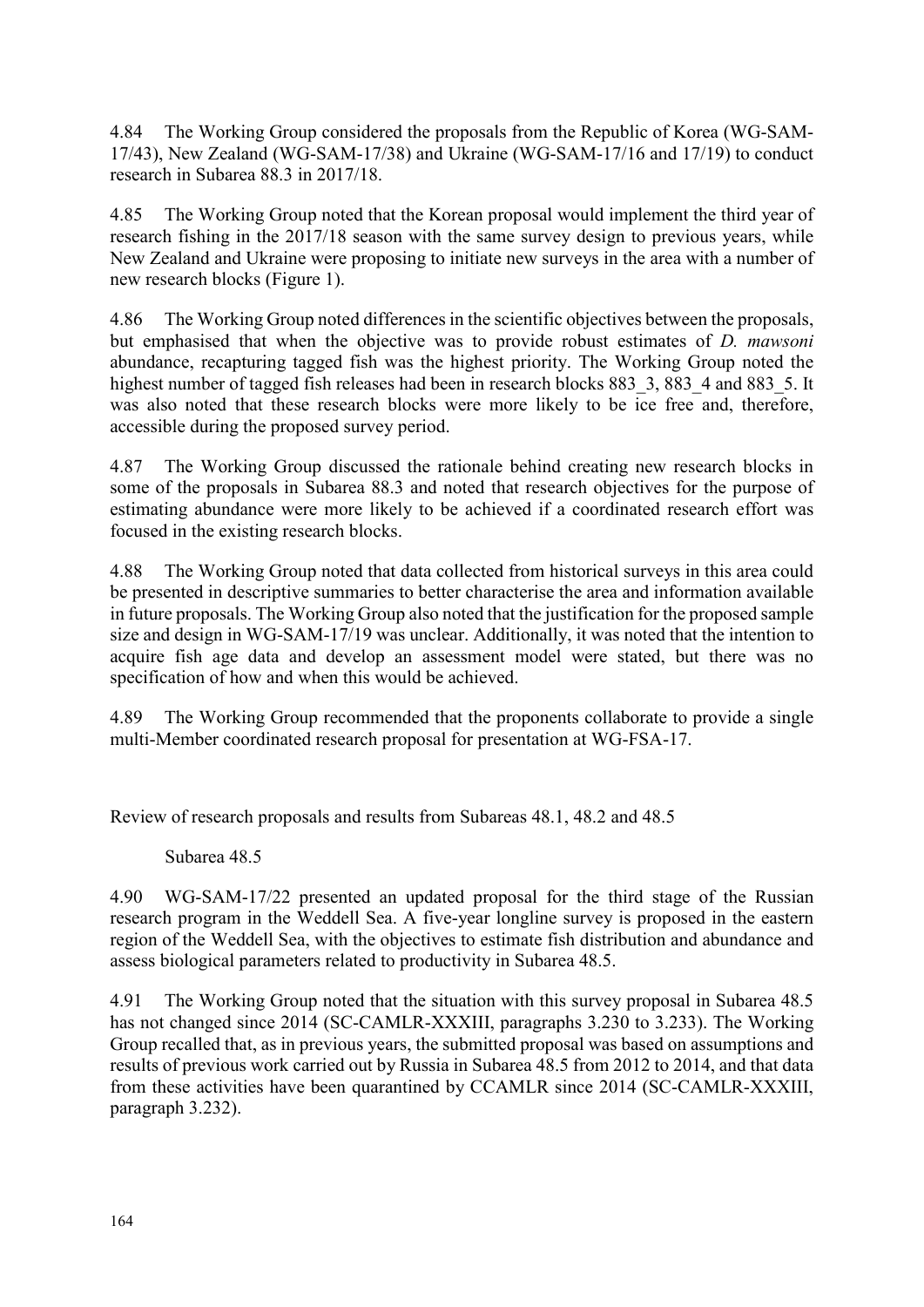4.92 The Working Group recalled that in 2015 the Scientific Committee had requested an update on the analyses on catch rates in Subarea 48.5 (SC-CAMLR-XXXIV, paragraphs 3.271 to 3.275), and that such an update had not been provided to WG-SAM-16 (SC-CAMLR-XXXV, Annex 5, paragraph 4.71).

4.93 A background paper on previous Russian survey activities undertaken in Subarea 48.5 was subsequently submitted to the Commission in 2016 (CCAMLR-XXXV/BG/29 Rev. 1), but the Scientific Committee noted that this report had not been presented to the Scientific Committee for consideration (SC-CAMLR-XXXV, paragraph 3.237).

4.94 Without completion of the analysis requested by WG-SAM, WG-FSA and the Scientific Committee, and therefore to be consistent with its previous advice, the Working Group was not able to evaluate the approach and proposed research in WG-SAM-17/22 (SC-CAMLR-XXXV, Annex 5, paragraph 4.71).

## Subareas 48.1, 48.2 and 48.4

4.95 In WG-SAM-17/18, Chile proposed a research plan for a three-year project to study the distribution, abundance and biological characteristics of Antarctic demersal fish communities around the continental shelf of Elephant Island (Subarea 48.1) and the South Orkney Islands (Subarea 48.2). Based on the experience gained in the first phase of research in 2016 and recommendations made by WG-SAM-16 and WG-FSA-16 (SC-CAMLR-XXXV, Annex 5, paragraphs 4.62 to 4.67; SC-CAMLR-XXXV, Annex 7, paragraphs 4.149 to 4.155), a revised proposal for a random, stratified trawl survey in accordance with CM 24-01 was provided. The proposed survey will be conducted in six depth strata between 100 and 500 m using bottom trawl nets, with stations in the same approximate geographic coordinates as those used by Germany on the RV *Polarstern* around Elephant Island in 2012 and by the USA on the RV *Yuzhmorgeologiya* around the South Orkney Islands in 2009. The proposed catch limits for this research is 50 tonnes in Subarea 48.1 and 50 tonnes in Subarea 48.2.

4.96 The Working Group agreed that repeating historic surveys in the area will provide insights into the potential recovery of mackerel icefish (*Champsocephalus gunnari*) and marbled rockcod (*Notothenia rossii*). The Working Group noted that while individual hauls may return large catches, the survey was not planning to repeatedly haul the same stations, and the overall catch should thus not exceed the catch limit. The maximum catch limit proposed was similar to that of the previous survey.

4.97 The Working Group noted that the bottom net used in the 2009 survey will be on board the fishing vessel and, if possible, used for this survey to maintain consistency in gear type.

4.98 The Working Group noted that the proposed locations for sampling stations are similar to the ones from the German and US surveys, with the exceptions of those that had previously encountered vulnerable marine ecosystems (VMEs). These locations will be replaced with stations from within the same stratum. The Working Group agreed that VMEs which have been reported frequently in the survey areas require careful consideration in the choice of alternative sampling locations, as spreading effort could spread impacts to other VMEs versus limiting impact to just those areas already impacted to some degree. The Working Group also noted that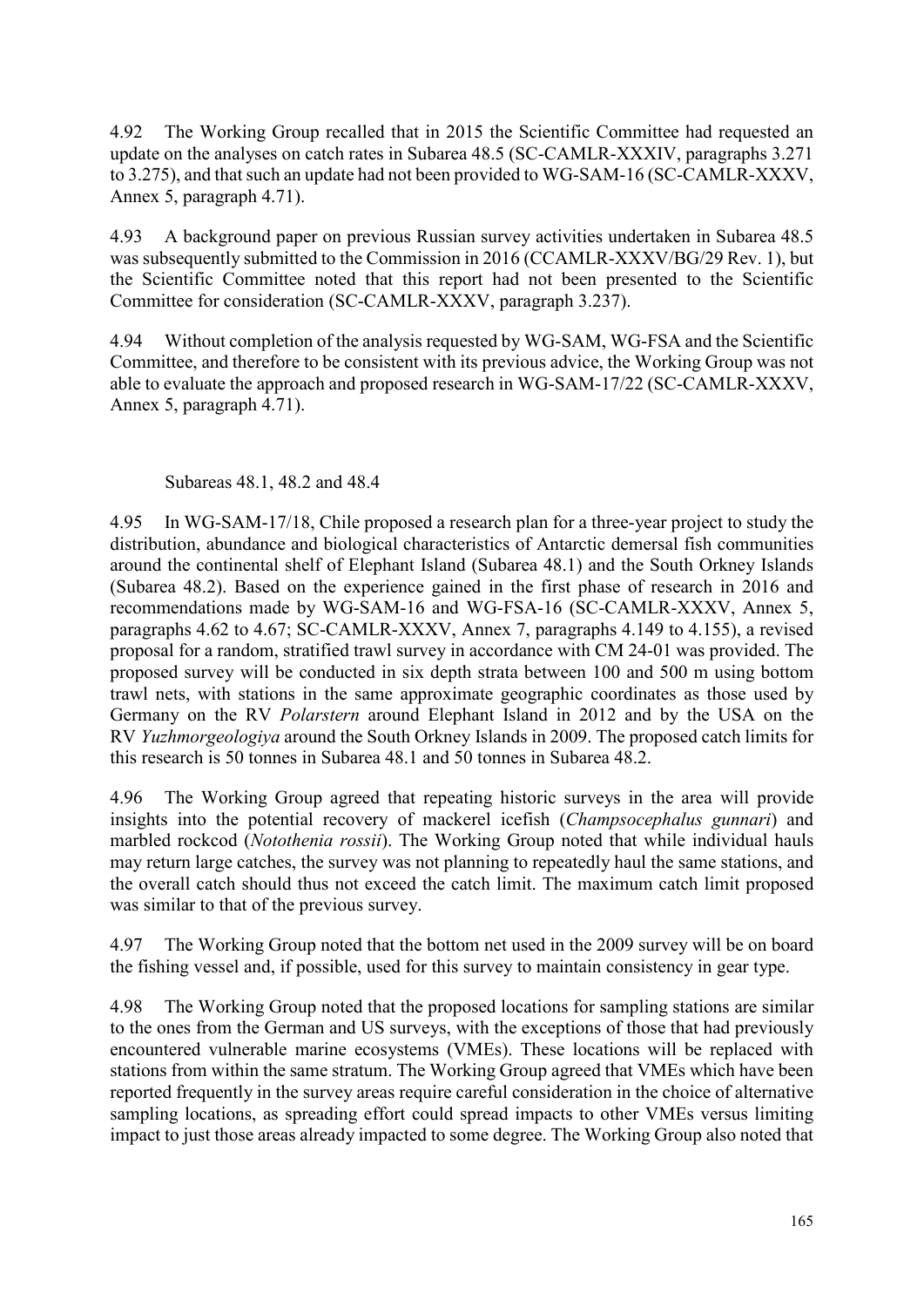cameras, similarly, for example to the ones used in Divisions 58.4.1 and 58.4.2, attached to the trawl net can record the seafloor habitat and should be considered for this survey if feasible.

4.99 The Working Group recommended that the survey include hydro-acoustic sampling as during the first survey, since this remote sensing method could provide important estimates of the distribution and abundance of pelagic and demersal organisms.

4.100 Prof. P. Arana (Chile) confirmed that, as chief scientist of the research proposal, he will be on board the fishing vessel to ensure that the survey will be conducted as planned.

4.101 In WG-SAM-17/15 and 17/17, Ukraine proposed research fishing in accordance with CM 24-01 in a study area within the eastern part of Subarea 48.1 and the western parts of Subareas 48.2 and 48.5. Research fishing is proposed to be conducted over three years, with a possible two-year extension, with 36 hauls using Spanish longline and a total catch limit of 40 tonnes. No haul locations were specified, but hauls would be set in the first year in the depth range between 600 and 2 200 m. The main result from this initial prospecting phase would be the mapping of the spatial distribution and relative abundance of toothfish in the research area. Research blocks would then be proposed and subsequent fishing would be depth-stratified with spatial consistency in every subsequent year. The research aims to provide an estimate of the stock abundance using standard assessment methods that have been tested in other areas which have a robust stock assessment.

4.102 The Working Group noted that while the research proposal description indicated that it would be conducting research in Subarea 48.5, no fishable depths were indicated on the maps presented and the research area outlined in the presentation did not extend to Subarea 48.5. Consequently, the Working Group recommended that this area be removed from the proposal and, if subsequently agreed, the proposal concentrate on the fishable depths in Subarea 48.1.

4.103 The Working Group noted the lack of key information in this proposal, including a stock hypothesis, the locations of the proposed haul stations, a sea-ice analysis, details on biological sampling and statistical analyses, and details about how the research would contribute to the stated objectives and the management of toothfish in this area.

4.104 Given that no research fishing has occurred in this area so far, the Working Group recommended random haul locations be specified for the initial survey, rather than research blocks within which the research fishing activities would occur. Research would then be determined based on the outcomes of the initial effort-limited survey.

4.105 The Working Group noted that the area is known for heavy ice concentrations even in summer, and that it is likely to be inaccessible for many fishing seasons. A sea-ice analysis is, therefore, crucial to evaluate the ability to revisit research locations on a regular basis.

4.106 With existing research proposals by Ukraine in other parts of Subarea 48.2 and new research proposals in Subareas 88.1 and 88.3 and Division 58.4.2, the Working Group asked whether Ukraine would be able to conduct all research activities as required, including field work, laboratory analyses of biological samples such as otoliths for ageing and gonads for maturity estimation, and statistical analyses of the data in order to develop an integrated population model.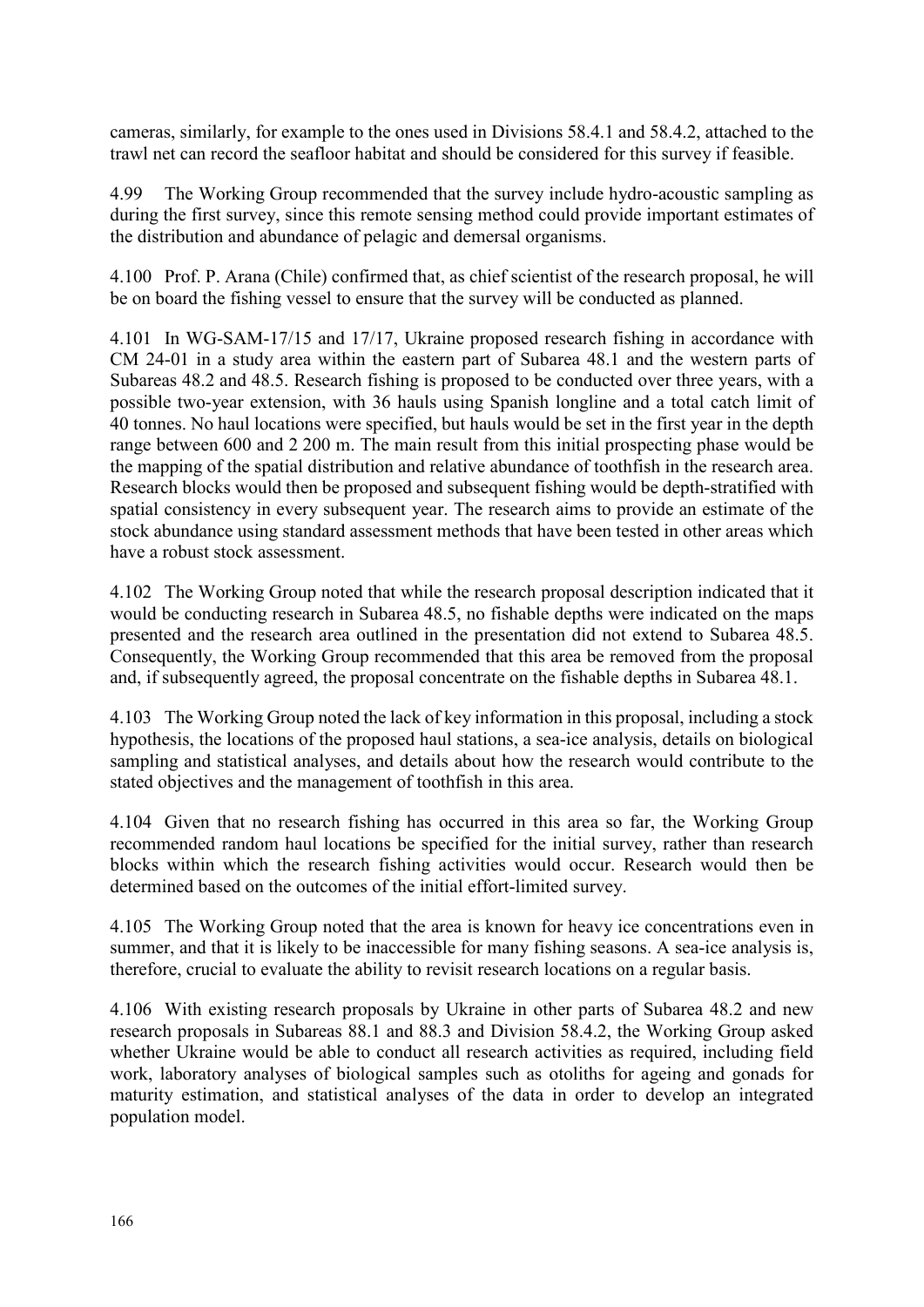4.107 WG-SAM-17/25 provided a preliminary report of the third year of research fishing by Ukraine in Subarea 48.2. In the 2016/17 season, Ukraine fished all proposed 48 stations in the research block on the northern plateau and the four southern research blocks. Catch rates were higher in the southern research blocks, but they were found to be highly variable between fishing seasons. The effort-limited survey was completed with a total catch of 62 tonnes out of a 75 tonne catch limit. A total of 318 fish were tagged and six *D. mawsoni* were recaptured.

4.108 In WG-SAM-17/26, Ukraine proposed to continue research fishing in Subarea 48.2 in accordance with CM 24-01 for another two seasons (2017/18 and 2018/19), with the same research design for all haul locations, a 75 tonne catch limit, and tagging rate of 5 fish per tonne. The motivation for the continuation of this research was the highly variable catch rate data which prevented an estimation of *Dissostichus* spp. biomass in the area.

4.109 In WG-SAM-17/24, Chile proposed to continue its research fishing in Subarea 48.2 in accordance with CM 24-01. The survey for 2017/18 would use similar methodology and objectives as agreed in WG-FSA-16/34. During the 2015/16 season, Chile conducted the first stage of its multiannual research program (WG-FSA-15/10), but it did not fish in the 2016/17 season because of the performance of the research program in the 2015/16 season (SC-CAMLR-XXXV, Annex 7, paragraph 4.44).

4.110 The Working Group noted the commitment by Chile to improve the performance of the research program. It requested that Ukraine and Chile, with the support of the Secretariat, coordinate their fishing activities with the aim to achieve the objectives of their research, for example by fishing the same research strata with two vessels to enable a comparison of catch rates and catch composition by gear type. It also noted that the collection of oceanographic data, especially of bottom temperature, in an area where the two species of *Dissostichus* overlap, could assist in understanding the habitat preferences for biogeographic models.

4.111 The Working Group highlighted the contribution that Chilean research could make to the identification of natal origin through the microchemistry of otoliths. It looked forward to the presentation of results of such analyses at WG-FSA-17, based on samples collected in the survey of the 2015/16 season.

4.112 The Working Group noted that *D. mawsoni* constituted most of the catch and considered that future research fishing should focus on this species.

4.113 The Working Group also noted that the research has been conducted for three years by Ukraine as an effort-limited survey with an overall catch limit. Given the availability of data on catch rates and recaptures from these surveys, the Working Group recommended that the proposal be updated and that biomass could be estimated with the CPUE by seabed area method and the Chapman estimator, with the choice of reference area following that for other research blocks in which *D. mawsoni* is targeted.

4.114 The Working Group requested that an updated survey design be presented to WG-FSA, with information on how the research design accounts for the distribution of the two toothfish species. It also requested that Ukraine present further research results in the area, such as *D. mawsoni* ageing and spatial by-catch distribution, as well as to update the stock structure hypothesis and outline the development of a population assessment as indicated in the research objectives.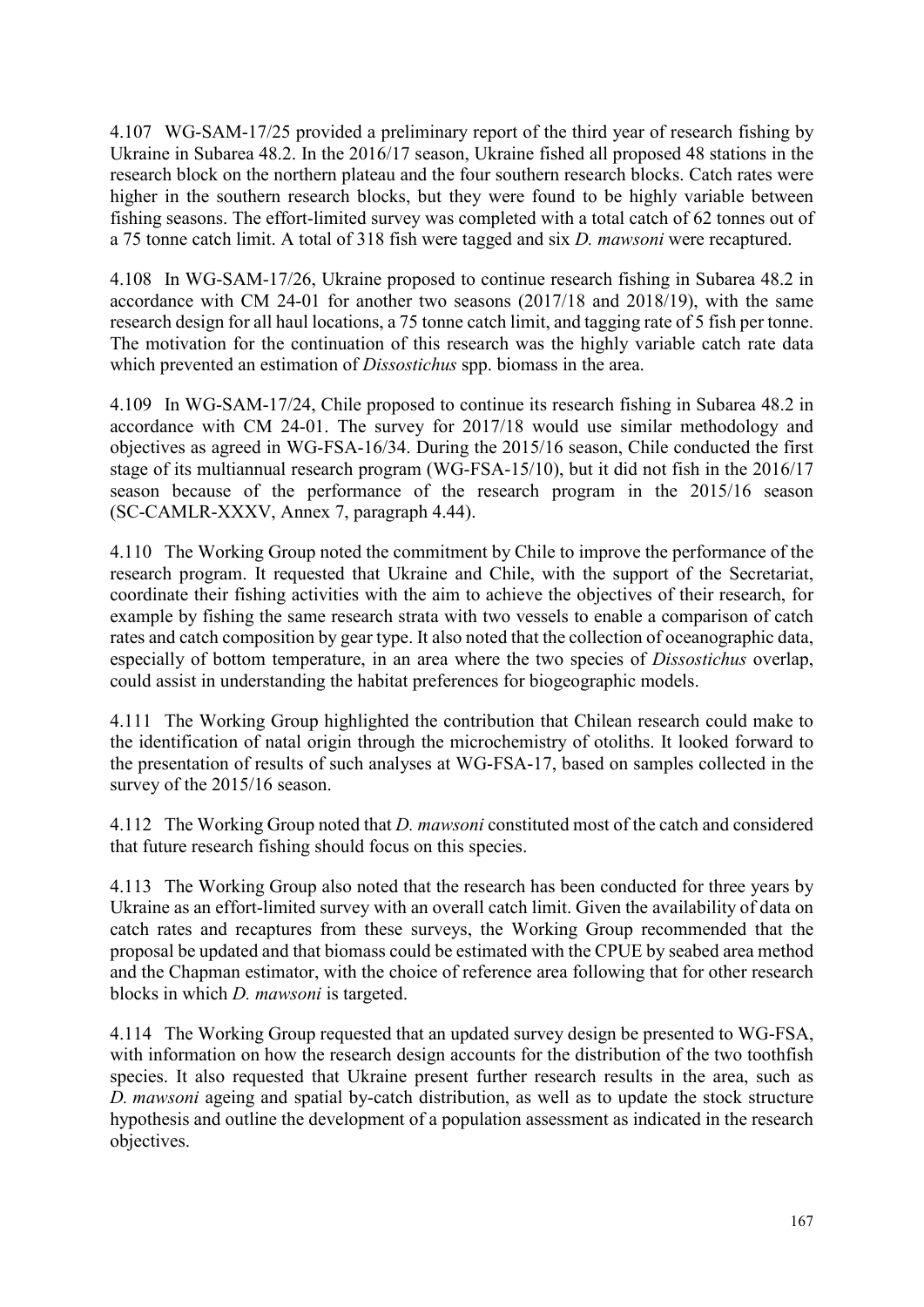<span id="page-27-0"></span>4.115 WG-SAM-17/34 presented preliminary results from the first year of a three-year survey into the connectivity of toothfish species in Subareas 48.2 and 48.4. The survey is located in an area where both species are caught simultaneously between predominantly single-species catches of *D. eleginoides* and *D. mawsoni* to the north and south respectively. On the 18 stations of this effort-limited survey, 12 tonnes of *Dissostichus* spp. were caught in Subarea 48.2 and 17 tonnes were caught in Subarea 48.4, both below the set catch limits of 23 tonnes and 18 tonnes respectively. A total of 151 *D. mawsoni* and one *D. eleginoides* were tagged and released, and seven tagged *D. mawsoni* were recovered in Subarea 48.4.

4.116 The Working Group noted that VME indicator taxa were reported mainly from Subarea 48.4 and discussed whether this pattern was driven by reporting differences between vessels or the volcanic geology of the habitat in Subarea 48.4.

4.117 The Working Group also noted that tissue samples were collected from this area which will be used in genetics studies on stock connectivity of toothfish. Dr Choi indicated that the Republic of Korea was conducting research fishing outside the CAMLR Convention Area to the west of Subarea 48.3 to further understand stock structure and movement of toothfish in the area outside the CAMLR Convention Area.

# **Future work**

5.1 The Working Group considered the proposed five-year work plan for the Scientific Committee presented by its Chair in WG-EMM-17/02. The paper advances the recommendations of the Scientific Committee which were discussed and put forward by the Scientific Committee Symposium in October 2016. The paper outlined the work in themes and it also indicated a timeline by which each topic should be addressed.

5.2 The Working Group welcomed and thanked the Chair for bringing forward the work and also the conveners of the working groups for working with the Chair. The Working Group noted that a week had been set aside between the meetings of WG-SAM-18 and WG-EMM-18 in order to address some of the overlapping/common topics that are in the five-year priority list of the two working groups, as was the case with WS-SISO-17. In 2018, a spatial planning data management workshop was scheduled for this week. It was also suggested this could offer an opportunity to review and develop implementation for the Ross Sea region MPA research and monitoring plan.

5.3 The Working Group further noted that the scientific topics that are a priority will inevitably grow in number and scope as the work is being carried out in the next five years. The Scientific Committee will need to continuously reprioritise and streamline the scientific topics in order to balance the workload of the working groups. A number of strategies, such as conducting some priority tasks/topics less frequently, might be explored in order to free up time to streamline the work of the working groups.

5.4 The Working Group encouraged its participants to focus on priority topics when submitting their scientific work to be considered by WG-SAM meetings and the Working Group Convener will allocate meeting time mainly to the discussions of priority topics. The Working Group noted that the priority topics tasked by the Scientific Committee can arise quickly and displace other previous high-priority topics. Further, it noted that some topics will not be addressed in a single meeting and may require a specific workplan and contributions from Members over several years.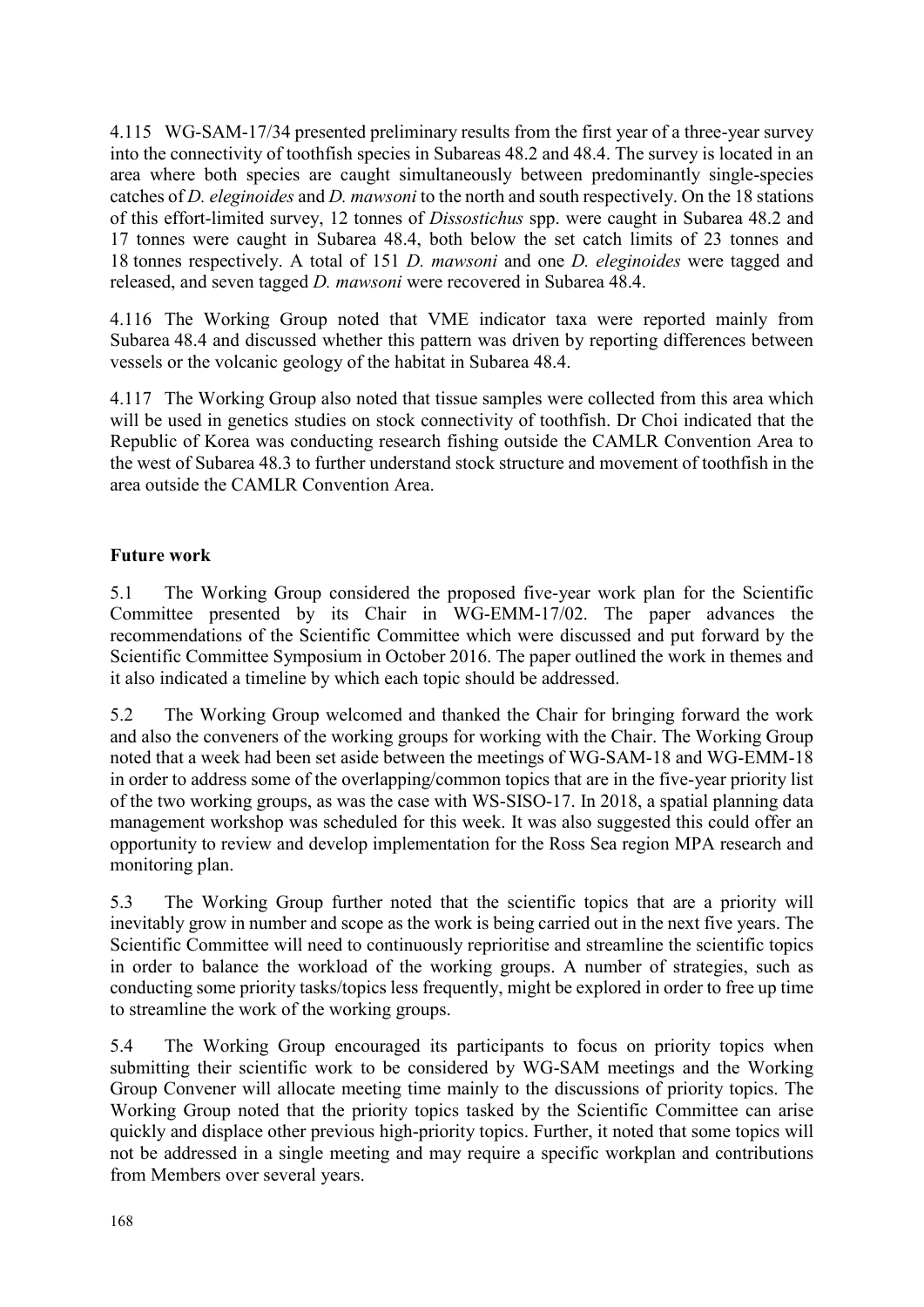# <span id="page-28-0"></span>**Other business**

Ross Sea region marine protected area (MPA) research and monitoring plan

6.1 The Working Group discussed the draft Ross Sea region MPA research and monitoring plan (RMP) (WG-SAM-17/42) and noted the impressive breadth of information and research topics contained in the plan. In particular, the Working Group noted that the Co-conveners of the Ross Sea region MPA Research and Monitoring Plan Workshop (WS-RMP-17) had undertaken to seek recommendations from all of the working groups in order to provide a revised RMP to the Scientific Committee for consideration.

6.2 The Working Group noted that the draft RMP contained a description of the research requirements associated with the SRZ, but that some clarity of the requirements in the short and longer term would be desirable.

6.3 The Working Group noted that the RMP did not seek to prioritise the areas of research that had been identified but that it is advantageous to allow national Antarctic programs to select the work that they would undertake rather than for CCAMLR to seek to agree on a priority for the list of important research areas. The Working Group noted that the first five-year review would reveal gaps in the delivery to the RMP and that this would be likely to require a prioritisation to address identified gaps.

6.4 The authors of the RMP encouraged contributions and proposed revisions to the RMP via the e-group that had been established at the Workshop (WS-RMP-17).

6.5 Dr T. Ichii (Japan) suggested that although there is evidence that toothfish are prey for a number of air-breathing predator species, the current stock assessment does not take account of ecosystem impacts on dependent species and this may require further consideration.

6.6 The Working Group noted that the CCAMLR decision rules and conservation measures that mitigate against incidental mortality of seabirds and impacts on VME taxa, all contribute to CCAMLR's ecosystem approach. Furthermore, the adoption of CM 91-05, the Ross Sea region MPA, provides additional mitigation against irreversible impacts of fishing on the Ross Sea region ecosystem through spatial management.

6.7 Mr Dunn informed the Working Group that New Zealand planned a considerable amount of future research related to the ecosystem impacts of the toothfish fishery on dependent and related species in the region. The Ross Sea region MPA RMP will have a key role in driving the requirements of this research.

Weddell Sea MPA

6.8 The Working Group discussed WG-SAM-17/30 on the Weddell Sea MPA and noted the:

(i) desire for increased clarity on the interaction between the CCAMLR decision rules and the 60% protection targets for toothfish in the Weddell Sea proposal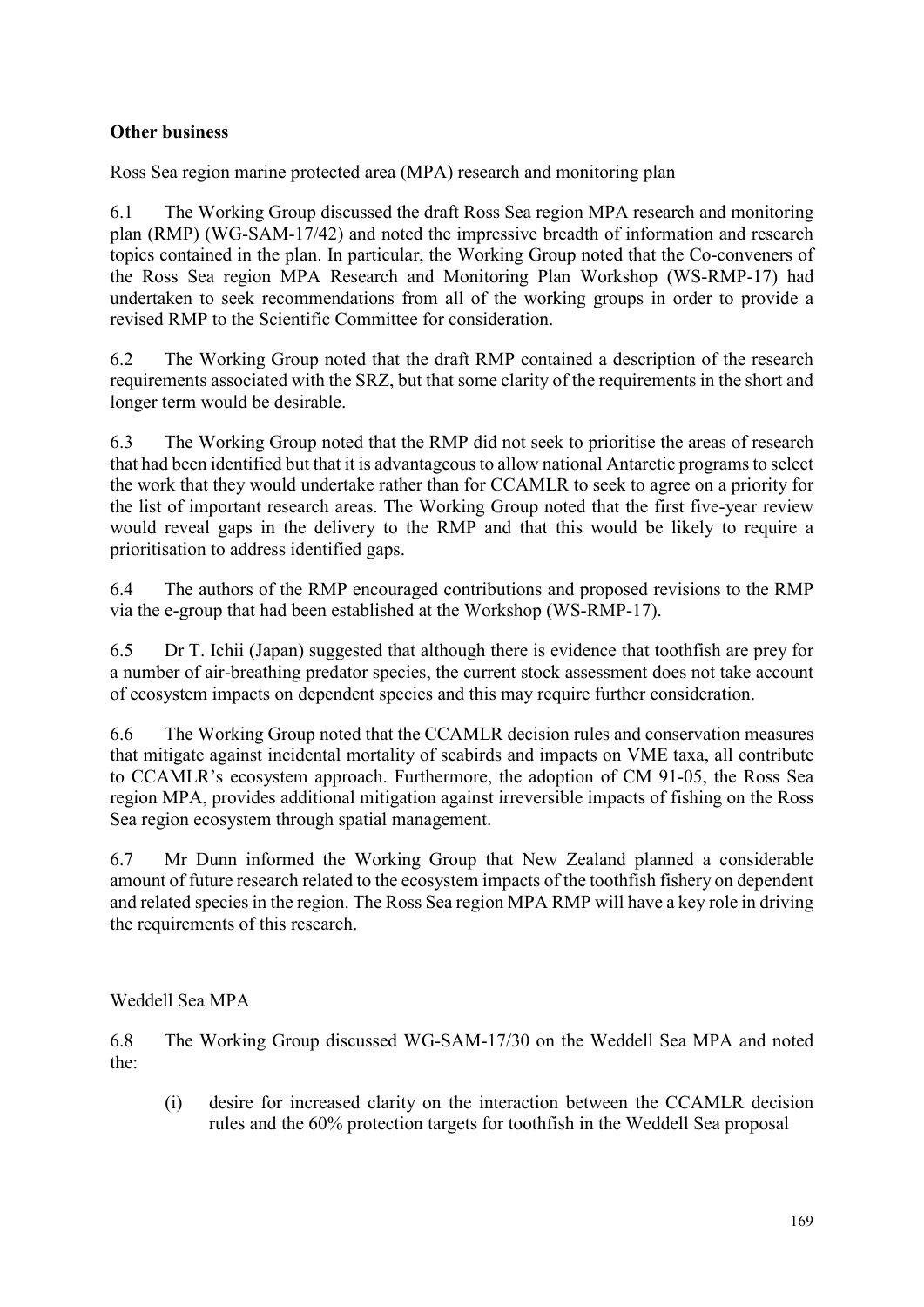- <span id="page-29-0"></span>(ii) importance of determining toothfish life-history and stock dynamics of the region, including the offer from Germany to host a workshop in early 2018 to examine toothfish dynamics and movement in the region in order to inform a working stock structure hypothesis
- (iii) desirability for the authors of WG-SAM-17/30 to be present at the meeting in order to facilitate discussion of their paper.

#### **Advice to the Scientific Committee**

7.1 The Working Group's advice to the Scientific Committee and its working groups is summarised below; the body of the report leading to these paragraphs should also be considered:

- (i) Development and progress of integrated assessments
	- (a) Subarea 88.1 (paragraphs 2.16 and 2.18).
- (ii) Review of research plan proposals and results
	- (a) harmonising conservation measures related to conducting research on toothfish (paragraph 4.2)
	- (b) special research zone (paragraph 4.80).

# **Close of the meeting**

8.1 In closing the meeting, Dr Parker thanked all the participants for their cooperation and productivity during the meeting.

8.2 Dr Parker noted that Dr Kenji Taki has taken a new assignment and will no longer participate in CCAMLR working groups. On behalf of the Working Group, he expressed sincere thanks for all the hard work and diligence that Dr Taki contributed to CCAMLR and its working groups and wishes him the best in his future work.

8.3 On behalf of the Working Group, Dr Belchier thanked Dr Parker for conducting the meeting in an efficient and friendly atmosphere that had allowed the efficient and effective outcomes of the meeting.

# **References**

- Hillary, R.M., C.T.T. Edwards, R.E. Mitchell and D.J. Agnew. 2010. Length-based assessment for mackerel icefish (*Champsocephalus gunnari*) at South Georgia. *CCAMLR Science*, 17: 129–137.
- Welsford, D.C. 2011. Evaluating the impact of multi-year research catch limits on overfished toothfish populations. *CCAMLR Science*, 18: 47–55.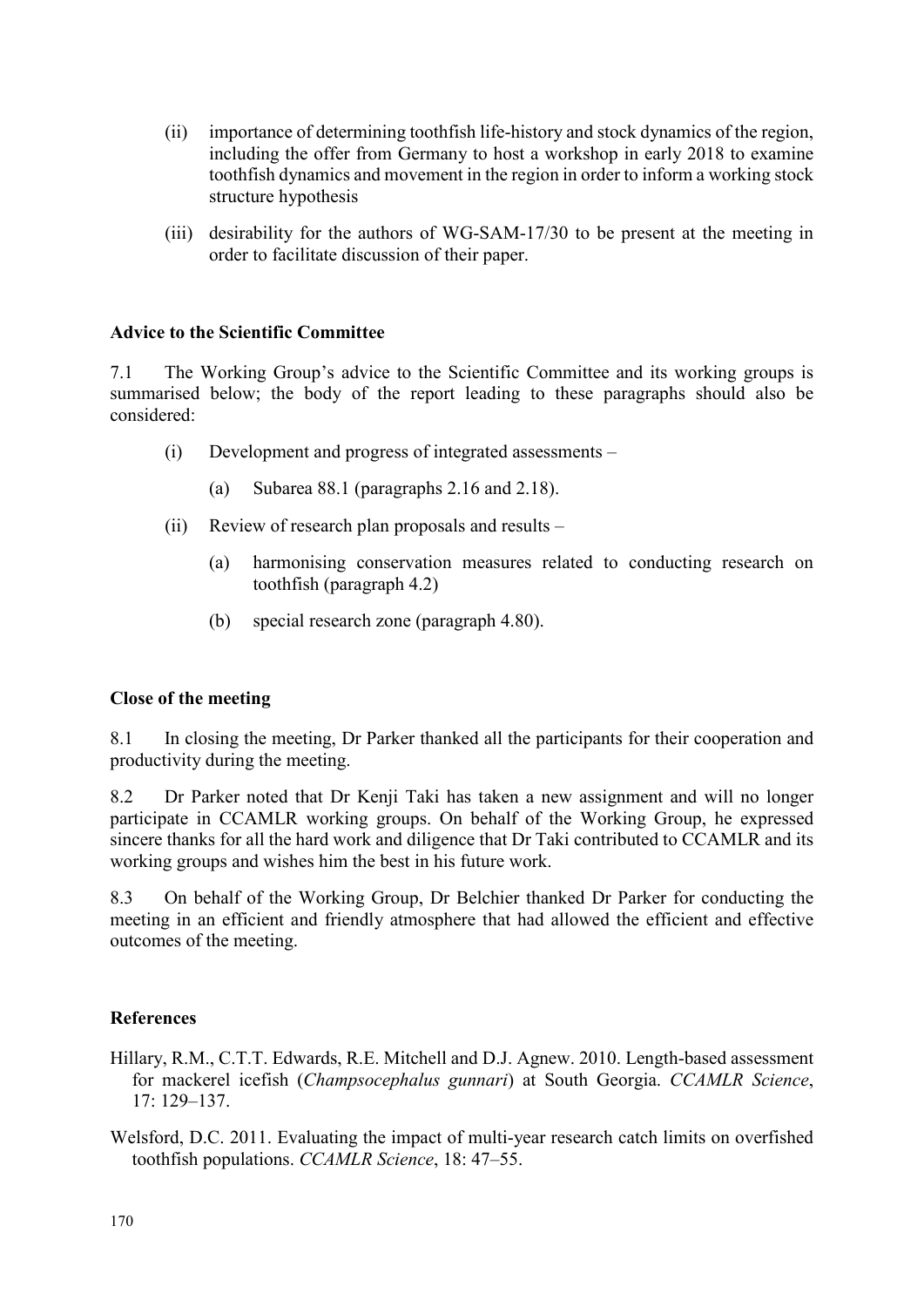<span id="page-30-0"></span>

Figure 1: Map of existing and proposed research blocks for activities involving toothfish considered at WG-SAM-17. AUS – Australia, CHL – Chile, ESP – Spain, FRA – France, GBR – United Kingdom, JPN – Japan, KOR – Republic of Korea, NZL – New Zealand, NOR – Norway, RUS – Russia, UKR – Ukraine; ZAF – South Africa. RB – research block, GPZ – general protection zone, SRZ – special research zone.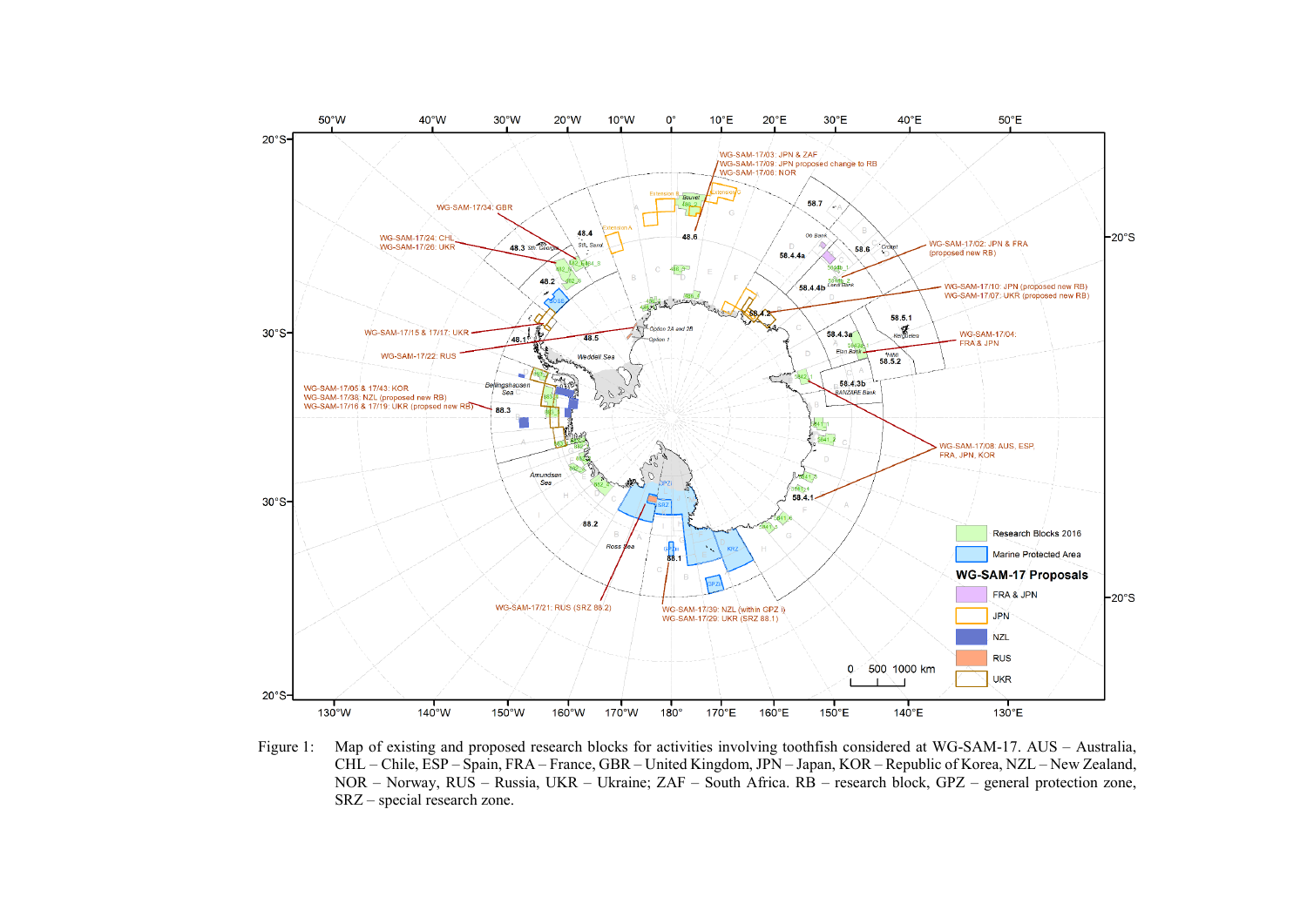# **List of Participants**

<span id="page-31-0"></span>Working Group on Statistics, Assessments and Modelling (Buenos Aires, Argentina, 26 to 30 June 2017)

| Convener         | Dr Steve Parker<br>National Institute of Water and Atmospheric Research<br>(NIWA)<br>steve.parker@niwa.co.nz                  |
|------------------|-------------------------------------------------------------------------------------------------------------------------------|
| Argentina        | Ms Barbara Aubert Casas<br>Ministerio de Relaciones Exteriores y Culto<br>aug@mrecic.gov.ar                                   |
|                  | Dr Federico Cortés<br>Instituto Nacional de Investigación y Desarrollo Pesquero<br>fcortes@inidep.edu.ar                      |
|                  | Mr Emiliano Jorge Di Marco<br>Instituto Nacional de Investigación y Desarrollo Pesquero<br>(INIDEP)<br>edimarco@inidep.edu.ar |
|                  | Ms Paula Orlando<br>Instituto Nacional de Investigación y Desarrollo Pesquero<br>porlando@inidep.edu.ar                       |
|                  | Mrs María Rita Rico<br>Instituto Nacional de Investigación y Desarrollo Pesquero<br>rrico@inidep.edu.ar                       |
|                  | Ms Anabela Zavatteri<br>Instituto Nacional de Investigación y Desarrollo Pesquero<br>(INIDEP)<br>azavatteri@inidep.edu.ar     |
| <b>Australia</b> | Dr Dirk Welsford<br>Australian Antarctic Division, Department of the<br>Environment<br>dirk.welsford@aad.gov.au               |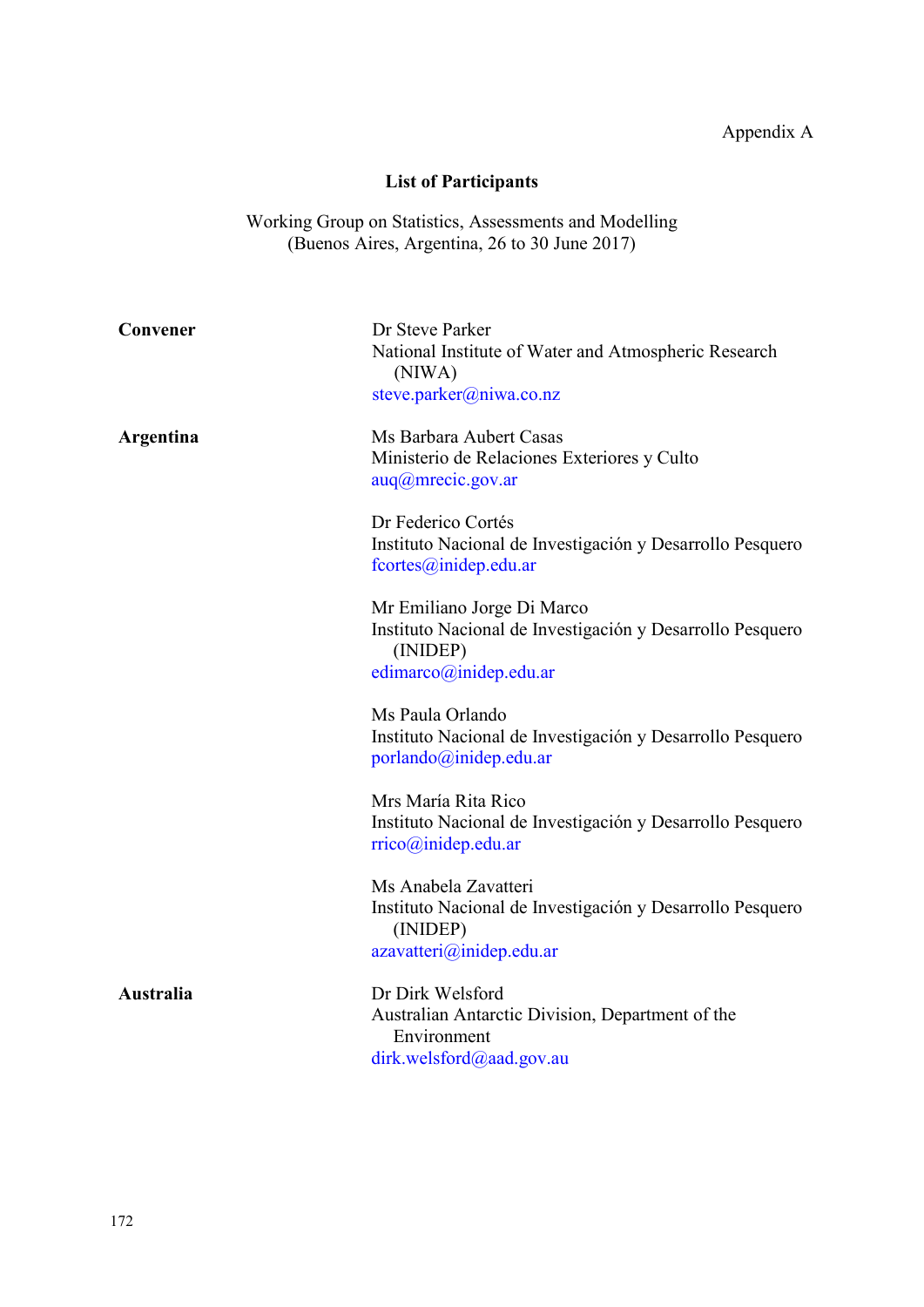|               | Dr Philippe Ziegler<br>Australian Antarctic Division, Department of the<br>Environment<br>philippe.ziegler@aad.gov.au |
|---------------|-----------------------------------------------------------------------------------------------------------------------|
| Chile         | Professor Patricio M. Arana<br>Pontificia Universidad Catolica de Valparaíso<br>patricio.arana@pucv.cl                |
|               | Ms Sarah Hopf<br><b>CEPES</b><br>shopf@cepes.cl                                                                       |
|               | Mr Juan Carlos Quiroz<br>Instituto de Fomento Pesquero<br>juquiroz@udec.cl                                            |
|               | Mrs Patricia Ruiz<br>Centro de Estudios Pesqueros<br>pruiz@cepes.c1                                                   |
|               | Mr Alejandro Zuleta<br><b>CEPES</b><br>azuleta@cepes.cl                                                               |
| <b>France</b> | Dr Jean-Baptiste Lecomte<br><b>MNHN</b><br>jean-baptiste.lecomte $@$ mnhn.fr                                          |
|               | Mr Arthur Rigaud<br>Oceanic Developpement<br>a.rigaud@oceanic-dev.com                                                 |
|               | Mr Romain Sinegre<br>Muséum national d'Histoire naturelle<br>romainsinegre@gmail.com                                  |
| Japan         | Dr Taro Ichii<br>National Research Institute of Far Seas Fisheries<br>ichii@affrc.gov.jp                              |
|               | Dr Takaya Namba<br>Taiyo A & F Co. Ltd.                                                                               |

[takayanamba@gmail.com](mailto:takayanamba@gmail.com)

173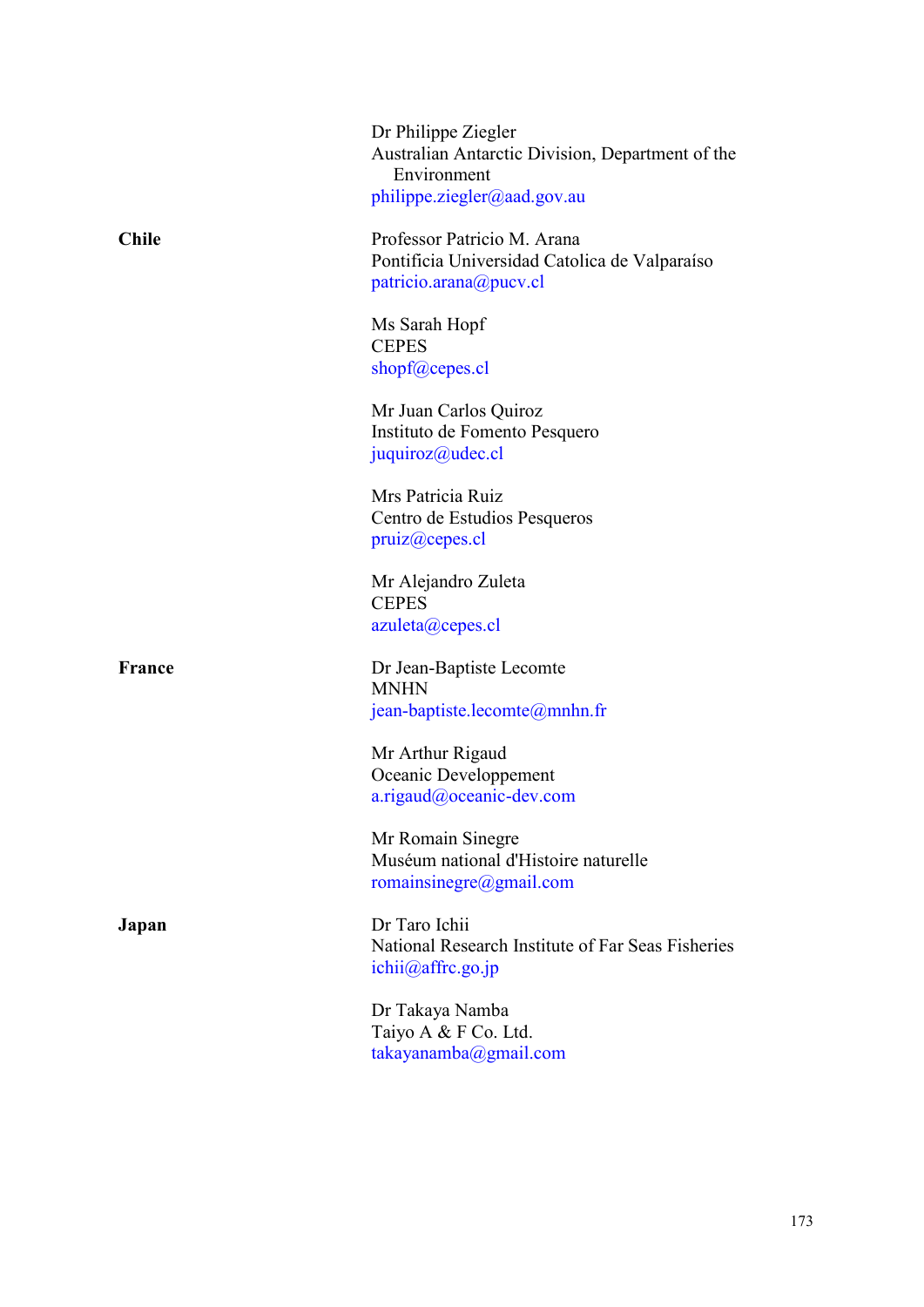|                           | Dr Takehiro Okuda<br>National Research Institute of Far Seas Fisheries, Japan<br><b>Fisheries Research and Education Agency</b><br>okudy@affrc.gov.jp |
|---------------------------|-------------------------------------------------------------------------------------------------------------------------------------------------------|
| Korea, Republic of        | Mr Gap-Joo Bae<br>Hong Jin Corporation<br>gjbae1966@hotmail.com                                                                                       |
|                           | Dr Seok-Gwan Choi<br>National Institute of Fisheries Science (NIFS)<br>sgchoi@korea.kr                                                                |
|                           | Mr Hyun Joong Choi<br>Sunwoo Corporation<br>hjchoi@swfishery.com                                                                                      |
|                           | Mr TaeBin Jung<br>Sunwoo Corporation<br>tbjung@swfishery.com                                                                                          |
|                           | Dr Jong Hee Lee<br>National Institute of Fisheries Science (NIFS)<br>jonghlee@korea.kr                                                                |
|                           | Mr Sang Gyu Shin<br>National Institute of Fisheries Science (NIFS)<br>gyuyades82@gmail.com                                                            |
| <b>New Zealand</b>        | Mr Alistair Dunn<br>Ministry for Primary Industries<br>alistair.dunn $(\omega)$ mpi.govt.nz                                                           |
|                           | Dr Steve Parker<br>National Institute of Water and Atmospheric Research<br>(NIWA)<br>steve.parker@niwa.co.nz                                          |
| <b>Russian Federation</b> | Dr Svetlana Kasatkina<br>AtlantNIRO<br>ks@atlantniro.ru                                                                                               |
| <b>South Africa</b>       | Mr Sobahle Somhlaba<br>Department of Agriculture, Forestry and Fisheries<br>ssomhlaba@gmail.com                                                       |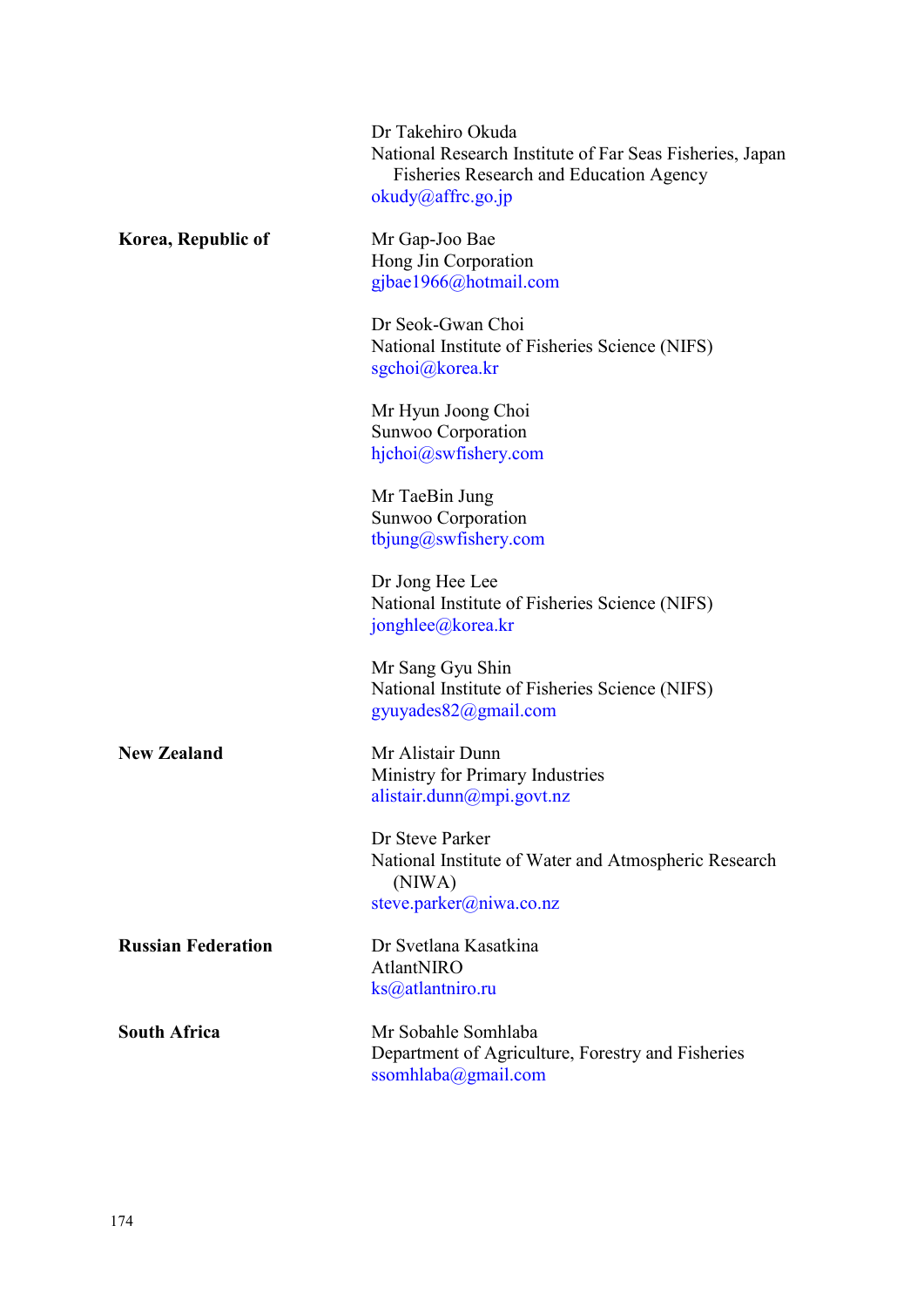| <b>Spain</b>          | Mr Roberto Sarralde Vizuete<br>Instituto Español de Oceanografía<br>roberto.sarralde@ca.ieo.es                                                     |
|-----------------------|----------------------------------------------------------------------------------------------------------------------------------------------------|
| <b>Ukraine</b>        | Dr Kostiantyn Demianenko<br>Institute of Fisheries and Marine Ecology (IFME) of the<br>State Agency of Fisheries of Ukraine<br>s_erinaco@ukr.net   |
|                       | Mr Dmitry Marichev<br><b>LLC Fishing Company Proteus</b><br>dmarichev@yandex.ru                                                                    |
|                       | Mr Valerii Olefir<br>Embassy of Ukraine in the Republic of Argentina<br>olefir.valeriy@gmail.com                                                   |
|                       | Dr Leonid Pshenichnov<br>Institute of Fisheries and Marine Ecology (IFME) of the<br>State Agency of Fisheries of Ukraine<br>lkpbikentnet@gmail.com |
|                       | Mr Roman Solod<br>Institute of Fisheries and Marine Ecology (IFME) of the<br>State Agency of Fisheries of Ukraine<br>roman-solod@ukr.net           |
| <b>United Kingdom</b> | Dr Mark Belchier<br><b>British Antarctic Survey</b><br>$markb(a)$ bas.ac.uk                                                                        |
|                       | Dr Chris Darby<br>Centre for Environment, Fisheries and Aquaculture<br>Science (Cefas)<br>chris.darby@cefas.co.uk                                  |
|                       | Dr Timothy Earl<br>Centre for Environment, Fisheries and Aquaculture<br>Science (Cefas)<br>timothy.earl@cefas.co.uk                                |
|                       | Dr Marta Söffker<br>Centre for Environment, Fisheries and Aquaculture<br>Science (Cefas)<br>marta.soffker@cefas.co.uk                              |
|                       |                                                                                                                                                    |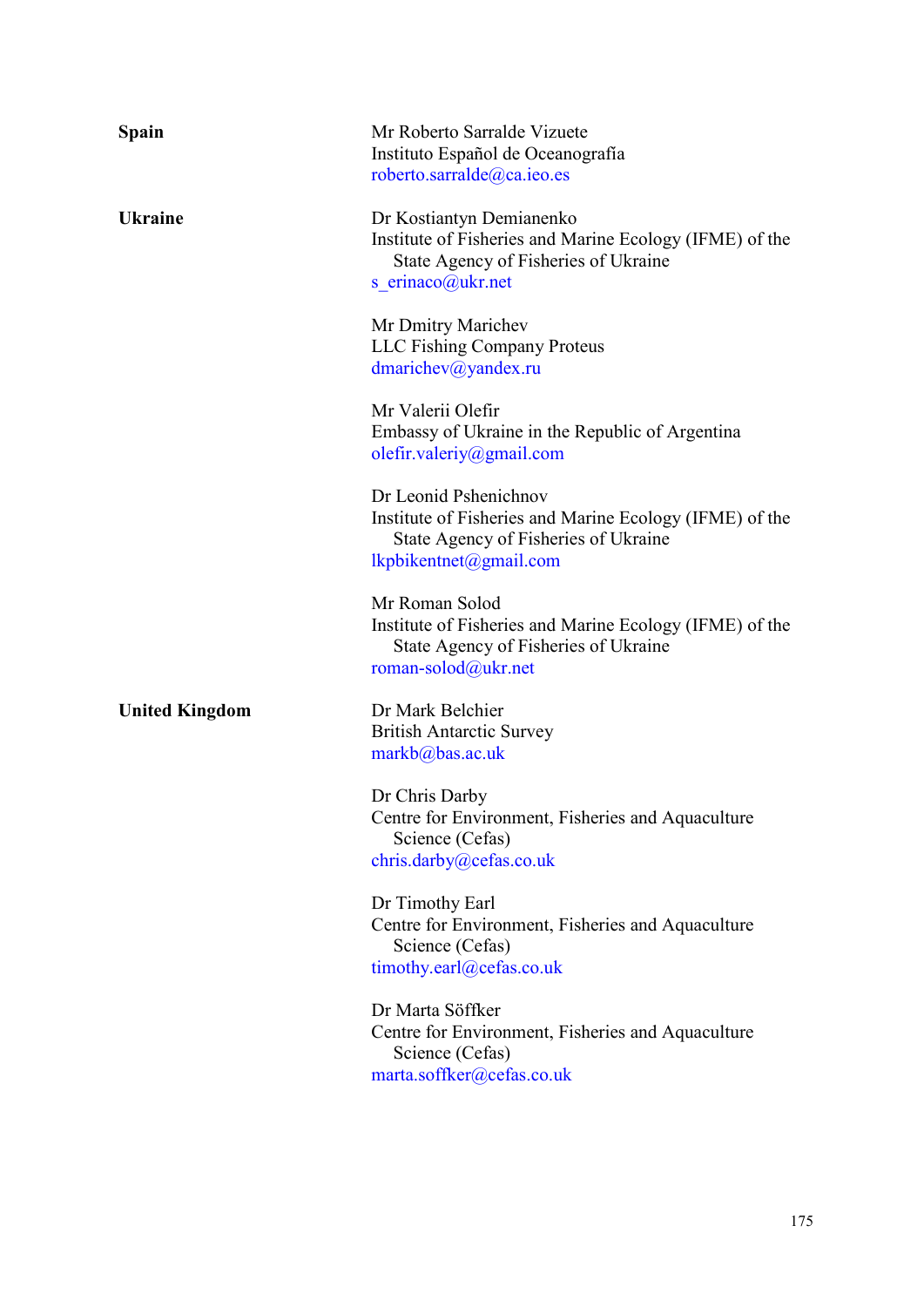**United States of America** Dr Christopher Jones

National Oceanographic and Atmospheric Administration (NOAA) [chris.d.jones@noaa.gov](mailto:chris.d.jones@noaa.gov)

Dr Doug Kinzey National Oceanographic and Atmospheric Administration (NOAA) [doug.kinzey@noaa.gov](mailto:doug.kinzey@noaa.gov)

**CCAMLR Secretariat** Ms Doro Forck

**CCAMLR** [doro.forck@ccamlr.org](mailto:doro.forck@ccamlr.org)

Mr Tim Jones **CCAMLR** [tim.jones@ccamlr.org](mailto:tim.jones@ccamlr.org)

Dr Keith Reid **CCAMLR** [keith.reid@ccamlr.org](mailto:keith.reid@ccamlr.org)

Dr Lucy Robinson **CCAMLR** [lucy.robinson@ccamlr.org](mailto:lucy.robinson@ccamlr.org)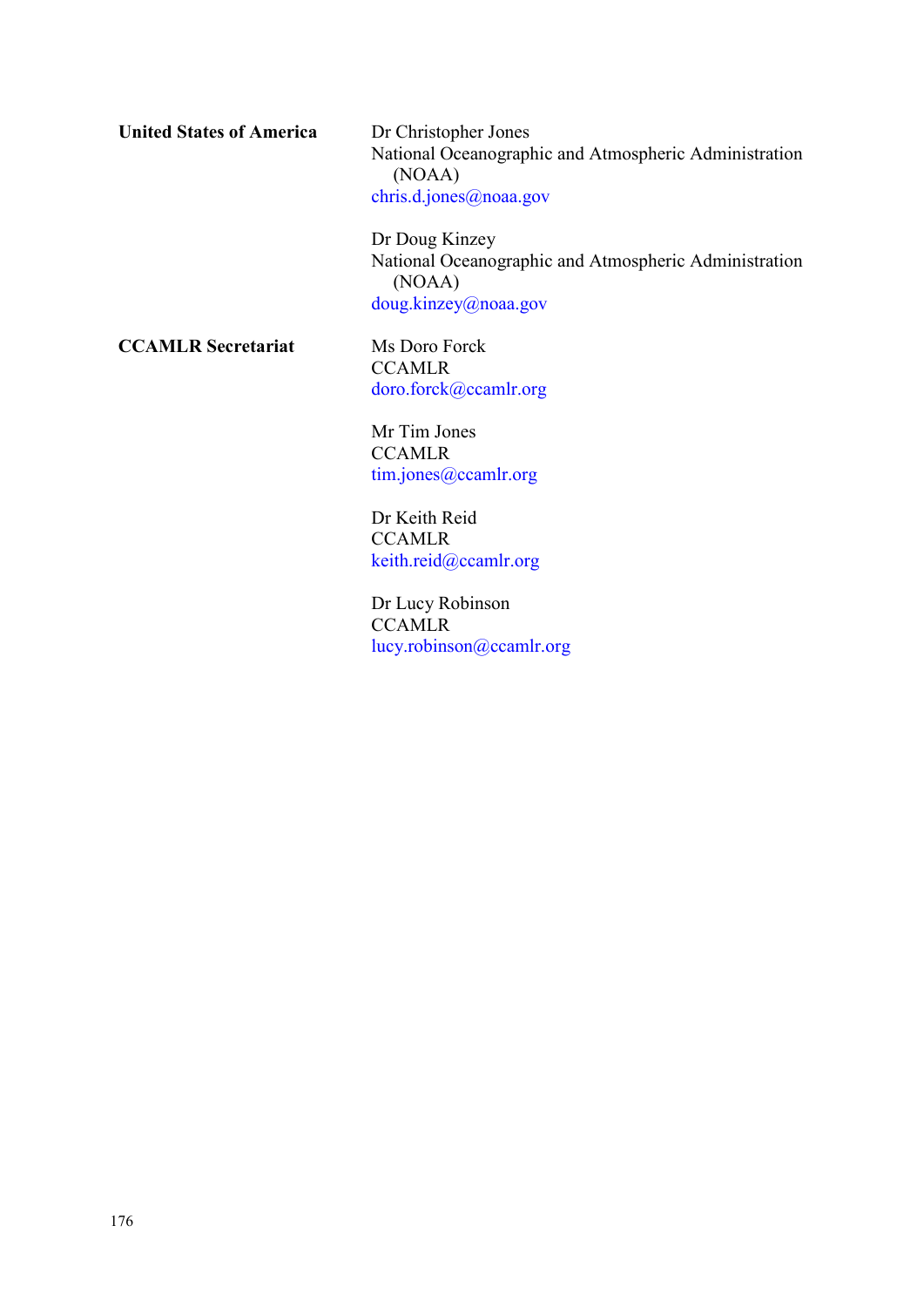## Appendix B

#### **Agenda**

#### <span id="page-36-0"></span>Working Group on Statistics, Assessments and Modelling (Buenos Aires, Argentina, 26 to 30 June 2017)

#### 1. Introduction

- 1.1 Opening of the meeting<br>1.2 Adoption of the agenda
- Adoption of the agenda and organisation of the meeting
- 2. Development and progress of integrated assessments
	- 2.1 Krill<br>2.2 Tooth
	- **Toothfish**
	- 2.3 Icefish
- 3. Biomass estimation, including estimation of uncertainty
- 4. Review of research plan proposals and results
	- 4.1 Proposals and research results from Subarea 48.6
	- 4.2 Proposals and research results from Subarea 58.4
		- 4.2.1 Proposals and research results from Divisions 58.4.1 and 58.4.2
		- 4.2.2 Proposals and research results from Divisions 58.4.3 and 58.4.4
	- 4.3 Review of research proposals and results for other areas
		- 4.3.1 Review of research proposals and results from Subarea 88.1
		- 4.3.2 Review of research proposals and results from Subarea 88.3
		- 4.3.3 Review of research proposals and results from Subareas 48.1, 48.2 and 48.5
- 5. Future work
- 6. Other business
- 7. Advice to the Scientific Committee
- 8. Adoption of report and close of meeting.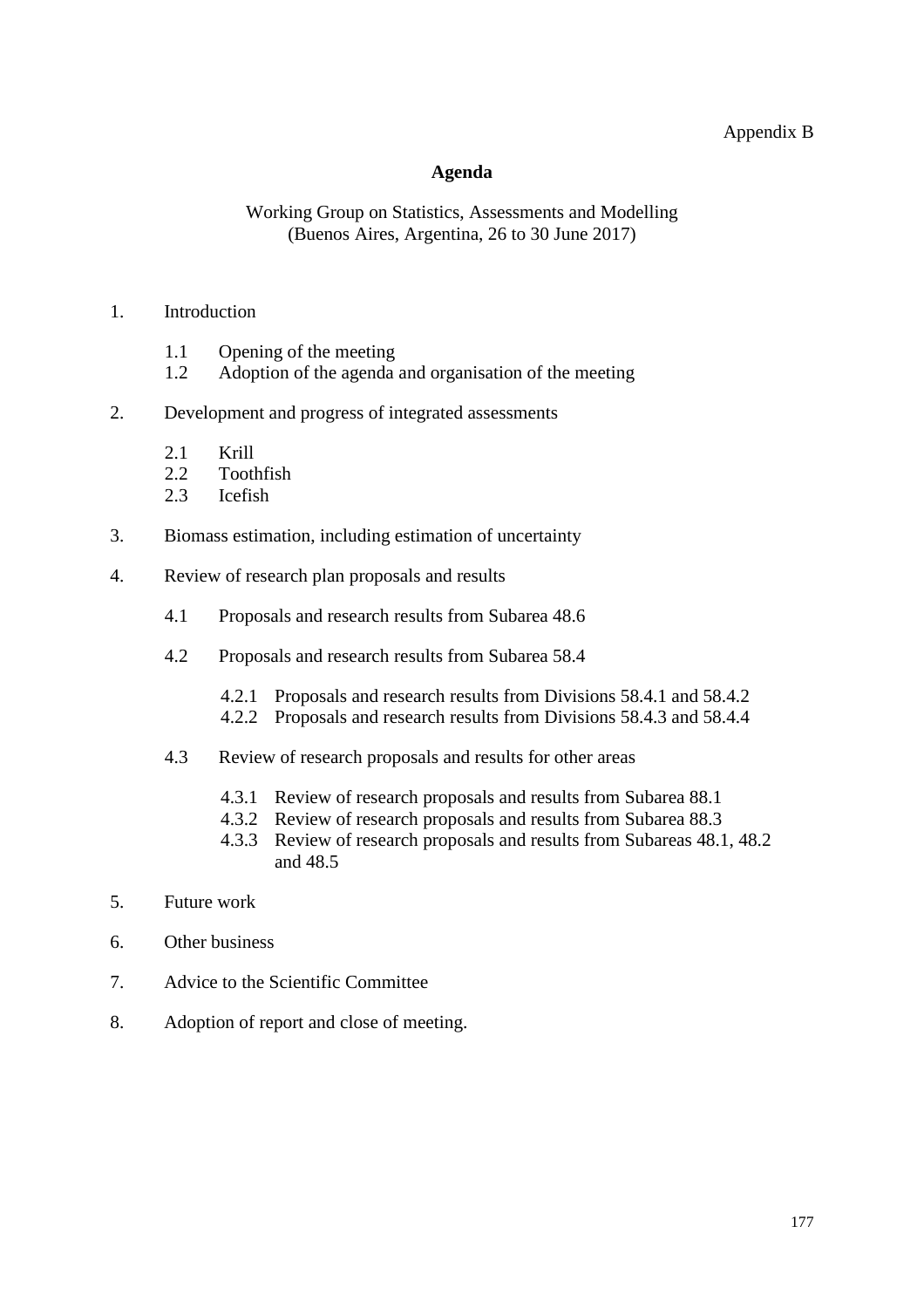## **List of Documents**

<span id="page-37-0"></span>

| WG-SAM-17/01        | Results of the sixth Ross Sea shelf survey to monitor abundance<br>of sub-adult Antarctic toothfish in the southern Ross Sea, January<br>2017<br>K. Large, L. Robinson and S. Parker                                                                                                                                                                                    |
|---------------------|-------------------------------------------------------------------------------------------------------------------------------------------------------------------------------------------------------------------------------------------------------------------------------------------------------------------------------------------------------------------------|
| WG-SAM-17/02 Rev. 1 | Research plan for the 2017/18 toothfish fishery in<br>Division 58.4.4b by Japan and France<br>Delegations of Japan and France                                                                                                                                                                                                                                           |
| WG-SAM-17/03        | Research plan for the 2017/18 exploratory longline fishery of<br>D. mawsoni in Subarea 48.6 by South Africa and Japan<br>Delegations of Japan and South Africa                                                                                                                                                                                                          |
| WG-SAM-17/04        | Continuation of multi-Member research on the Dissostichus spp.<br>exploratory fishery in 2017/18 in Division 58.4.3a by France<br>and Japan<br>Delegations of France and Japan                                                                                                                                                                                          |
| WG-SAM-17/05        | Vacant                                                                                                                                                                                                                                                                                                                                                                  |
| WG-SAM-17/06        | Proposal for a longline survey on toothfish in Statistical<br>Subarea 48.6 in 2017/18<br>Delegation of Norway                                                                                                                                                                                                                                                           |
| WG-SAM-17/07        | Research plan for the 2017/18 exploratory longline fishery of<br>Dissostichus spp. in Division 58.4.2<br>Delegation of Ukraine                                                                                                                                                                                                                                          |
| WG-SAM-17/08        | Continuation of multi-Member research on the Dissostichus spp.<br>exploratory fishery in East Antarctica (Divisions 58.4.1<br>and 58.4.2) by Australia (notification ID 98422, 98423), France<br>(94903, 94904), Japan (94886, 94887), Republic of Korea (94889,<br>94890) and Spain (94835)<br>Delegations of Australia, France, Japan, Republic of Korea<br>and Spain |
| WG-SAM-17/09        | Proposal for the extension of research block 48.6 2<br>T. Namba, T. Ichii and T. Okuda                                                                                                                                                                                                                                                                                  |

Working Group on Statistics, Assessments and Modelling (Buenos Aires, Argentina, 26 to 30 June 2017)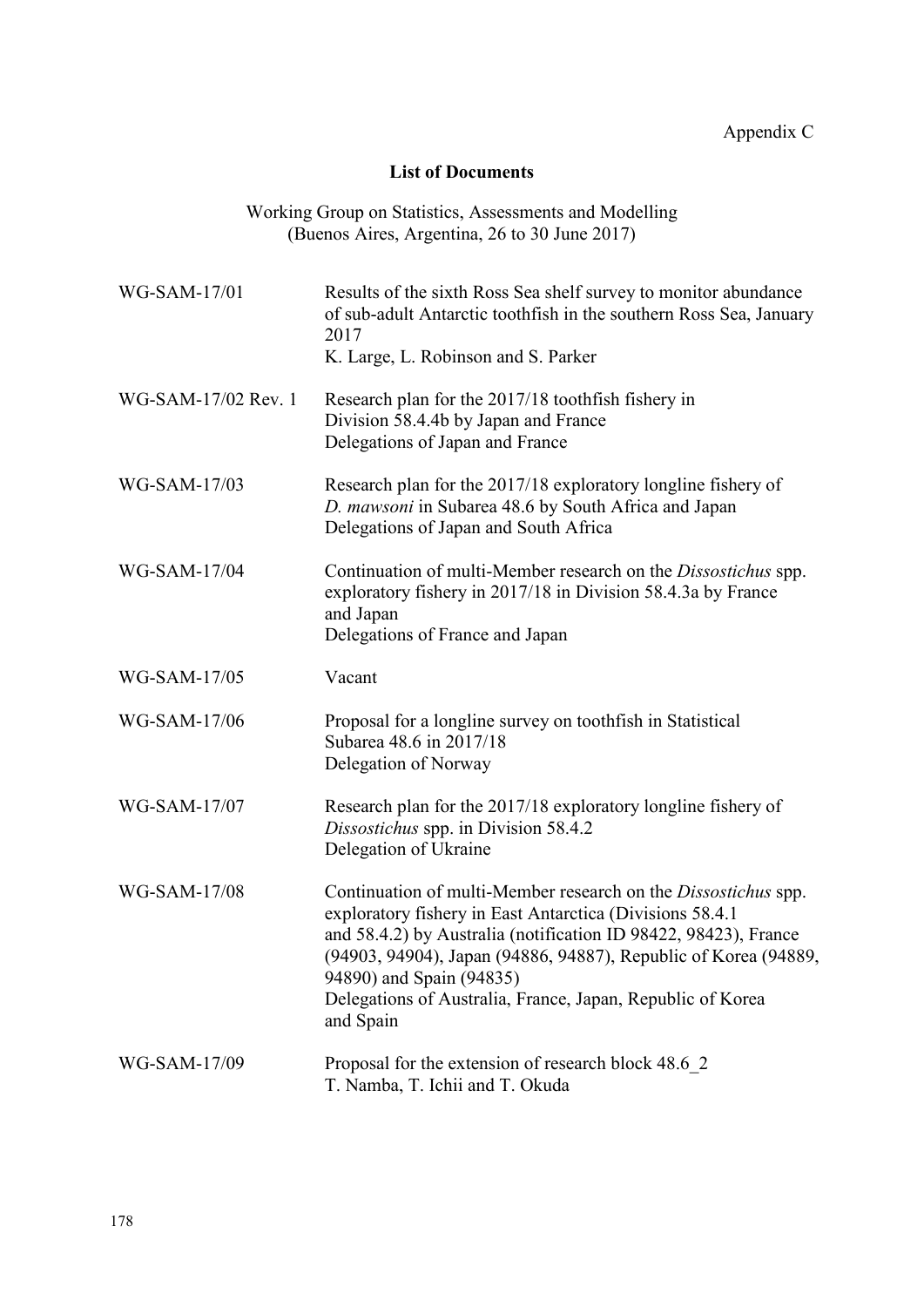| WG-SAM-17/10 | Update of analysis on sea-ice concentration of southern part of<br>48.6 and 58.4.2 for the new research block on expected spawning<br>ground of TOA<br>T. Namba, T. Ichii and T. Okuda                                                      |
|--------------|---------------------------------------------------------------------------------------------------------------------------------------------------------------------------------------------------------------------------------------------|
| WG-SAM-17/11 | Estimation and correction of migration-related bias in the tag-<br>based stock assessment of Patagonian toothfish in Division 58.5.2<br>P. Burch, P. Ziegler, D. Welsford and C. Péron                                                      |
| WG-SAM-17/12 | Estimating uncertainty in local biomass estimates of toothfish in<br>CCAMLR in Subareas 58.4 and 48.6 research blocks<br>L. Robinson, P. Burch and K. Reid                                                                                  |
| WG-SAM-17/13 | Assessing data requirements for tag-based estimates of local<br>biomass in data-poor and exploratory fisheries<br>L. Robinson, P. Burch and K. Reid                                                                                         |
| WG-SAM-17/14 | Vacant                                                                                                                                                                                                                                      |
| WG-SAM-17/15 | Format for reporting finfish research proposals of the Ukraine in<br>Subarea 48.1 in 2018 (CM 24-01, para 3)<br>Delegation of Ukraine                                                                                                       |
| WG-SAM-17/16 | Format for reporting finfish research proposals of the Ukraine in<br>Subarea 88.3 in 2018 (CM 24-01, para 3)<br>Delegation of Ukraine                                                                                                       |
| WG-SAM-17/17 | Plan of research program of the Ukraine in Subarea 48.1 in 2018<br>Delegation of Ukraine                                                                                                                                                    |
| WG-SAM-17/18 | Demersal finfish distribution, abundance and their biological<br>characteristics in Statistical Subareas 48.1 (northern part) and 48.2<br>$(2018 - 2020)$<br>Delegation of Chile                                                            |
| WG-SAM-17/19 | Plan of research program of Ukraine in Subarea 88.3 in 2018<br>Delegation of Ukraine                                                                                                                                                        |
| WG-SAM-17/20 | Characterisation of the exploratory fishery on <i>Dissostichus</i> spp.<br>between the 2004/05 and 2016/17 fishing seasons in<br>Division 58.4.3.a<br>J.-B. Lecomte, R. Sinegre, A. Rigaud and T. Okuda                                     |
| WG-SAM-17/21 | Research program to examine the life cycle and resource potential<br>of Dissostichus species in the Special Research Zone within the<br>Ross Sea region marine protected area (RSRMPA) in 2017-2027<br>Delegation of the Russian Federation |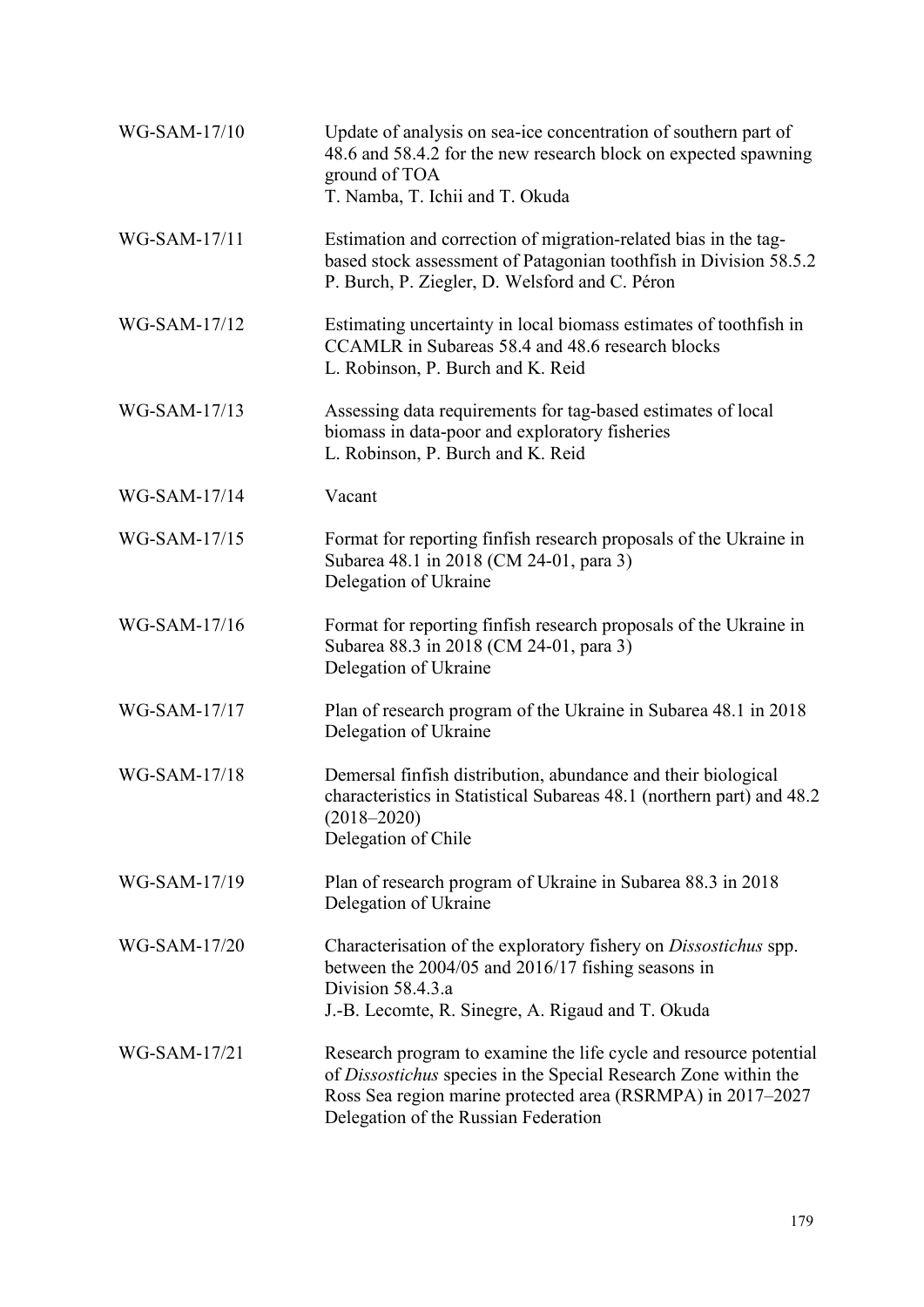| WG-SAM-17/22 | Plan of the research program of Russian Federation in<br>Subarea 48.5 (Weddell Sea) in season 2017/18<br>Delegation of the Russian Federation                                                                                                                                                                       |
|--------------|---------------------------------------------------------------------------------------------------------------------------------------------------------------------------------------------------------------------------------------------------------------------------------------------------------------------|
| WG-SAM-17/23 | Analysis of the tooth fishery indices in Subareas 88.1 and 88.2<br>when using different types of longline gears<br>S. Kasatkina                                                                                                                                                                                     |
| WG-SAM-17/24 | Research longline fishing proposal for <i>Dissostichus</i> spp. in<br>Subarea 48.2<br>Delegation of Chile                                                                                                                                                                                                           |
| WG-SAM-17/25 | The preliminary report on the survey in Subarea 48.2 in 2017 (the<br>third year of the planned 3-year-old investigations)<br>Delegation of Ukraine                                                                                                                                                                  |
| WG-SAM-17/26 | Proposal for continuation of the Ukrainian research survey in<br>Subarea 48.2 in 2017/18 and 2018/19 seasons<br>Delegation of Ukraine                                                                                                                                                                               |
| WG-SAM-17/27 | Progress report on the Korean exploratory longline fishery for<br>Dissostichus spp. in Divisions 58.4.1 and 58.4.2 in 2016/17<br>season<br>S.-G. Choi, J. Lee, J. Lee and D. An                                                                                                                                     |
| WG-SAM-17/28 | Progress report on the Korean research fishing by longline fishery<br>for Dissostichus spp. in Subarea 88.3 in 2016/17 season<br>S.-G. Choi, J. Lee, J. Lee and D. An                                                                                                                                               |
| WG-SAM-17/29 | Ukrainian research proposal for the 2017/18 season in<br>Subarea 88.1<br>Delegation of Ukraine                                                                                                                                                                                                                      |
| WG-SAM-17/30 | Scientific background document in support of the development of<br>a CCAMLR MPA in the Weddell Sea (Antarctica) – Version 2017<br>- Reflection of the recommendations by WG-EMM-16 and<br><b>SC-CAMLR-XXXV</b><br>K. Teschke, H. Pehlke and T. Brey on behalf of the German<br>Weddell Sea MPA (WSMPA) project team |
| WG-SAM-17/31 | Phase-randomisation in an integrated assessment model for<br>Antarctic krill<br>D. Kinzey, G.M. Watters and C.S. Reiss                                                                                                                                                                                              |
| WG-SAM-17/32 | Incorporation of science advice from the CCAMLR working<br>groups and Scientific Committee into the krill assessment model<br>for Subarea 48.1<br>D. Kinzey, G.M. Watters and C.S. Reiss                                                                                                                            |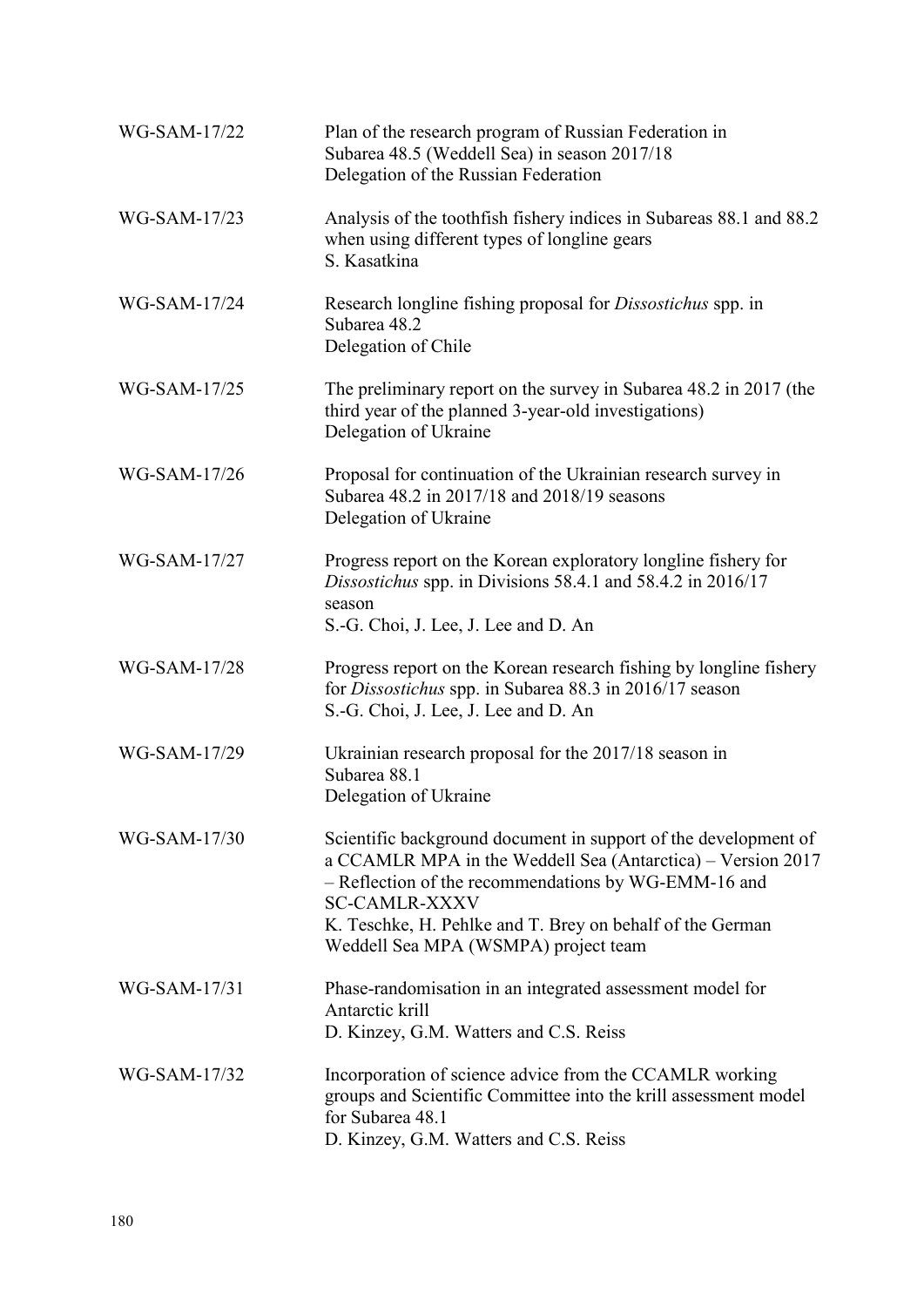| WG-SAM-17/33 | Results of 2016 pop-off satellite archival tagging of Antarctic<br>toothfish in the Ross Sea region<br>C.D. Jones and S.J. Parker                                                                             |
|--------------|---------------------------------------------------------------------------------------------------------------------------------------------------------------------------------------------------------------|
| WG-SAM-17/34 | Preliminary results from the first year of a three-year survey into<br>the connectivity of toothfish species in Subareas 48.2 and 48.4<br>K. Olsson, M. Belchier and M. Söffker                               |
| WG-SAM-17/35 | Sensitivities in the assessment of the Patagonian toothfish<br>(D. eleginoides) in Subareas 48.3 and 48.4 to truncation of<br>tagging data<br>T. Earl                                                         |
| WG-SAM-17/36 | Comparison of bootstrap methods for assessment of mackerel<br>icefish (Champsocephalus gunnari) in CCAMLR Statistical<br>Subarea 48.3 based on the ground fish survey<br>T. Earl and N. Fallon                |
| WG-SAM-17/37 | Developing robust biomass estimates and advice on catch limits in<br>research blocks<br>S.J. Parker, S. Mormede, A. Dunn, S.M. Hanchet and C. Marsh                                                           |
| WG-SAM-17/38 | Notification for scientific research in 2017/18: proposal to<br>participate in research plan for Antarctic toothfish in Subarea 88.3<br>Delegation of New Zealand                                             |
| WG-SAM-17/39 | Proposal to continue the time series of research surveys to monitor<br>abundance of Antarctic toothfish in the southern Ross Sea,<br>2018-2022<br>S.M. Hanchet, K. Large, S.J. Parker, S. Mormede and A. Dunn |
| WG-SAM-17/40 | Simulations to evaluate model performance for Antarctic toothfish<br>stock assessment in the Amundsen Sea region<br>S. Mormede and S. Parker                                                                  |
| WG-SAM-17/41 | Updating the 2017 stock assessment of Antarctic toothfish<br>(Dissostichus mawsoni) in the Ross Sea region<br>S. Mormede and S. Parker                                                                        |
| WG-SAM-17/42 | The Ross Sea region Marine Protected Area Research and<br>Monitoring Plan (WG-SAM 2017)<br>A. Dunn, M. Vacchi and G. Watters                                                                                  |
| WG-SAM-17/43 | Research plan for the exploratory longline fishery for <i>Dissostichus</i><br>spp. in Subarea 88.3 in 2017/18<br>Delegation of the Republic of Korea                                                          |